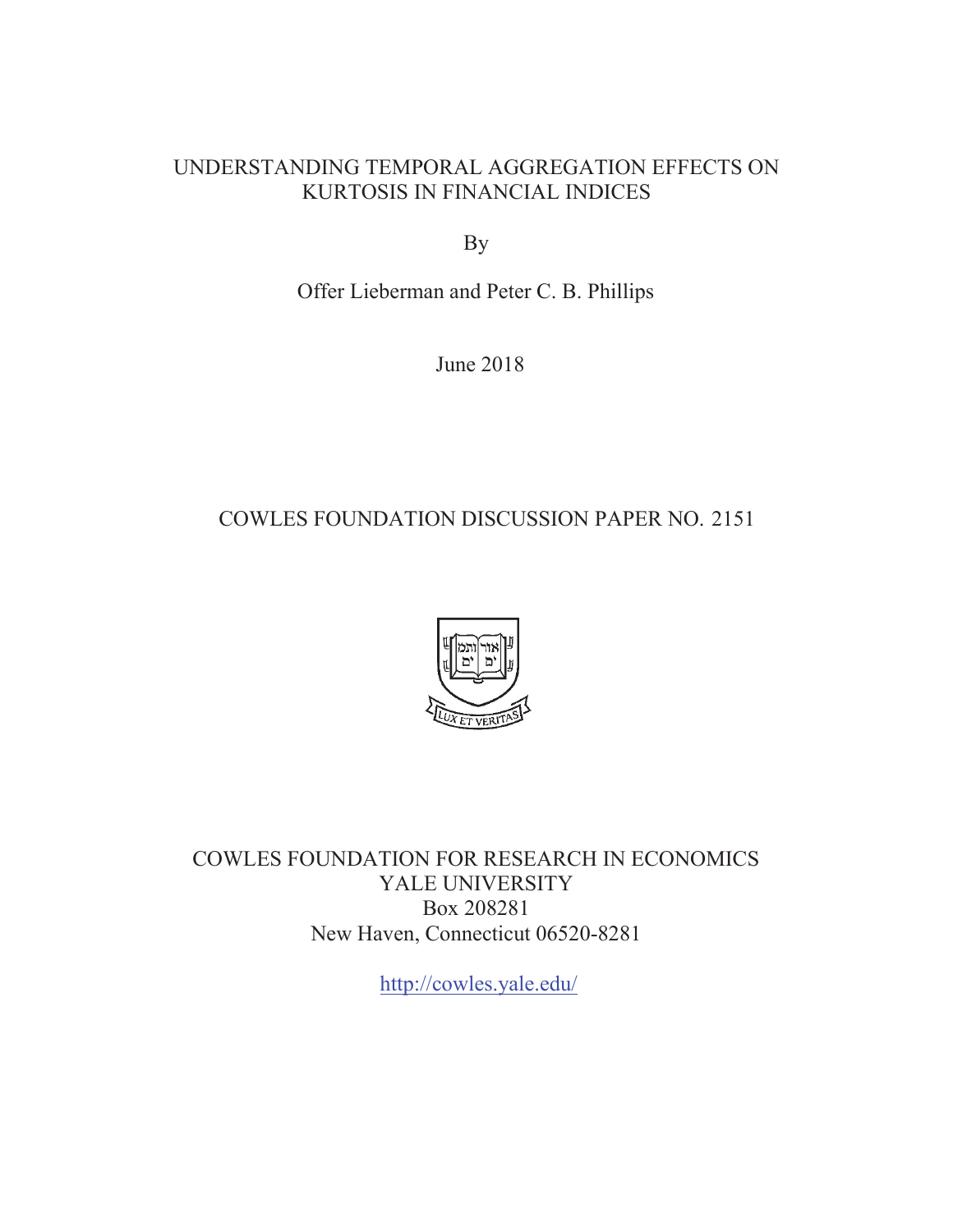# Understanding Temporal Aggregation Effects on Kurtosis in Financial Indices

Offer Lieberman<sup>†</sup> and Peter C. B. Phillips<sup>‡</sup>

June 17, 2018

#### Abstract

Indices of financial returns typically display sample kurtosis that declines towards the Gaussian value 3 as the sampling interval increases. This paper uses stochastic unit root (STUR) and continuous time analysis to explain the phenomenon. Limit theory for the sample kurtosis reveals that STUR specifications provide two sources of excess kurtosis, both of which decline with the sampling interval. Limiting kurtosis is shown to be random and is a functional of the limiting price process. Using a continuous time version of the model under no-drift, local drift, and drift inclusions, we suggest a new continuous time kurtosis measure for Önancial returns that assists in reconciling these models with the empirical kurtosis characteristics of returns. Simulations are reported and applications to several financial indices demonstrate the usefulness of this approach.

Key words and phrases: Autoregression; Diffusion; Kurtosis; Stochastic unit root; Time-varying coefficients.

JEL Classification: C22

## 1 Introduction

Asset pricing models with roots in the vicinity of unity that correspond to near martingale generating mechanisms have attracted considerable attention in financial theory,

We thank Tim Ginker for his research assistance.

<sup>&</sup>lt;sup>†</sup>Bar-Ilan University. Support from Israel Science Foundation grant No. 1182-17 is gratefully acknowledged. Correspondence to: Department of Economics and Research Institute for Econometrics (RIE), Bar-Ilan University, Ramat Gan 52900, Israel. E-mail: offer.lieberman@gmail.com

 ${}^{\ddagger}$ Yale University, University of Auckland, Southampton University, and Singapore Management University. Research support is acknowledged from the Kelly Foundation at the University of Auckland. Email: peter.phillips@yale.edu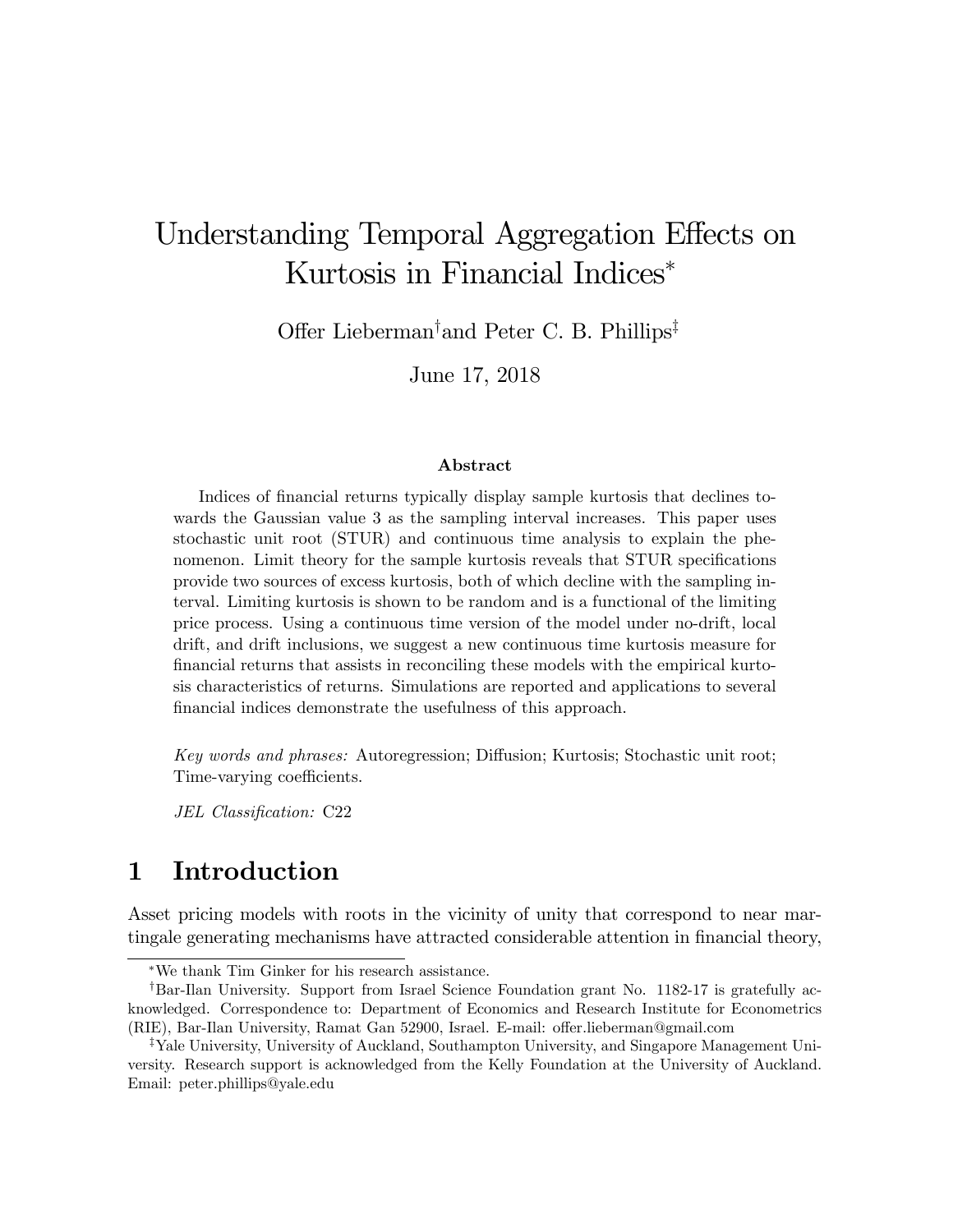predictive regression analyses, and empirical applications. Given the well-established stylized features of heavy-tailedness, high peakedness, and higher moment conditional dependence that are displayed by asset returns, plausible models also need to generate non-Gaussian behavior and accommodate conditional heterogeneity. One class of model that is capable of producing these characteristics while retaing near martingale behavior is a nonlinear time dependent autoregression with a root that is local to unity or stochastically local to unity.

A secondary stylized fact of Önancial asset returns is that their sample kurtosis typically declines towards 3 as the sampling interval increases. This paper explores whether variants of stochastic unit root (STUR) models are capable of mimicking this additional characteristic. We use discrete time STUR models together with continuous time analogues of these models and of the usual kurtosis measures to assist in explaining this additional stylized fact of empirical asset return data.

To fix ideas, we consider the following local stochastic unit root (LSTUR) model (Lieberman and Phillips, 2017c, henceforth LP)

$$
Y_1 = \mu + \varepsilon_1,
$$
  
\n
$$
Y_t = \mu + \beta_{nt} Y_{t-1} + \varepsilon_t, t = 2, ..., n,
$$
  
\n
$$
\beta_{nt} = \exp\left(\frac{c}{n} + a\frac{u_t}{\sqrt{n}}\right),
$$
\n(1)

where a and c are localizing coefficient parameters and  $\mu = \mu_n$  is a drift parameter that may be zero, non-zero, or local to zero. Conditions on the STUR driver variable  $u_t$  and the error  $\varepsilon_t$  are given later in Assumption 1. For brevity, we write the time varying autoregressive coefficient as  $\beta_{nt} = \beta_t$  in what follows. This autoregressive coefficient is a stochastically time varying parameter that fluctuates with  $u_t$  and allows for additional departures from unity by means of a conventional local-to-unit-root (LUR) specification involving the fixed localizing coefficient c. The model is therefore 'hybrid' in the sense that  $\beta_t$  includes both a deterministic localizing component and a stochastic component, thus bringing together into one model two main streams of literature on autoregressions with near unit roots, viz., LUR and STUR formulations. For the background literature on these specifications see, among others, Chan and Wei (1987), Phillips (1987) and Bykhovskaya and Phillips (2018, 2019) for the former stream, and Leybourne, McCabe and Mills (1996), Leybourne, McCabe and Tremayne (1996), Granger and Swanson (1997), McCabe and Smith, (1998), Yoon (2006), Lieberman (2012) and Lieberman and Phillips (2014, 2017a, 2017b) for the latter. The hybrid model that combines these elements was applied by LP in explaining the spread between an index of investment grade rated corporate debt and the spot Treasury curve as a function of the return on the S&P500 index.

Limit theory for the  $\sqrt{n}$ -normalized process as well as for the nonlinear least squares estimators (NLLS) of a, c and of  $\beta_t$  were established by LP in the  $\mu = 0$  case and were shown to be functionals of a nonlinear diffusion process that satisfies a nonlinear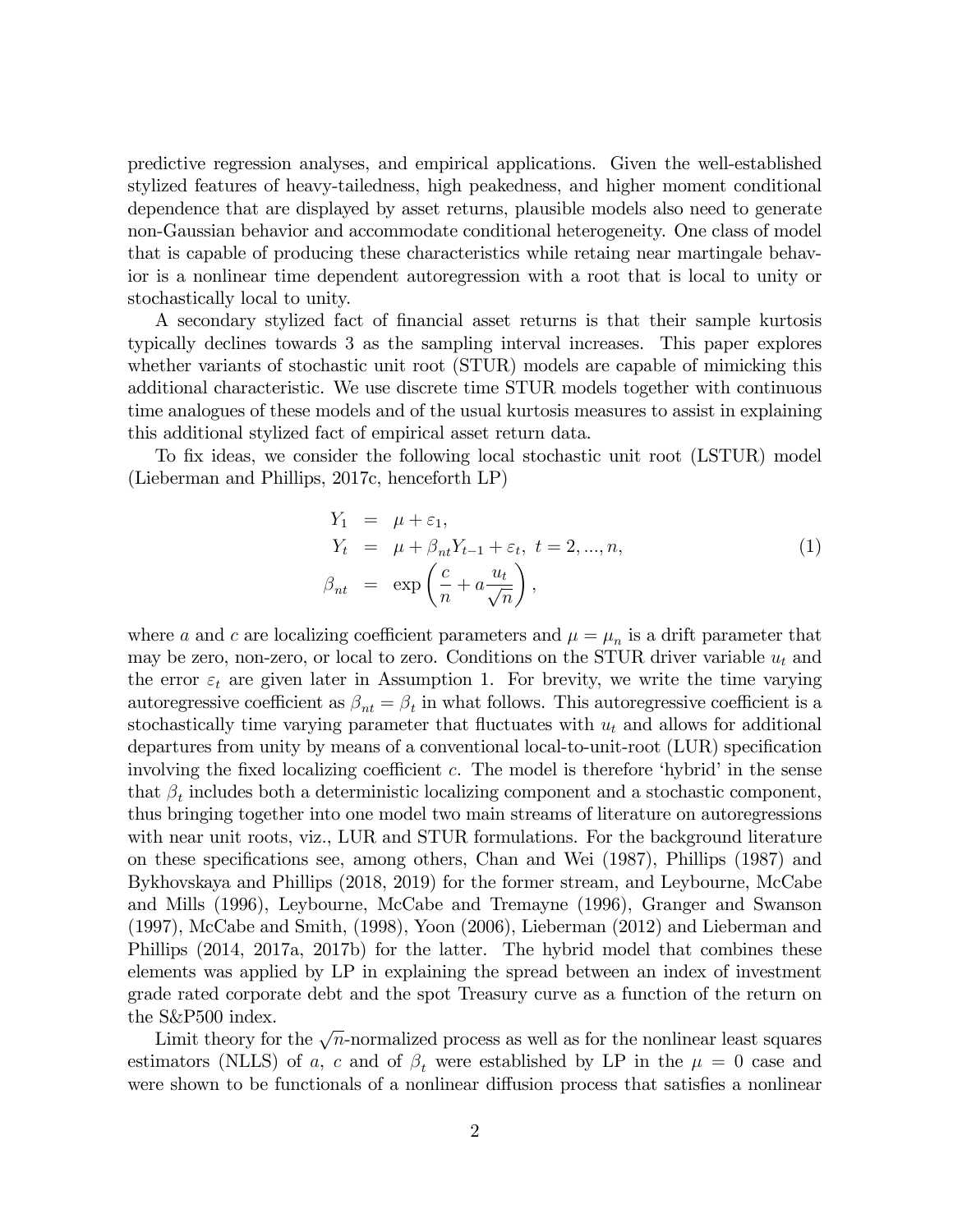stochastic differential equation corresponding to a structural model of option pricing that has been considered in the continuous time mathematical finance literature (Föllmer and Schweizer, 1993) and in some recent continuous time econometric work (Tao et al. 2018). The results were shown to generalize the theory already known in the special cases of LUR (Phillips 1987) and STUR (Lieberman and Phillips 2017a).

In this paper we show that the sample kurtosis of temporally aggregated returns based on the LSTUR model converges to a random variable which exceeds the Gaussian value 3 and decreases according to the level of aggregation. This result is consistent with much financial return data and provides a model-based explanation for the empirical phenomena. To assist in the analysis, we introduce new measures of kurtosis that are based on continuous time versions of the model and investigate their limiting forms for various configurations of base model, allowing for zero drift, local drift and dominant drift cases. A further contribution is the asymptotic analysis of a fitted misspecified fixed-coefficient autoregression and its associated kurtosis measures.

The plan for the rest of the paper is as follows. Notation and assumptions are given in Section 2. Limit theory for the sample kurtosis of temporally aggregated return data for the  $\mu = 0$  case is established in Section 3 and for  $\mu \neq 0$  in Section 4. In Section 5 we analyze the effects of misspecification of an LSTUR model by a simple  $AR(1)$  model and in Section 6 we introduce measures of kurtosis based on continuous time versions of the model. Simulations are provided to explore numerical support for the limit theory and the theoretical results on kurtosis in Section 7. An empirical application is given in Section 8. Section 9 concludes and proofs are placed in the Appendix.

## 2 Notation and Assumptions

The following assumption is used in developing asymptotic theory of the LSTUR model and estimated kurtosis coefficients for temporally aggregated data. The results that follow no doubt hold with some modification under far weaker conditions, particularly concerning temporal dependence as implied by the limit theory in Lieberman and Phillips  $(2017b \& c)$ . Some generality is sacrificed in what follows in order to deliver simpler formulae without compromising the validity of the main findings of the paper.

 $\textbf{Assumption 1.} \ \ u_t \sim_{iid} \left(0, \mathbb{E} u_t^2 = \sigma_u^2, \mathbb{E} u_t^4 = \mu_{4,u} \right), \ \varepsilon_t \sim_{iid} \left(0, \mathbb{E} \varepsilon_t^2 = \sigma_\varepsilon^2, \mathbb{E} \varepsilon_t^4 = \mu_{4,\varepsilon} \right),$ both are symmetrically distributed about zero, and  $u_t$  is independent of  $\varepsilon_s$  for all t, s.

Then partial sums of  $w_t = (u_t, \varepsilon_t)'$  satisfy the invariance principle

$$
n^{-1/2} \sum_{t=1}^{\lfloor n \rfloor} w_t \Rightarrow B(\cdot) \equiv \text{BM}(\Sigma), \ \Sigma = \text{diag}(\sigma_u^2, \sigma_\varepsilon^2), \tag{2}
$$

where  $\lfloor \cdot \rfloor$  is the floor function and  $B = (B_u, B_{\varepsilon})'$  is vector Brownian motion. By Lemma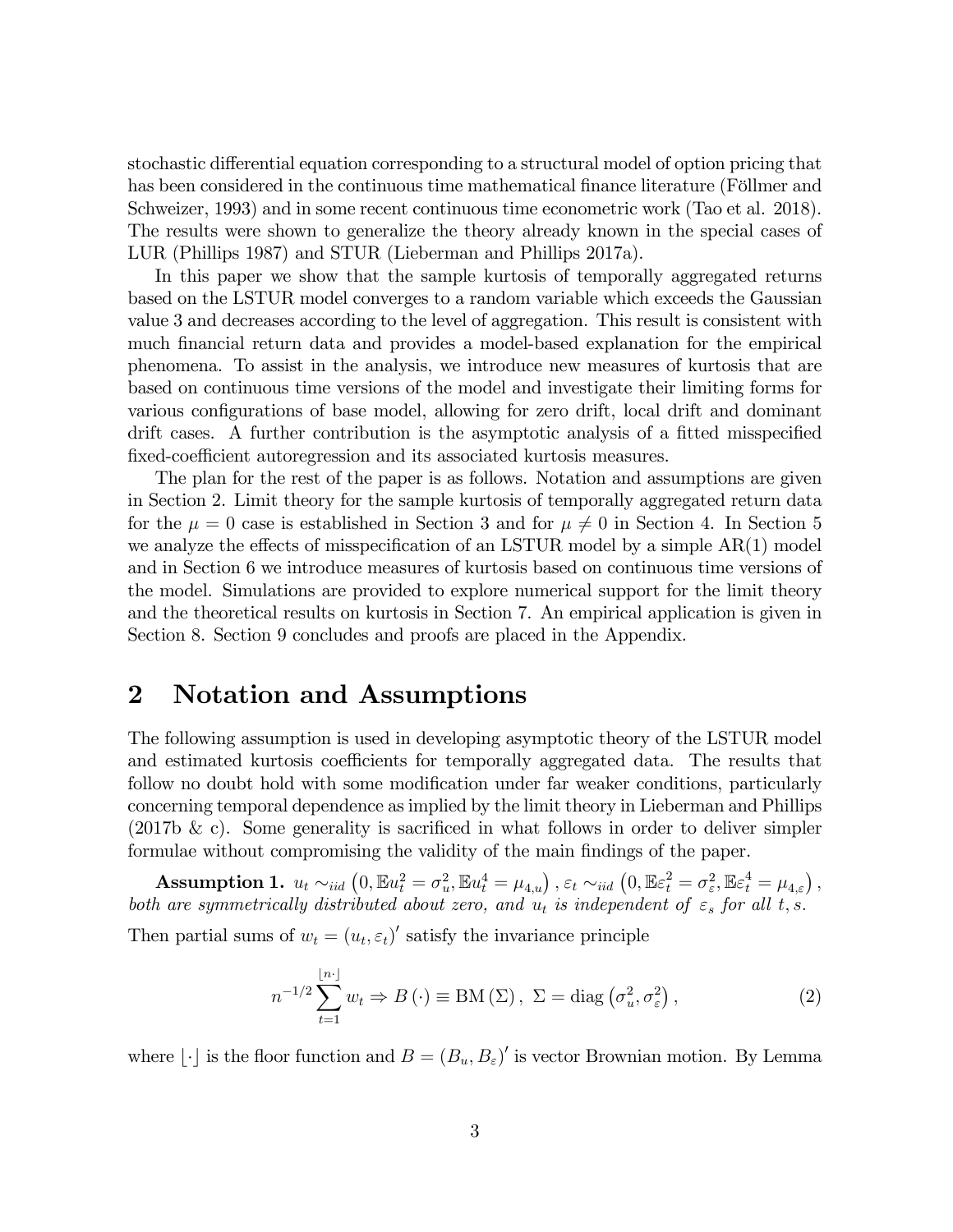1 of LP, when  $\mu = 0$ ,

$$
\frac{Y_{t=|nr|}}{\sqrt{n}} \Rightarrow G_{a,c}(r) := e^{rc+a'B_u(r)} \int_0^r e^{-pc-a'B_u(p)} dB_{\varepsilon}(p).
$$
 (3)

It is convenient to set  $G^*(r) = \sigma_{\varepsilon}^{-1}G_{a,c}(r) = e^{rc+a'B_u(r)} \int_0^r e^{-pc-a'B_u(p)} dW(p)$  where dependence of  $G^*$  on  $(a, c)$  is suppressed for notational simplicity and where  $W(r)$  is standard Brownian motion.

Sample statistics are often calculated using temporally aggregated data, such as

$$
Y_1^m = Y_m, Y_2^m = Y_{2m}, ..., Y_{n/m}^m = Y_n,
$$

where m is an aggregation parameter. For example,  $m = 5$  for weekly financial data when the original observations are daily. For simplicity in what follows and with no loss of generality we assume that  $n/m$  is integer valued. The properties of the model and the limit theory depend on whether or not  $\mu = 0$ . These cases are therefore analyzed separately.

## 3 The Case  $\mu = 0$

If  $Y_t$  is a price process, then the return series of temporally aggregated data created from  ${Y_t^m}_{t=1}^{n/m}$ , is given by

$$
\Delta_t^m = Y_t^m - Y_{t-1}^m
$$
  
=  $(Y_{tm} - Y_{tm-1}) + (Y_{tm-1} - Y_{tm-2}) + \cdots + (Y_{tm-(m-1)} - Y_{tm-m})$   
=  $((\beta_{tm} - 1) Y_{tm-1} + \varepsilon_{tm}) + ((\beta_{tm-1} - 1) Y_{tm-2} + \varepsilon_{tm-1})$   
+  $\cdots + ((\beta_{tm-(m-1)} - 1) Y_{tm-m} + \varepsilon_{tm-(m-1)})$   
=  $\sum_{s=-(m-1)}^0 ((\beta_{tm+s} - 1) Y_{tm+s-1} + \varepsilon_{tm+s}), t = 2, ..., n/m.$  (4)

Let  $b = (a\sigma_u)^2$  and denote the standardized fourth moments of u and  $\varepsilon$  by  $\rho_{4,u} = \mu_{4,u}/\sigma_u^4$ <br>and  $\rho_{4,\varepsilon} = \mu_{4,\varepsilon}/\sigma_{\varepsilon}^4$ . The limit distribution of the sample kurtosis of the m-aggregated data is given in the following result.

**Theorem 1** Under Assumption 1, for the model (1) with  $\mu = 0$ , as  $n \to \infty$  with m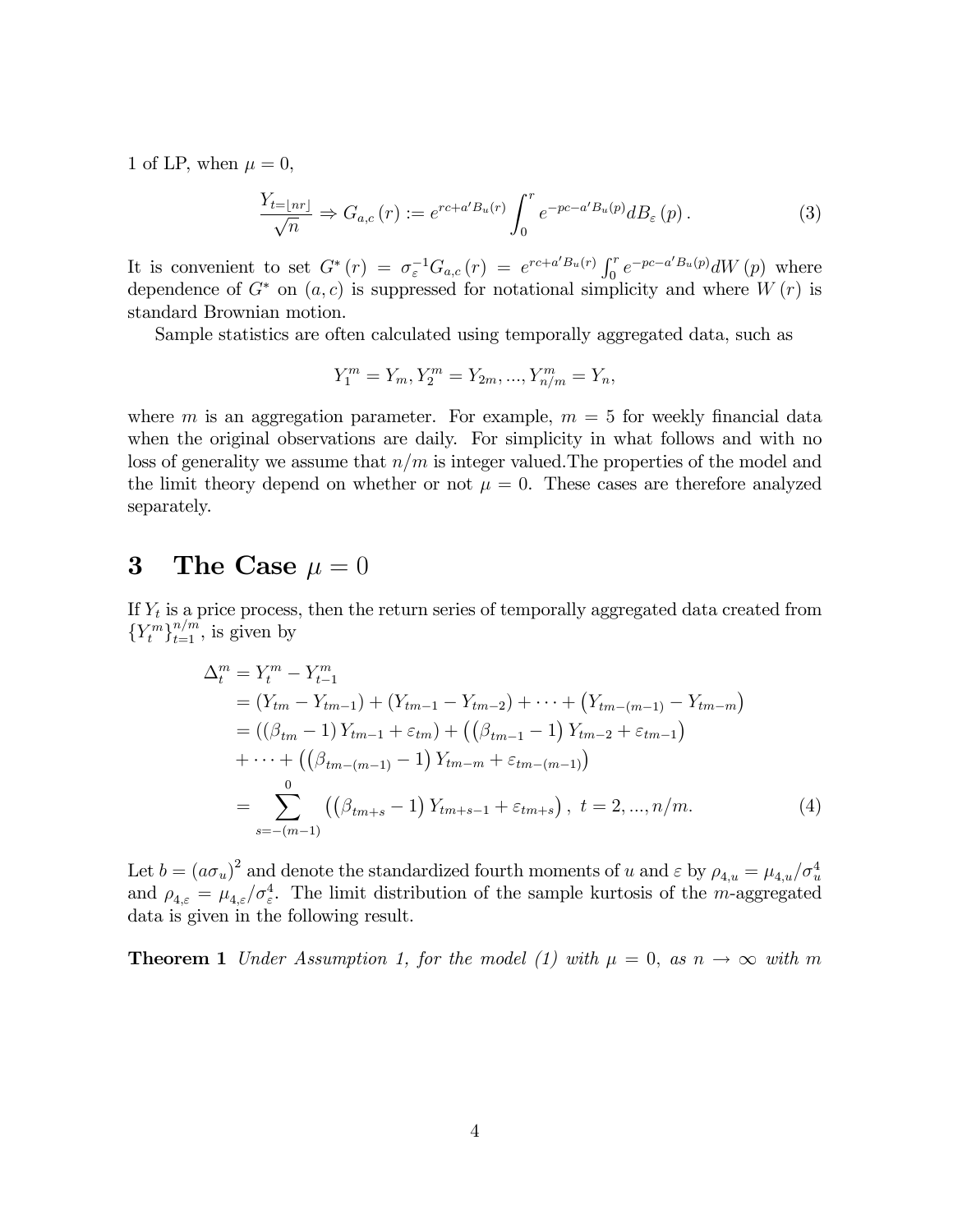$\mathit{fixed}$ 

$$
\gamma_n^m = \frac{\frac{m}{n} \sum_{t=2}^{n/m} (\Delta_t^m)^4}{\left(\frac{m}{n} \sum_{t=2}^{n/m} (\Delta_t^m)^2\right)^2} \Rightarrow \gamma^m
$$
  
:=  $3 + \frac{3b^2 \left(\int_0^1 G^{*4}(r) dr - \left(\int_0^1 G^{*2}(r) dr\right)^2\right)}{\left(1 + b \int_0^1 G^{*2}(r) dr\right)^2} + \frac{1}{m} \frac{\left(\rho_{4,\varepsilon} - 3\right) + \left(\rho_{4,u} - 3\right) b^2 \int_0^1 G^{*4}(r) dr}{\left(1 + b \int_0^1 G^{*2}(r) dr\right)^2}$  (5)

Evidently from the limit expression  $(5)$ ,  $\gamma^m$  falls as m increase, matching the observed behavior in the kurtosis measures of much financial data. When  $b = 0$  (i.e., either  $a = 0$ ) or  $\sigma_u = 0$ ) the limit form  $\gamma^m$  reduces to

$$
\gamma^m = 3 + \frac{1}{m} \left( \rho_{4,\varepsilon} - 3 \right),\tag{6}
$$

:

which is the result given by Lau and Wingender  $(1989, \text{eq}^{\prime} \text{n} (10))$  in the iid case. Otherwise, the limit kurtosis (5) is a random variable. If  $\varepsilon_t$  is Gaussian

$$
\gamma_n^m \Rightarrow 3 + \frac{3b^2 \left( \int_0^1 G^{*4}(r) dr - \left( \int_0^1 G^{*2}(r) dr \right)^2 \right)}{\left( 1 + b \int_0^1 G^{*2}(r) dr \right)^2} + \frac{(\rho_{4,u} - 3) b^2 \int_0^1 G^{*4}(r) dr}{m \left( 1 + b \int_0^1 G^{*2}(r) dr \right)^2},
$$

which still depends on  $m$ . Thus, the LSTUR model has the property that the sample kurtosis declines with  $m$  whether the error process is Gaussian or otherwise.

Also, irrespective of whether  $\rho_{4,\varepsilon} \geq 3$  and since  $\int_0^1 G^{*4}(r) dr > (\int_0^1 G^{*2}(r) dr)^2$ a.s., which follows as in Phillips and Hansen (1990, lemmas A2 and A3), the model is consistent with  $\gamma^m > 3$  whenever  $b \neq 0$ , which is in line with observed financial index data. In other words, higher kurtosis in the observed process in the LSTUR model is not dependent on Gaussian errors and kurtosis declines as temporal aggregation rises. If the data generating mechanism (1) is STUR rather than LSTUR (i.e.,  $c = 0$ ), the result  $(5)$  changes only by the form of the limiting G process, with the corresponding limiting STUR process  $G_a(r)$  replacing that of the LSTUR process  $G_{a,c}(r)$ . Thus, these findings apply to both STUR and LSTUR generating mechanisms.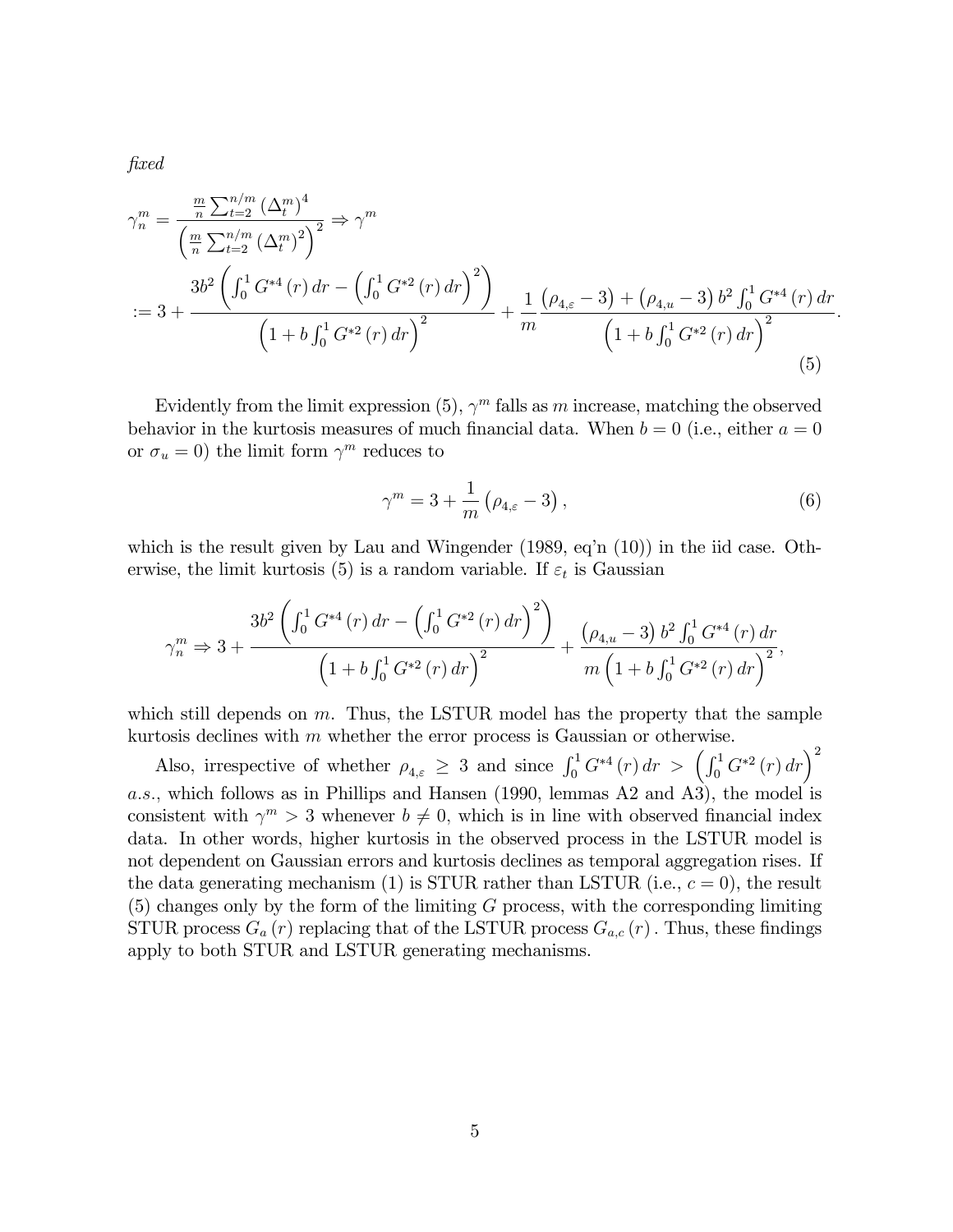## 4 The Case  $\mu \neq 0$

Under Assumption 1 when  $\mu \neq 0$ , simple derivations following those for the driftless case show that

$$
\frac{Y_t}{n} \Rightarrow H_{a,c}(r) := \mu e^{rc + a_n(r)} \int_0^r e^{-pc - a_n(r)} dp. \tag{7}
$$

Aggregating in this case leads to

$$
\Delta_t^m = Y_t^m - Y_{t-1}^m
$$
  
=  $(Y_{tm} - Y_{tm-1}) + (Y_{tm-1} - Y_{tm-2}) + \cdots + (Y_{tm-(m-1)} - Y_{tm-m})$   
=  $(\mu + (\beta_{tm} - 1) Y_{tm-1} + \varepsilon_{tm}) + (\mu + (\beta_{tm-1} - 1) Y_{tm-2} + \varepsilon_{tm-1})$   
+  $\cdots + (\mu + (\beta_{tm-(m-1)} - 1) Y_{tm-m} + \varepsilon_{tm-(m-1)})$   
=  $m\mu + \sum_{s=-(m-1)}^{0} ((\beta_{tm+s} - 1) Y_{tm+s-1} + \varepsilon_{tm+s}),$  (8)

for  $t = 2, ..., n/m$ . Let  $H(r) = \mu H^*(r) := H_{a,c}(r)$ , where for brevity we omit the parameter dependencies in  $H_{a,c}(r)$ .

**Theorem 2** Under Assumption 1 for the model (1) with  $\mu \neq 0$ ,

$$
\gamma_n^{m,\mu} = \frac{\frac{m}{n} \sum_{t=2}^{n/m} (\Delta_t^m)^4}{\left(\frac{m}{n} \sum_{t=2}^{n/m} (\Delta_t^m)^2\right)^2} \Rightarrow \gamma^{m,\mu} := \frac{\left(\frac{1}{m} \left(\rho_{4,u} - 3\right) + 3\right) \int_0^1 H^{*4}(r) dr}{\left(\int_0^1 H^{*2}(r) dr\right)^2}.
$$
(9)

As  $n \to \infty$  followed by  $a \to 0$  (so that lower order terms are eliminated), the limit (9) becomes

$$
\frac{\left(\frac{1}{m}\left(\rho_{4,u}-3\right)+3\right)\int_{0}^{1}\left(\mu r\right)^{4}}{\left(\int_{0}^{1}\left(\mu r\right)^{2}\right)^{2}}=\frac{\left(\frac{1}{m}\left(\rho_{4,u}-3\right)+3\right)\int_{0}^{1}r^{4}}{\left(\int_{0}^{1}r^{2}\right)^{2}}=\frac{9\left(\frac{1}{m}\left(\rho_{4,u}-3\right)+3\right)}{5},
$$

which equals 5.4 when the STUR variable  $u_t$  is Gaussian.

## 5 Effects of Misspecification

The use of a simple fitted  $AR(1)$  regression involves misspecifying the LSTUR model as a fixed coefficient autoregression. As we have seen in Sections 3 and 4, the local and stochastically local to unity specification leads to analytic formulae for the excess kurtosis and in Section 8 these formulae will be shown to match closely direct computations of kurtosis in the observed data. Similar close correspondence will be found in the case of fitted values from a simple  $AR(1)$  regression. The explanation for this phenomenon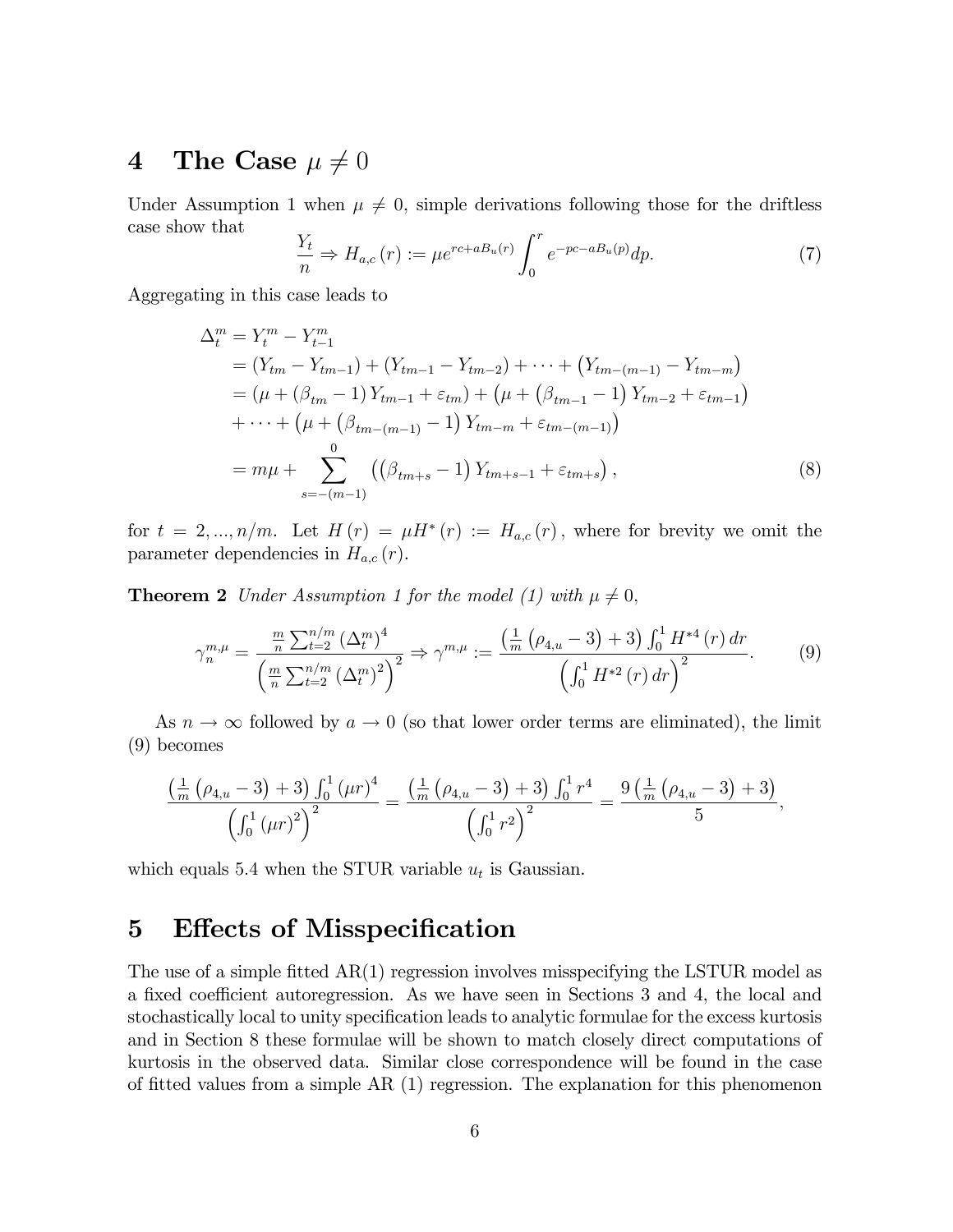is that the misspecification in the fitted autoregression involves an error of  $O_p(n^{-1})$ and this error is sufficiently small to ensure the fitted AR kurtosis is asymptotically equivalent to that of the data. Importantly, however, the  $AR(1)$  model does not explain the source of the excess kurtosis and only provides an analytic asymptotic formula for the kurtosis that is based on the underlying LSTUR model.

We denote the least squares estimators of  $\beta$  in a fitted AR(1) model under  $\mu = 0$  and  $\mu \neq 0$  by  $\hat{\beta} = \sum_{t=2}^{n} Y_t Y_{t-1} / \sum_{t=2}^{n} Y_{t-1}^2$  and  $\hat{\beta}^{\mu} = \sum_{t=2}^{n} \tilde{Y}_t \tilde{Y}_{t-1} / \sum_{t=2}^{n} \tilde{Y}_{t-1}^2$ , respectively, where  $\tilde{Y}_t := Y_t - \bar{Y}$  and  $\bar{Y} := n^{-1} \sum_{t=1}^n Y_t$ . By  $\hat{\mu} = \bar{Y} - \hat{\beta} \bar{Y}_{-1}$  we denote the least squares estimator of  $\mu$  in the fitted AR(1) model under  $\mu \neq 0$ , where  $\bar{Y}_{-1} = n^{-1} \sum_{t=1}^{n-1} Y_t$ . Finally, we let  $\hat{Y}_t = \hat{\beta} Y_{t-1}$  in the case  $\mu = 0$ , and  $\hat{Y}_t^{\mu} = \hat{\mu} + \hat{\beta}^{\mu} Y_{t-1}$  in the case  $\mu \neq 0$ , with the associated differences  $\hat{\Delta}_t = \hat{Y}_t - \hat{Y}_{t-1}, \ \hat{\Delta}_t^m = \hat{Y}_t^m - \hat{Y}_{t-1}^m, \ \hat{\Delta}_t^\mu = \hat{Y}_t^\mu - \hat{Y}_{t-1}^\mu$  and  $\hat{\Delta}^{m,\mu}_t = \hat{Y}^{m,\mu}_t - \hat{Y}^{m,\mu}_{t-1}.$ 

**Theorem 3** Under Assumption 1, for the model  $(1)$ , fitted data from a misspecified  $AR(1)$  model have kurtosis coefficients and limiting kurtosis as follows:

(i) When  $\mu = 0$ , the sample kurtosis which is based on a fitted AR(1) model that does not include an intercept is

$$
\gamma_{AR,n}^{m} := \frac{\frac{m}{n} \sum_{t=2}^{n/m} (\hat{\Delta}_t^m)^4}{\left(\frac{m}{n} \sum_{t=2}^{n/m} (\hat{\Delta}_t^m)^2\right)^2} = \frac{\hat{\beta}^4 \frac{m}{n} \sum_{t=2}^{n/m} (\Delta_t^m)^4}{\hat{\beta}^4 \left(\frac{m}{n} \sum_{t=2}^{n/m} (\Delta_t^m)^2\right)^2} \Rightarrow \gamma^m,
$$

where  $\gamma^m$  is given in (5).

(ii) When  $\mu \neq 0$ , the sample kurtosis which is based on a fitted AR(1) model that includes an intercept is

$$
\gamma_{AR,n}^{m,\mu} := \frac{\frac{m}{n} \sum_{t=2}^{n/m} (\hat{\Delta}_t^{m,\mu})^4}{\left(\frac{m}{n} \sum_{t=2}^{n/m} (\hat{\Delta}_t^{m,\mu})^2\right)^2} \Rightarrow \gamma^{m,\mu},
$$

where  $\gamma^{m,\mu}$  is given by (9). (iii)When  $\mu \neq 0$ , the least squares estimator of  $\mu$  in a fitted AR(1) satisfies

$$
\hat{\mu} \Rightarrow \mu + a \int_0^1 G(s) dB_u(s) - \frac{b}{2} \int_0^1 G(s) ds.
$$

These results show that the constant coefficient AR fitted kurtosis simply reproduces the empirical sample kurtosis in models with and without drift, provided an intercept is Ötted in modeling the data in the case with drift. In the latter case, the result holds in spite of the fact that  $\mu$  is inconsistently estimated, as shown in part (iii) of Theorem 3. Part (iii) of the theorem will be shown to be particularly useful in Section below becauses it anticipates an important practical distinction between the empirical fitting of an AR(1) model and an LSTUR model.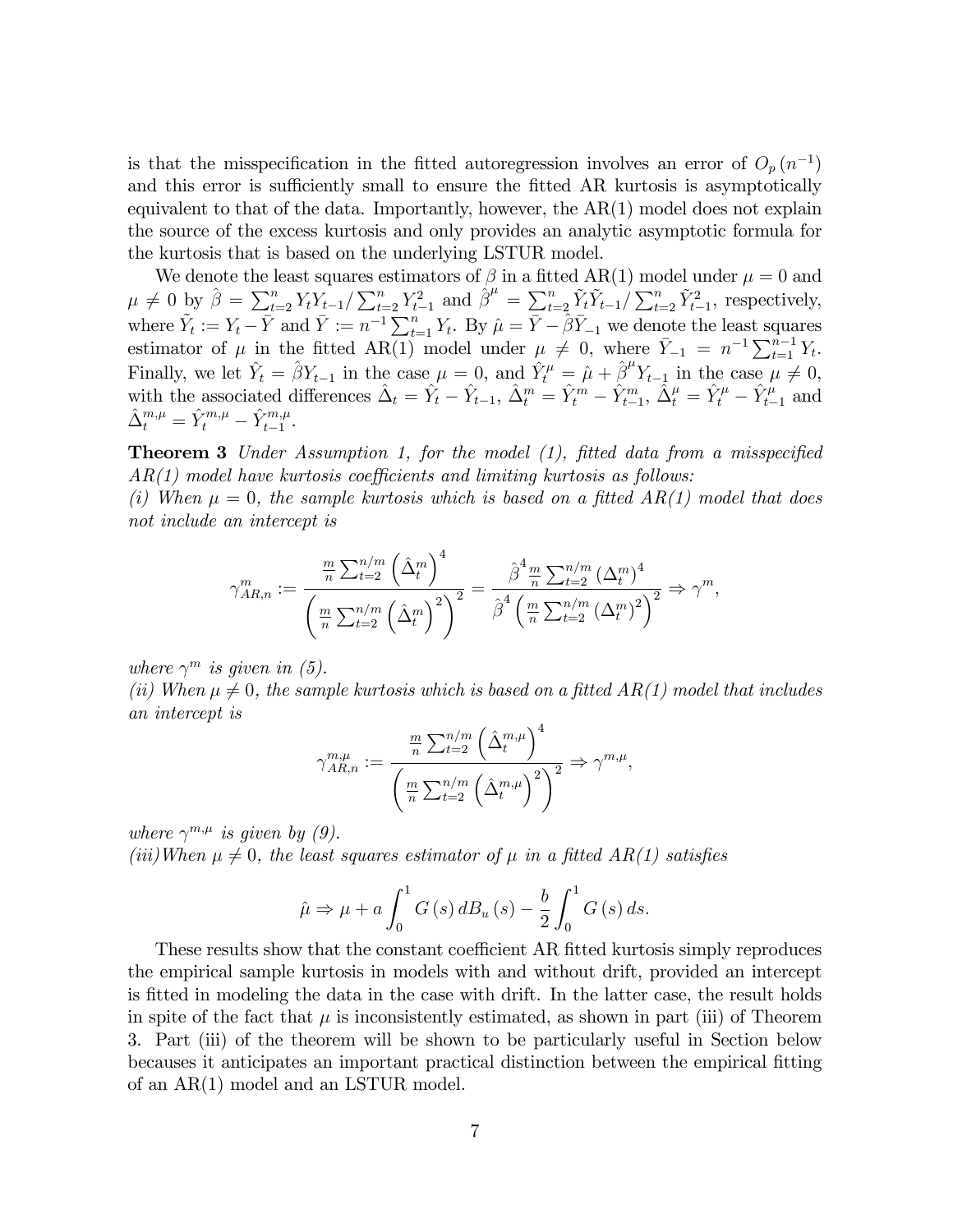## 6 Continuous Time Measures of Kurtosis

#### 6.1 The case of zero drift

When  $\mu = 0$ , an instantaneous kurtosis measure for the process increments  $dG(r)$  at r can be obtained using the stochastic differential equation representation

$$
dG(r) = aG(r) dB_u(r) + dB_{\varepsilon}(r) + \left(c + \frac{b}{2}\right)G(r) dr.
$$
 (10)

As indicated in the result that follows, we may define instantaneous kurtosis as in  $(11)$ in terms of the conditional moments of the increment process  $dG(r)$  in (10).

**Theorem 4** For the process  $(10)$ ,

$$
\kappa_{b,c}(r) \quad : = \frac{\mathbb{E}\left(\mathbb{E}\left[\left(dG\left(r\right)\right)^4|\mathcal{F}_r\right]\right)}{\left\{\mathbb{E}\left(\mathbb{E}\left[\left(dG\left(r\right)\right)^2|\mathcal{F}_r\right]\right)\right\}^2} \tag{11}
$$

$$
= 3\left\{1 + \frac{b^2 \left[\mathbb{E}\left(G(r)^4\right) - \left(\mathbb{E}\left(G(r)^2\right)\right)^2\right]}{b^2 \left(\mathbb{E}\left(G(r)^2\right)\right)^2 + \sigma_{\varepsilon}^4 + 2b\sigma_{\varepsilon}^2 \mathbb{E}\left(G(r)^2\right)}\right\} + o\left(1\right). \tag{12}
$$

The second term in braces in (12) shows the excess kurtosis in the process increments arising from the non-Gaussianity of  $G(r)$ . As  $b \to 0$  evidently  $\kappa_{b,c} \to 3$ , as expected since  $G(r) \to J_c(r) = \int_0^r e^{(r-p)c} dB_{\varepsilon}(p)$  which is Gaussian in this case. But when  $c \to 0$ ,  $G(r) \to G_a(r) = e^{a B_u(r)} \int_0^r e^{-a' B_u(p)} d B_\varepsilon(p)$ , which is non-Gaussian and then  $\kappa_{b,0} > 3$ . For large b; after some calculation, we have

$$
\kappa_{b,0}(r) = \frac{3\mathbb{E}\left(G(r)^4\right)}{\left(\mathbb{E}\left(G(r)^2\right)\right)^2} + o\left(1\right) \sim \frac{9}{6}e^{4br},
$$

and the kurtosis of the process increments  $dG(r)$  grows exponentially with b irrespective of the fixed value of  $c$ .

#### 6.2 Local to zero drift

We next consider the case in which the limit of the standardized discrete time model  $Y_t/\sqrt{n}$  has a discrete time drift comparable in magnitude to the stochastic term, which occurs when the discrete model has drift local to zero of the form  $\mu = \alpha/\sqrt{n}$ . The stochastic differential equation for  $G(r)$  in this case is

$$
dG(r) = aG(r) dB_u(r) + dB_{\varepsilon}(r) + \left[\alpha + \left(c + \frac{b}{2}\right)G(r)\right]dr, \tag{13}
$$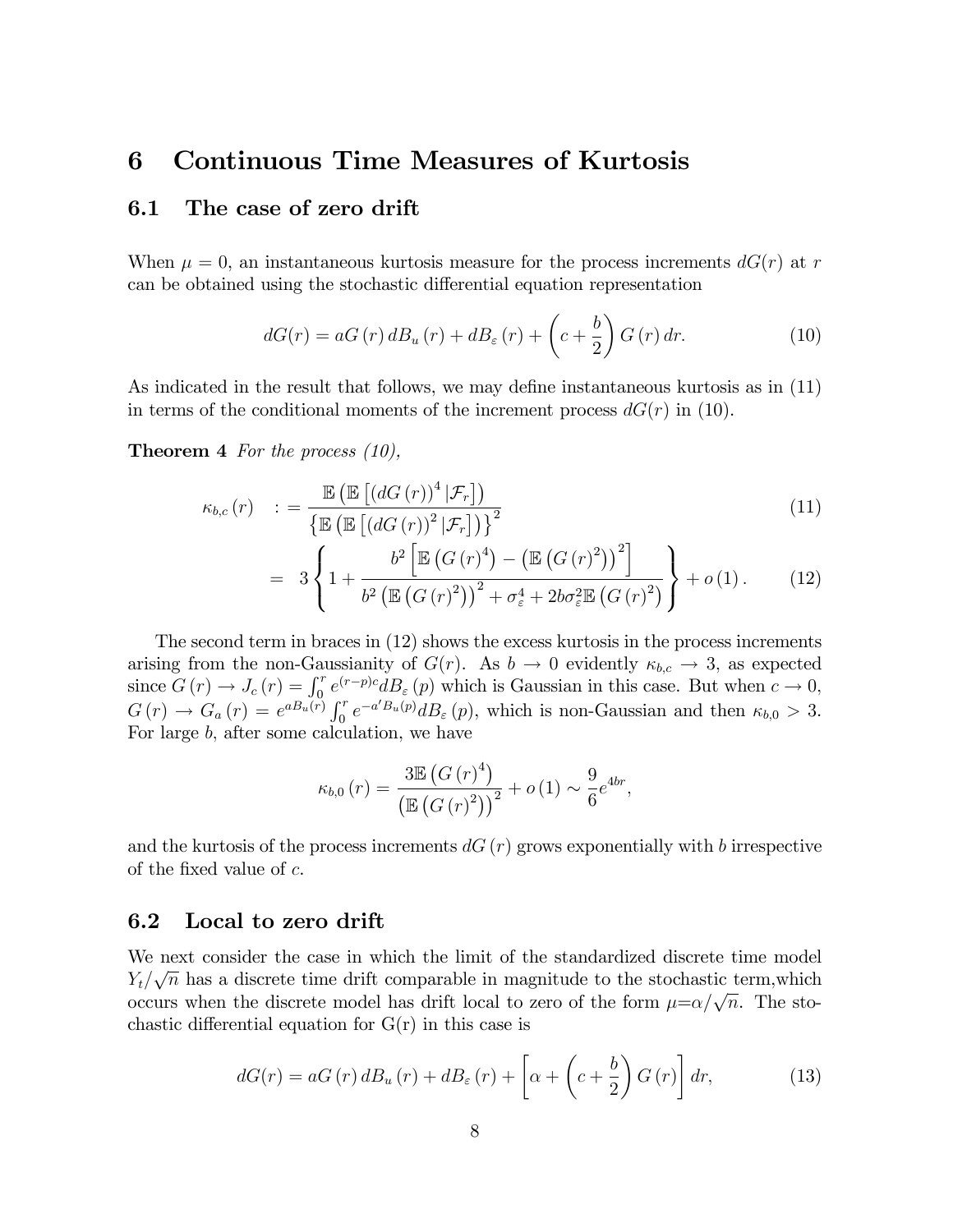whose solution is given by Föllmer and Schweizer  $(1993;$  theorem 3.5). With initial condition  $G(0) = 0$ , this solution has the following form

$$
G(r) = \alpha e^{rc + a_n(r)} \int_0^r e^{-pc - a_n(r)} dp + e^{rc + a_n(r)} \int_0^r e^{-pc - a_n(r)} d B_\varepsilon(p). \tag{14}
$$

Define  $X = c + b/2$  and  $D(r) = bG^2(r) + \sigma_{\varepsilon}^2$ .

**Theorem 5** For the process  $(13)$ ,

$$
\kappa_{b,c,\alpha} = \frac{\mathbb{E}\left(\mathbb{E}\left[\left(dG\left(r\right) - \mathbb{E}\left(dG\left(r\right)\big|\mathcal{F}_r\right)\right)^4\big|\mathcal{F}_r\right]\right)}{\left\{\mathbb{E}\left(\mathbb{E}\left[\left(dG\left(r\right) - \mathbb{E}\left(dG\left(r\right)\big|\mathcal{F}_r\right)\right)^2\big|\mathcal{F}_r\right]\right)\right\}^2\right\}}
$$
\n
$$
= 3 + \frac{3b^2Var\left(G^2\left(r\right) + 6\mathbb{E}\left[\left\{b\left\{G^2\left(r\right) - \mathbb{E}\left(G^2\left(r\right)\right)\right\}\right\}X^2\left\{G\left(r\right) - \mathbb{E}\left(G\left(r\right)\right)\right\}^2\right]\left(dr\right)}{\left\{\mathbb{E}\left(D\left(r\right)\right)\right\}^2 + 2\mathbb{E}\left(D\left(r\right)\right)X^2Var\left(G\left(r\right)\right)\left(dr\right)} + O\left(\left(dr\right)^2\right).
$$

To first order it again follows that  $\kappa_{b,c,\alpha} > 3$  provided  $b \neq 0$ , and as  $b \to 0$  evidently  $\kappa_{b,c,a} \rightarrow 3.$ 

#### 6.3 Dominating drift term

When the drift is fixed rather than local to zero in the discrete time model (1) the resulting trend in the time series dominates asymptotically. In this case the limit process corresponding to  $Y_{t=\lfloor nr\rfloor}/n$  is

$$
G(r) = \mu e^{rc + aB_u(r)} \int_0^r e^{-pc - aB_u(p)} dp,
$$

in place of (14). Then,  $\mathbb{E}(dG(r)) = \{\mu + X \mathbb{E}G(r)\} dr = \{\mu + (e^{Xr} - 1)\} dr$ ,

$$
dG(r) = cG(r)dr + \mu e^{rc + aB_u(r)} \int_0^r e^{-pc - aB_u(p)}dpadB_u(r) + \frac{1}{2}\mu e^{rc + aB_u(r)} \int_0^r e^{-pc - aB_u(p)}dp a^2 \sigma_u^2 dr + \mu dr = \{XG(r) + \mu\} dr + aG(r)dB_u(r),
$$

and  $\mathbb{E}\left(dG(r)|\mathcal{F}_r\right) = \{XG(r) + \mu\} dr$ , so that  $dG(r) - \mathbb{E}\left(dG(r)|\mathcal{F}_r\right) = aG(r)dB_u(r)$ . It follows that the instantaneous kurtosis at  $r$  is given by

$$
\kappa_{b,c,\mu}(r) = \frac{\mathbb{E}\left(\mathbb{E}\left[\left(dG\left(r\right) - \mathbb{E}\left(dG\left(r\right)|\mathcal{F}_r\right)\right)^4|\mathcal{F}_r\right]\right)}{\left\{\mathbb{E}\left(\mathbb{E}\left[\left(dG\left(r\right) - \mathbb{E}\left(dG\left(r\right)|\mathcal{F}_r\right)\right)^2|\mathcal{F}_r\right]\right)\right\}^2}
$$
\n
$$
= \frac{\mathbb{E}\left(a^4G(r)^4\mathbb{E}\left[\left(dB_u\left(r\right)\right)^4|\mathcal{F}_r\right]\right)}{\left\{\mathbb{E}\left(a^2G(r)^2\mathbb{E}\left[dB_u\left(r\right)^2|\mathcal{F}_r\right]\right)\right\}^2} = 3\frac{\mathbb{E}\left[G(r)^4\right]}{\left\{\mathbb{E}\left[G(r)^2\right]\right\}^2}.
$$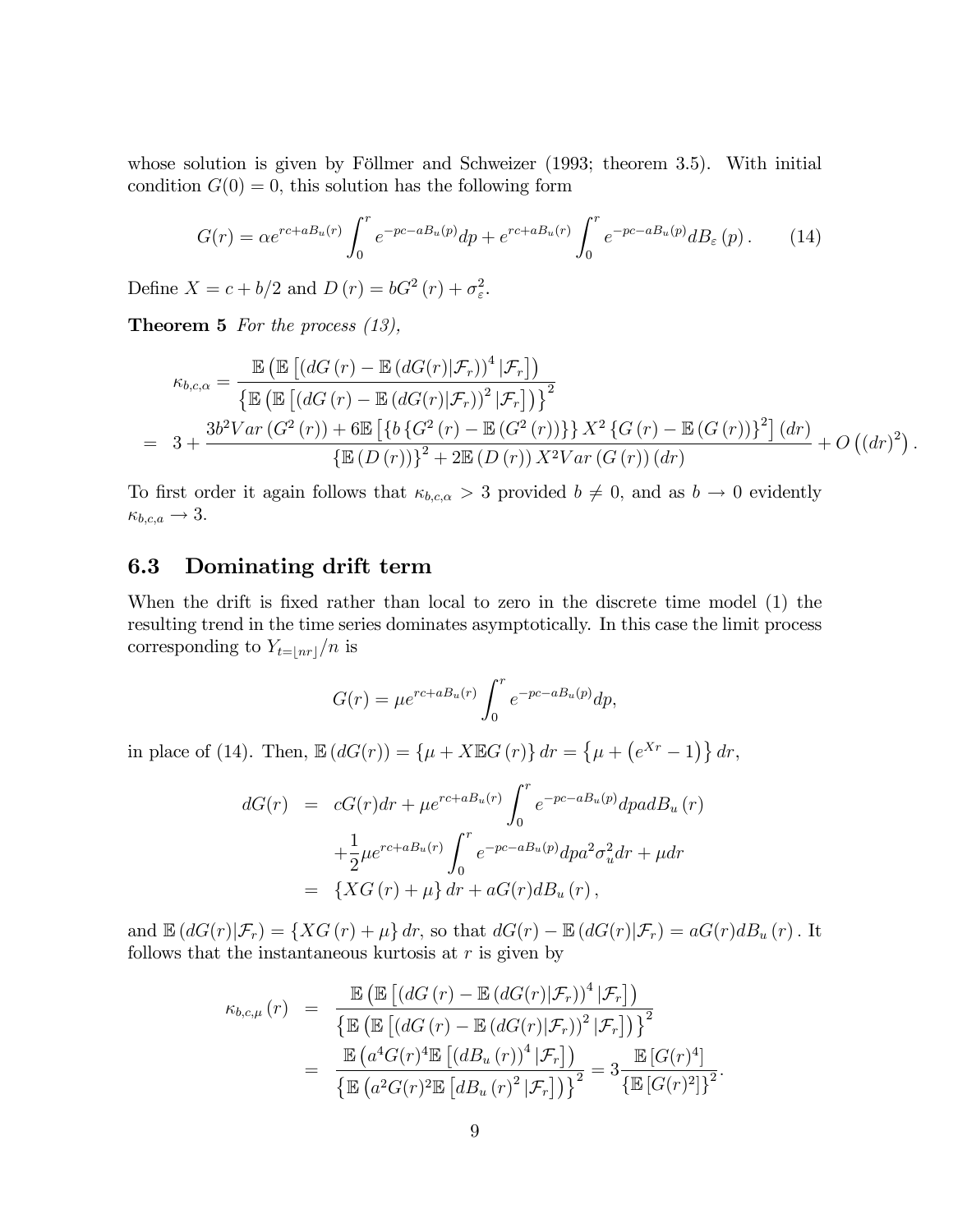Observe that when  $X = 0$  and  $a \to 0$ ,  $G(r) \to \mu r$  is deterministic and  $\kappa_{b,c,\mu} \to 3$ .

By contrast, we may consider the kurtosis of the averaged relative increments  $\frac{dG(r)-\mathbb{E}(dG(r)|\mathcal{F}_r)}{\sqrt{dr}}$ over an interval such as  $[0, q]$ , defined as

$$
\overline{\kappa}_{b,c,\mu}(q) = \frac{\mathbb{E}\left(\frac{1}{q}\int_0^q \mathbb{E}\left[\left(\frac{dG(r)-\mathbb{E}(dG(r)|\mathcal{F}_r)}{\sqrt{dr}}\right)^4|\mathcal{F}_r\right]dr\right)}{\left\{\mathbb{E}\left(\frac{1}{q}\int_0^q \mathbb{E}\left[\left(\frac{dG(r)-\mathbb{E}(dG(r)|\mathcal{F}_r)}{\sqrt{dr}}\right)^2|\mathcal{F}_r\right]dr\right)\right\}^2}
$$
\n
$$
= 3\frac{\mathbb{E}\left(\frac{1}{q}\int_0^q a^4\sigma_u^4G(r)^4dr\right)}{\left\{\mathbb{E}\left(\frac{1}{q}\int_0^q a^2\sigma_u^2G(r)^2dr\right)\right\}^2} = 3\frac{\frac{1}{q}\int_0^q \mathbb{E}\left[G(r)^4\right]dr}{\left(\frac{1}{q}\int_0^q \mathbb{E}\left[G(r)^2\right]dr\right)^2}
$$

In this case when  $X = 0$  and  $a \to 0$ ,  $G(r) \to \mu r$  and

$$
\bar{\kappa}_{b,c,\mu}(q) \to \frac{\mu^4 \frac{1}{q} \int_0^q r^4 dr}{\mu^4 \left(\frac{1}{q} \int_0^q r^2 dr\right)^2} = 3 \frac{\frac{1}{5} \mu^4 q^4}{\left(\frac{1}{3} q^2\right)^2} = \frac{27}{5} = 5.4,
$$

which can also be obtained by a direct calculation from the discrete time model in this special case.

## 7 Simulations

The purpose of this section is to corroborate some of the analytical results. To this end we have simulated a driftless STUR model with parameter settings  $a = 0.7$ ,  $u_t \stackrel{iid}{\sim} t(6)$ (so that  $\sigma_u^2 = 1.5$  and  $\rho_{4,u} = 6$ ), and  $\varepsilon_t \stackrel{iid}{\sim} N(0,1)$ , as well as a drifting STUR model with parameter  $\mu = 2.5$ . In addition, an LSTUR model with  $c = -b$  was simulated with the same settings for both drift and driftless cases.

For each model we compared the mean and standard deviation of the sample kurtosis with those of the asymptotic formulae given in (5) and (9), corresponding to the zero mean and drift cases. We also constructed PP-plots of the finite sample distributions of the sample kurtosis against the limit distributions in each case. The simulation design comprised temporal average settings with  $m = 1, 3, 5$ , sample sizes  $n = 9,000, 21,000$ , 48; 000, 99; 000, 240; 000, 500 integral points and 5; 000 replications. The results are summarized in Tables 1-4 and Figures 1-4.<sup>1</sup>

Inspection of the figures reveals that the PP-plots move closer to the 45 degree line as the sample size increases, irrespective of whether the generating mechanism contains a drift or otherwise. This movement is also clear in the tables. When the model contains a drift (and less so in the driftless case), there is a marked shift near the origination point

 $1$ For brevity only four figures are displayed. Other cases deliver very similar conclusions.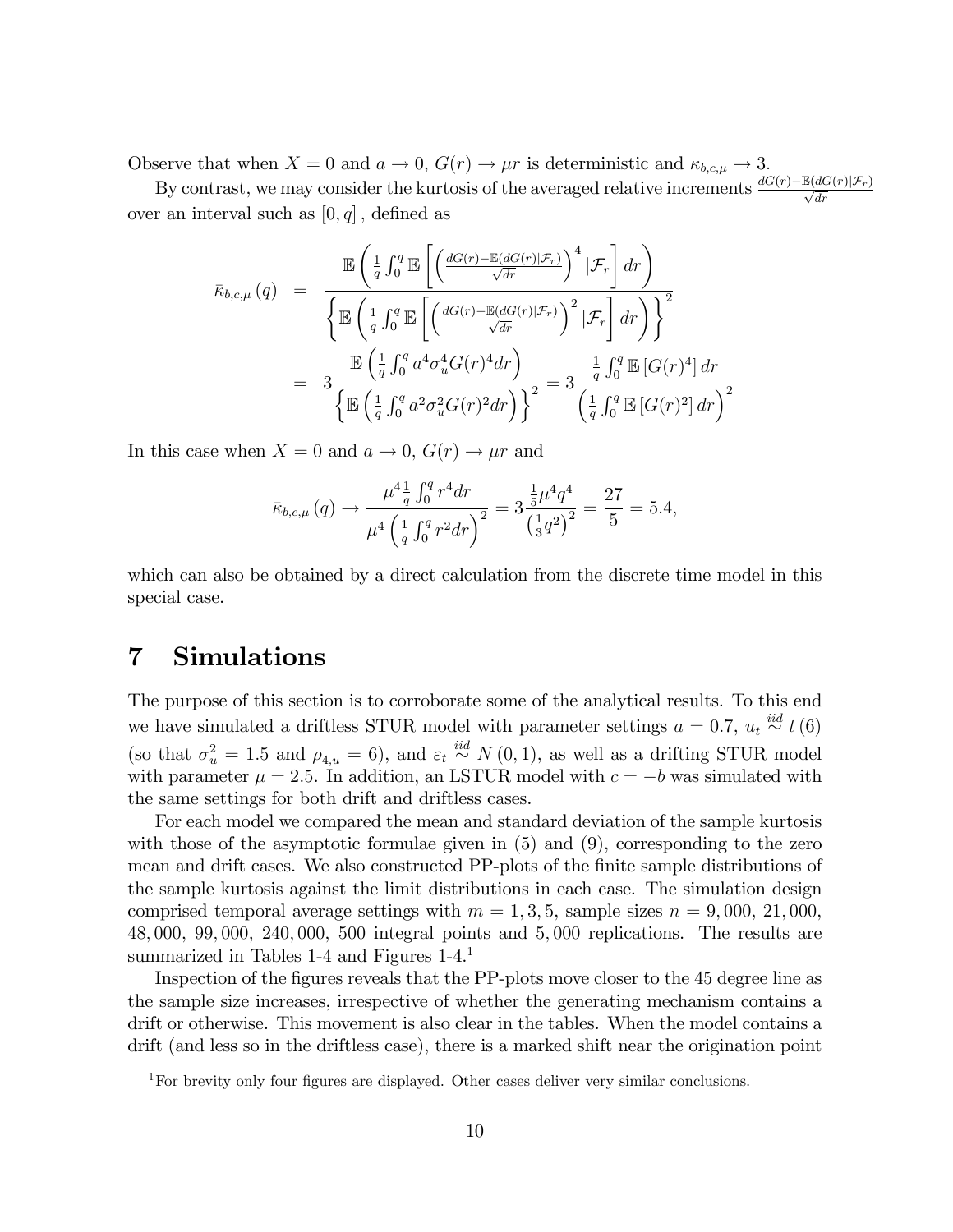in the PP-plots which reflects the fact that the finite sample distribution of the sample kurtosis has a non-zero probability of being less than 3, whereas for the asymptotic distribution this probability is zero. The shift at zero becomes smaller as  $n$  increases, but even with 240; 000 observations the discontinuity does not entirely vanish. Overall, the simulations corroborate the analytic Öndings on the kurtosis patterns associated with these non-Gaussian models.

## 8 An Empirical Application

This section explores how well the kurtosis theory developed above is supported by observed return data on various indices. In particular, we demonstrate that the sample kurtosis of the observed data match those which are based on the Ötted LSTURestimates and decline with the frequency of the data, just as in direct calculations from the data. Using Theorem 3(iii), through the drift parameter estimates, evidence will be given in favour of the LSTUR specification and against the traditional fixed coefficient autoregression. The data employed in these comparisons is now briefly described.

#### 8.1 Data

The data for the empirical application comprises Exchange Traded Fund (ETF) and Exchange Traded Note (ETN) data obtained from the following sources. ETF closing prices data were retrieved from Yahoo Finance, covering the period from January 2010 to December 2017, giving a total of 2013, 417 and 95 observations for the daily, weekly and monthly frequencies, respectively. The US equity ETF data includes SPDR S&P 500 ETF (SPY) , SPDR S&P 600 Small Cap ETF (SLY) and SPDR S&P MidCap 400 ETF (MDY). IShares MSCI Emerging Markets ETF (EEM) and iShares Global 100 ETF (IOO) were also used, the first seeking to track the investment results of the SCI Emerging Markets and the second - the S&P Global 100 indices.

The bond ETF data includes iShares Core US Aggregate Bond ETF (AGG), iShares 1-3 Year Treasury Bond ETF (SHY), iShares iBoxx investment grade corporate bond ETF (LQD) and SPDR Bloomberg Barclays high yield bond ETF (JNK) closing price series.

In addition, we have used the ETFs and ETNs replicating the prices of commodities. These include SPDR Gold Shares (GLD), iShares Silver Trust (SLV), iPath S&P GSCI crude oil ETN (OIL) and Rogers International Agriculture commodity total return index ETN (RJA).

Finally, we have also used the Currency Shares Euro ETF (FXE), which tracks changes in value of the Euro relative to the US dollar.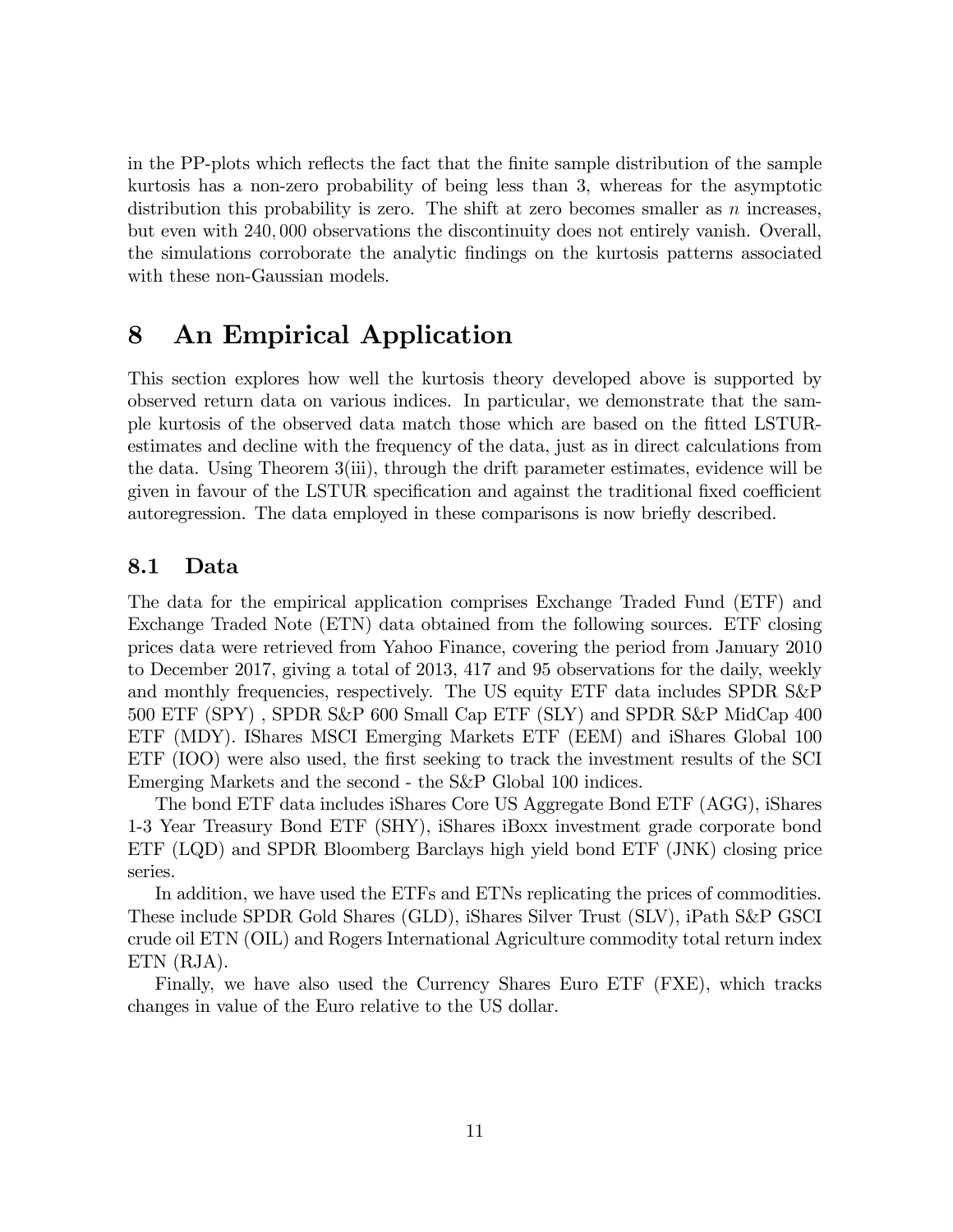#### 8.2 Results

LSTUR and simple AR(1) models with and without drift were estimated for the empirical data according to whether they exhibited trend. The LSTUR model was estimated under the restriction  $c + b = 0$ . For simplicity, for each realization of the LSTUR variates,  $u_t$ was generated as  $u_t \stackrel{iid}{\sim} N(0, 1)$  with 2000 replications. Average estimates over the replications are reported in Table 5 for a model with fitted drift and in Table 6 for a model without drift.

For the model fitted with a drift, the kurtosis estimates from the observed return data, from the returns based on the fitted LSTUR-estimates, and from the returns based on a fitted  $AR(1)$  model, are all very close to each other and all decline with the frequency of the data. The kurtosis estimates for the model Ötted without a drift exhibit a similar pattern, decreasing as the frequency increases, as expected.

The findings also corroborate Theorem 3, which shows that the kurtosis estimate based on a fitted  $AR(1)$  model is first order equivalent to that based on an LSTUR model. Importantly, the LSTUR-based drift parameter estimates are very close to the actual return means in all cases, whereas those based on the  $AR(1)$  model are evidently biased upwards, again corresponding to the asymptotic results. Indeed, this feature of the empirical results matches the Önding in part (iii) of Theorem 3, which shows that when LSTUR is the generating mechanism and the fitted model is misspecified as an  $AR(1)$ , the drift parameter estimate from the misspecified autoregression is inconsistent, which is further evidence of the usefulness the local stochastic unit root specification over traditional fixed coefficient autoregression.

## 9 Conclusions

Asset price data are typically well described as martingales and their returns as martingale differences, thereby capturing the prominent feature of near-unpredictability. A secondary feature of great practical importance is their characteristic peaked and heavytailed distribution, with high kurtosis that steadily declines towards the Gaussian value of 3 with increasing temporal aggregation of the returns. The present results reveal that all of these features are captured by stochastic unit root models. The nonlinear stochastic nature of these models induces non-Gaussian behavior even when the first two moments correspond closely to a simple process like a Gaussian random walk. Most notably, the asymptotic behavior of sample kurtosis measures from these variants of STUR models and their continuous time analogues and associated kurtosis measures all mimick the defining characteristics of observed financial returns. Several empirical applications to a variety of financial indices confirm these useful capabilities.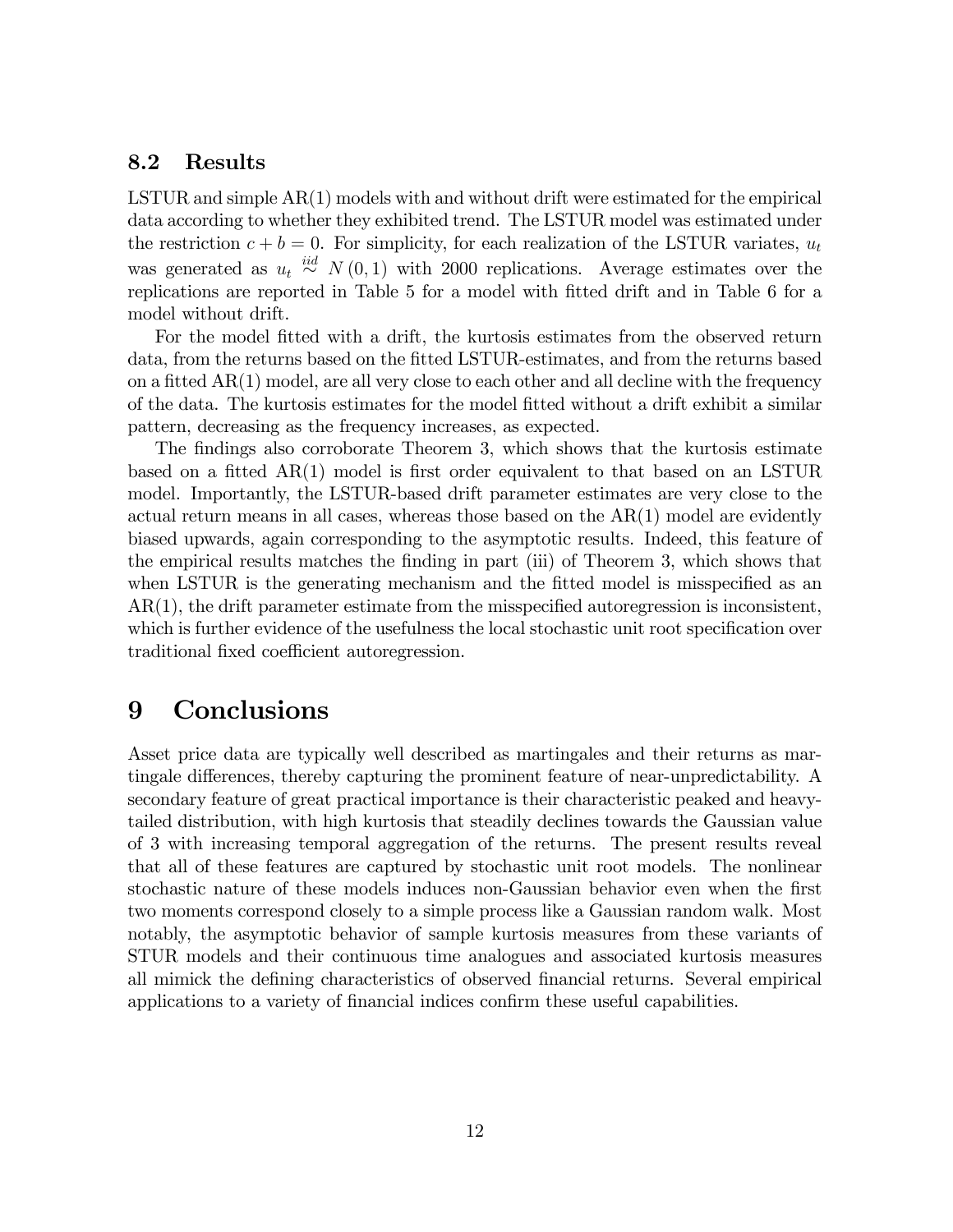## References

- Bykhovskaya, A. and P. C. B. Phillips (2019) "Point Optimal Testing with Roots that are Functionally Local to Unity", Journal of Econometrics (forthcoming).
- Bykhovskaya, A. and P. C. B. Phillips (2018) "Boundary Limit Theory for Functional Local to Unity Regression", *Journal of Time Series Analysis*, 39, 523-562.
- Chan, N. H. and C. Z. Wei (1987). "Asymptotic inference for nearly nonstationary AR(1) processes," Annals of Statistics 15, 1050–1063.
- Föllmer, H. and M. Schweizer (1993). "A microeconomic approach to diffusion models for stock prices," *Mathematical Finance* 3(1),  $1-23$ .
- Granger, C. W. and N. R. Swanson (1997). "An introduction to stochastic unit-root processes," Journal of Econometrics  $80(1)$ ,  $35-62$ .
- Ibragimov, R. and P. C. B. Phillips  $(2008)$ . "Regression asymptotics using martingale convergence methods," Econometric Theory 24, 888–947.
- Lau, H. S. and J. R. Wingender (1989). "The analytics of the intervaling effect on skewness and kurtosis of stock returns," The Financial Review  $24(2)$  215–233.
- Leybourne, S. J., McCabe, B. P., and T. C. Mills (1996). "Randomized unit root processes for modelling and forecasting Önancial time series: theory and applications," Journal of Forecasting 15(3), 253-270.
- Leybourne, S. J., McCabe, B. P. and A. R. Tremayne  $(1996)$ . "Can economic time series be differenced to stationarity?," Journal of Business and Economic Statistics 14(4), 435-446.
- Lieberman, O. (2012). "A similarity-based approach to time-varying coefficient nonstationary autoregression," Journal of Time Series Analysis 33, 484–502.
- Lieberman, O. and P. C. B. Phillips  $(2014)$ . "Norming rates and limit theory for some time-varying coefficient autoregressions," Journal of Time Series Analysis 35, 592–623.
- Lieberman, O. and P. C. B. Phillips  $(2017a)$ . "A multivariate stochastic unit root model with an application to derivative pricing," Journal of Econometrics, 196, 99-110.
- Lieberman, O. and P. C. B. Phillips (2017b). "IV and GMM Inference in Endogenous Stochastic Unit Root Models". Econometric Theory, doi.org/10.1017/S0266466617000330.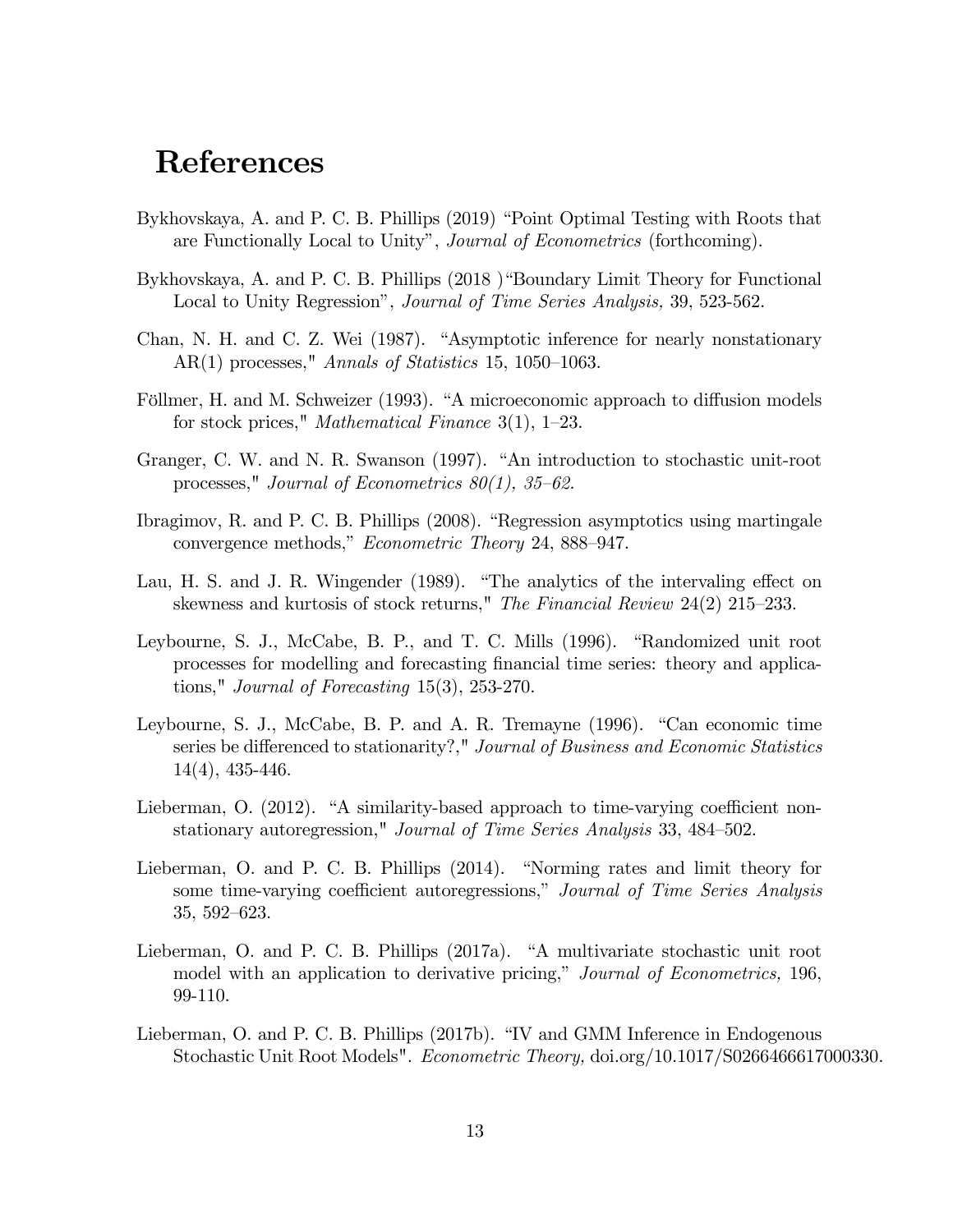- Lieberman, O. and P. C. B. Phillips  $(2017c)$ . "Hybrid stochastic local unit roots". Cowles Foundation Discussion Paper 2113.
- McCabe, B. P. and R. J. Smith  $(1998)$ . "The power of some tests for difference stationarity under local heteroscedastic integration," Journal of the American Statistical Association 93(442), 751-761.
- Phillips, P. C. B. (1987). "Towards a unified asymptotic theory for autoregression,"  $Biometrika$  74, 535–547.
- Phillips, P. C. B. (2014). "On confidence intervals for autoregressive roots and predictive regression," Econometrica 82(3), 1177-1195.
- Phillips, P. C. B. and B. E. Hansen (1990). "Statistical inference in instrumental variables regression with I(1) processes," Review of Economic Studies 57, 99–125.
- Tao, Y., P. C. B. Phillips and J. Yu (2017). "Random coefficient continuous systems: testing for extreme sample path behavior", Working paper, Singapore Management University.
- Yoon, G. (2006). "A note on some properties of STUR processes," Oxford Bulletin of Economics and Statistics 68(2), 253-260.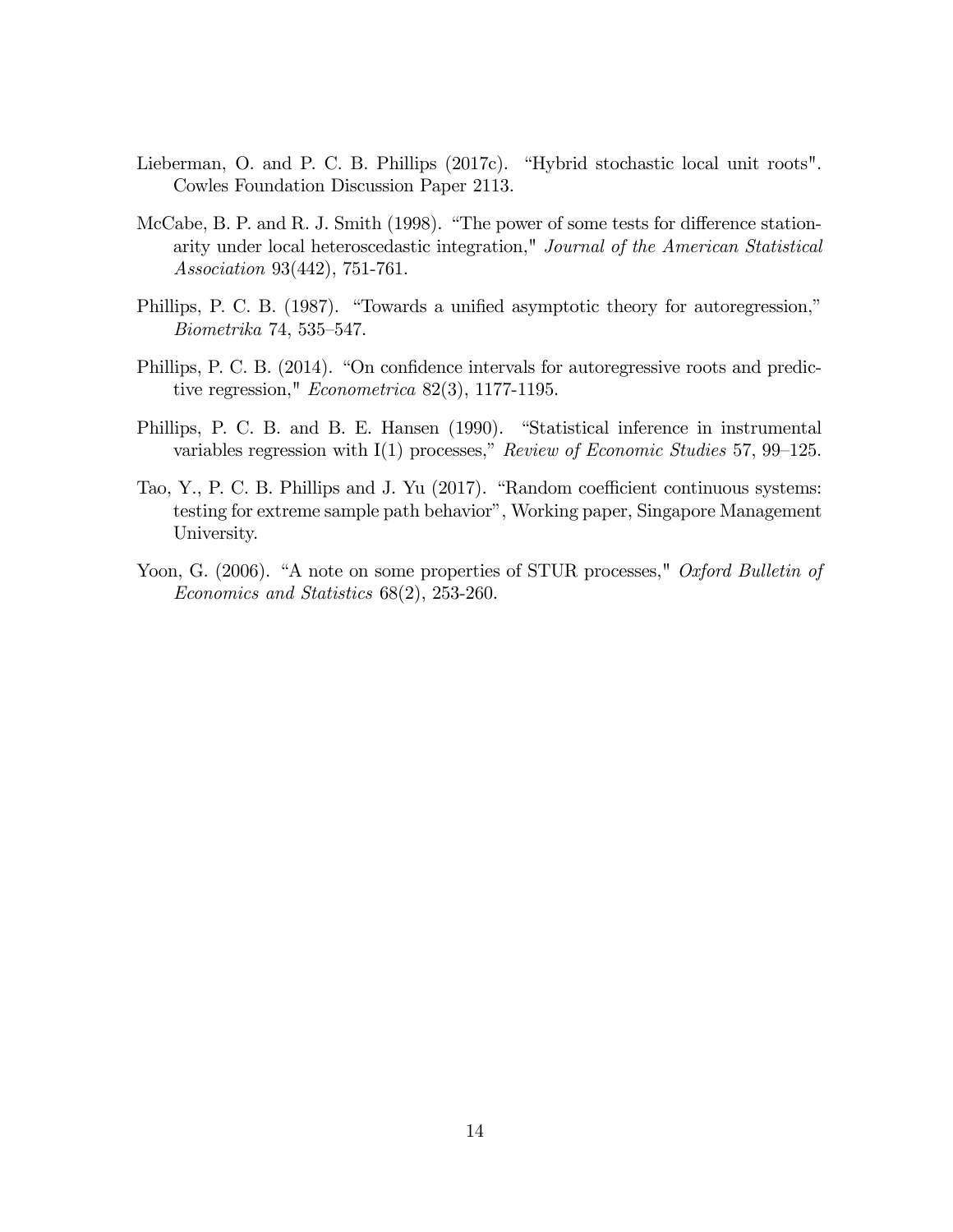| $\boldsymbol{n}$ |           | $\Delta^1$ | $\gamma^{\perp}$ | $\overline{\Delta^3}$ | $\gamma^3$ | $\Delta^5$ | $\gamma^5$ |
|------------------|-----------|------------|------------------|-----------------------|------------|------------|------------|
| 9000             | Mean      | 12.40      | 12.84            | 8.37                  | 8.56       | 7.57       | 7.64       |
|                  | Std. dev. | 7.34       | 3.58             | 3.42                  | 2.39       | 3.03       | 2.09       |
| 21000            | Mean      | 12.73      | 12.93            | 8.50                  | 8.62       | 7.61       | 7.71       |
|                  | Std. dev. | 10.62      | 3.67             | 4.66                  | 2.45       | 2.62       | 2.18       |
| 48000            | Mean      | 12.64      | 12.85            | 8.44                  | 8.57       | 7.66       | 7.45       |
|                  | Std. dev. | 7.87       | 3.50             | 3.20                  | 2.33       | 2.39       | 2.20       |
| 99000            | Mean      | 12.79      | 12.84            | 8.53                  | 8.56       | 7.57       | 7.66       |
|                  | Std. dev. | 6.42       | 3.70             | 3.05                  | 2.46       | 2.28       | 2.14       |
| 240000           | Mean      | 12.74      | 12.81            | 8.51                  | 8.54       | 7.72       | 7.72       |
|                  | Std. dev. | 4.58       | 3.61             | 2.58                  | 2.41       | 2.20       | 2.17       |

Table 1. STUR with a drift

Notes: calculated with 5000 replications and 500 integral points,  $u_t \stackrel{iid}{\sim} t(6)$ ,  $\varepsilon_t \stackrel{iid}{\sim} N(0, 1), \ \mu = 2.5, \ a = 0.7.$ 

Table 2. STUR without a drift

| $\boldsymbol{n}$ |           | $\Delta^1$ |      | $\overline{\Delta^3}$ | $\gamma^{\overline{3}}$ | $\overline{\Delta^5}$ | $\gamma^5$ |
|------------------|-----------|------------|------|-----------------------|-------------------------|-----------------------|------------|
|                  | Mean      | 4.15       | 4.18 | 3.66                  | 3.67                    | 3.57                  | 3.58       |
| 9000             | Std. dev. | 2.47       | 1.93 | 1.31                  | 1.14                    | 1.07                  | 1.01       |
| 21000            | Mean      | 4.2        | 4.23 | 3.68                  | 3.7                     | 3.56                  | 3.6        |
|                  | Std. dev. | 2.36       | 1.97 | 1.2                   | 1.16                    | 1.05                  | 1.06       |
| 48000            | Mean      | 4.18       | 4.21 | 3.68                  | 3.69                    | 3.57                  | 3.59       |
|                  | Std. dev. | 2.13       | 2.01 | 1.17                  | 1.19                    | 0.97                  | 1          |
| 99000            | Mean      | 4.2        | 4.21 | 3.68                  | 3.69                    | 3.58                  | 3.58       |
|                  | Std. dev. | 2.34       | 2.01 | 1.26                  | 1.19                    | 0.95                  | 0.99       |
| 240000           | Mean      | 4.18       | 4.22 | 3.68                  | 3.7                     | 4.18                  | 4.19       |
|                  | Std. dev. | 2.14       | 1.94 | 1.21                  | 1.15                    | 3.57                  | 3.58       |

Notes: calculated with 5000 replications and 500 integral points,  $u_t \stackrel{iid}{\sim} t(6)$ ,  $\varepsilon_t \stackrel{iid}{\sim} N(0, 1), a = 0.7.$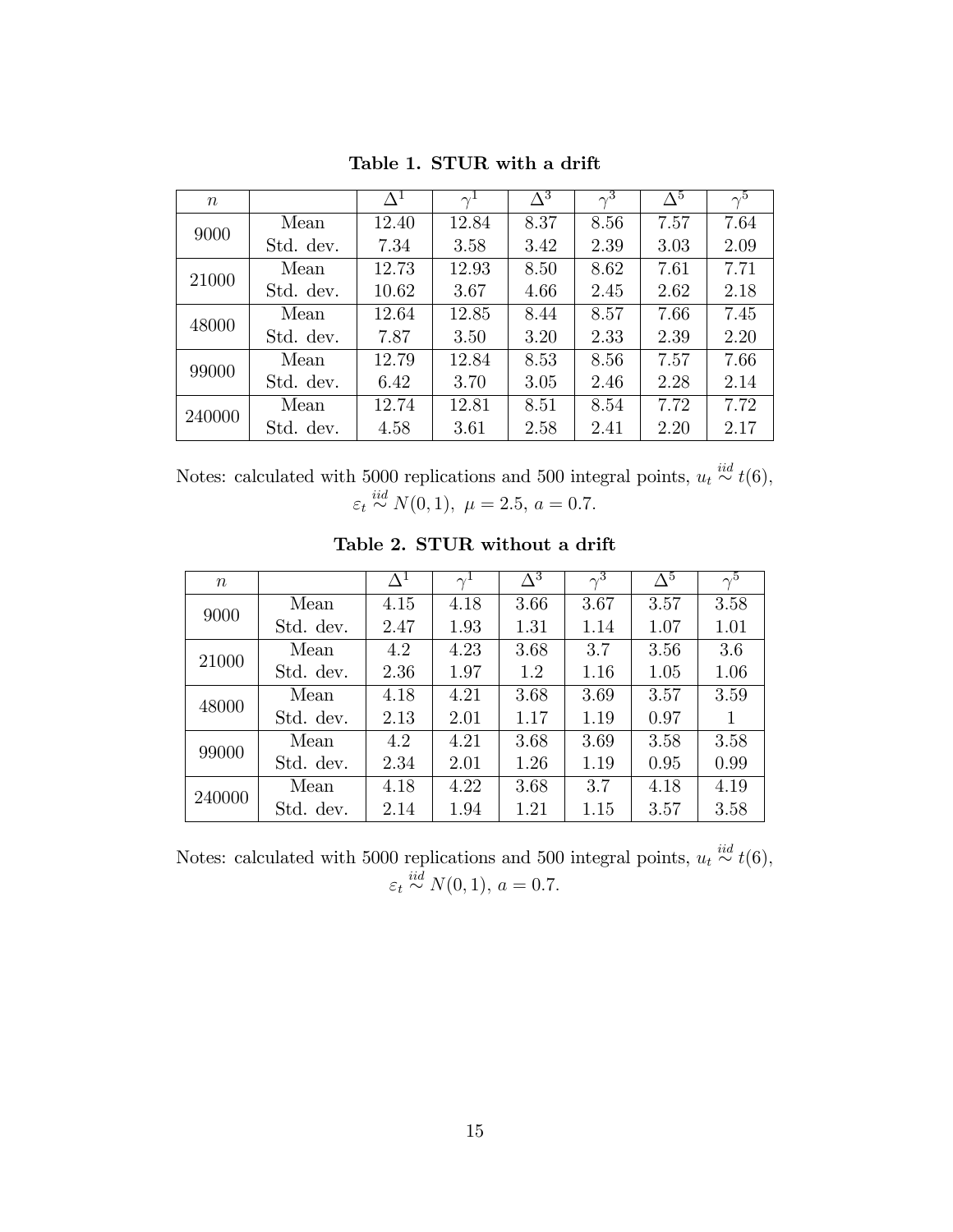| $\boldsymbol{n}$ |           | $\Delta^1$ | $\gamma^{1}$ | $\overline{\Delta^3}$ | $\gamma^3$ | $\Delta^5$ | $\gamma^{\bar{5}}$ |
|------------------|-----------|------------|--------------|-----------------------|------------|------------|--------------------|
| 9000             | Mean      | 11.55      | 11.58        | 7.68                  | 7.72       | 6.87       | 6.96               |
|                  | Std. dev. | 12.60      | 2.93         | 4.67                  | 1.95       | 3.29       | 1.74               |
| 21000            | Mean      | 11.34      | 11.61        | 7.62                  | 7.74       | 6.80       | 6.96               |
|                  | Std. dev. | 7.21       | 2.96         | 2.95                  | 1.97       | 2.02       | 1.83               |
| 48000            | Mean      | 11.48      | 11.62        | 7.69                  | 7.75       | 6.92       | 6.98               |
|                  | Std. dev. | 5.89       | 2.97         | 3.13                  | 1.98       | 2.03       | 1.79               |
| 99000            | Mean      | 11.52      | 11.52        | 7.70                  | 7.68       | 6.98       | 6.97               |
|                  | Std. dev. | 5.15       | 2.84         | 2.47                  | 1.89       | 2.92       | 1.78               |
| 240000           | Mean      | 11.52      | 11.63        | 7.69                  | 7.75       | 6.91       | 6.92               |
|                  | Std. dev. | 4.32       | 2.99         | 2.26                  | 1.99       | 1.77       | 1.75               |

Table 3. LSTUR with a drift

Notes: calculated with 5000 replications and 500 integral points,  $u_t \stackrel{iid}{\sim} t(6)$ ,  $\varepsilon_t \stackrel{iid}{\sim} N(0, 1), \ \mu = 2.5, \ a = 0.7, \ c = -b.$ 

| $\boldsymbol{n}$ |           | $\Delta^1$ | $\gamma^{\perp}$ | $\overline{\Delta^3}$ | $\gamma^{\overline{3}}$ | $\overline{\Delta^5}$ | $\gamma^5$ |
|------------------|-----------|------------|------------------|-----------------------|-------------------------|-----------------------|------------|
| 9000             | Mean      | 3.7        | 3.69             | 3.39                  | 3.39                    | 3.32                  | 3.34       |
|                  | Std. dev. | 1.62       | 1.179            | 0.84                  | 0.68                    | 0.68                  | 0.62       |
| 21000            | Mean      | 3.71       | 3.71             | 3.39                  | 3.4                     | 3.39                  | 3.38       |
|                  | Std. dev. | 1.92       | 1.19             | 0.88                  | 0.7                     | 0.74                  | 0.69       |
| 48000            | Mean      | 3.71       | 3.71             | 3.4                   | 3.41                    | 3.33                  | 3.32       |
|                  | Std. dev. | 2.08       | 1.26             | 0.81                  | 0.74                    | 0.61                  | 0.57       |
| 99000            | Mean      | 3.7        | 3.71             | 3.4                   | 3.41                    | 3.35                  | 3.35       |
|                  | Std. dev. | 1.3        | 1.29             | 0.75                  | 0.76                    | 0.69                  | 0.63       |
| 240000           | Mean      | 3.69       | 3.69             | 3.39                  | 3.39                    | 3.34                  | 3.34       |
|                  | Std. dev. | 1.34       | 1.18             | 0.74                  | 0.69                    | 0.64                  | 0.63       |

Table 4. LSTUR without a drift

Notes: calculated with 5000 replications and 500 integral points,  $u_t \stackrel{iid}{\sim} t(6)$ ,  $\varepsilon_t \stackrel{iid}{\sim} N(0, 1), \, a = 0.7, \, c = -b.$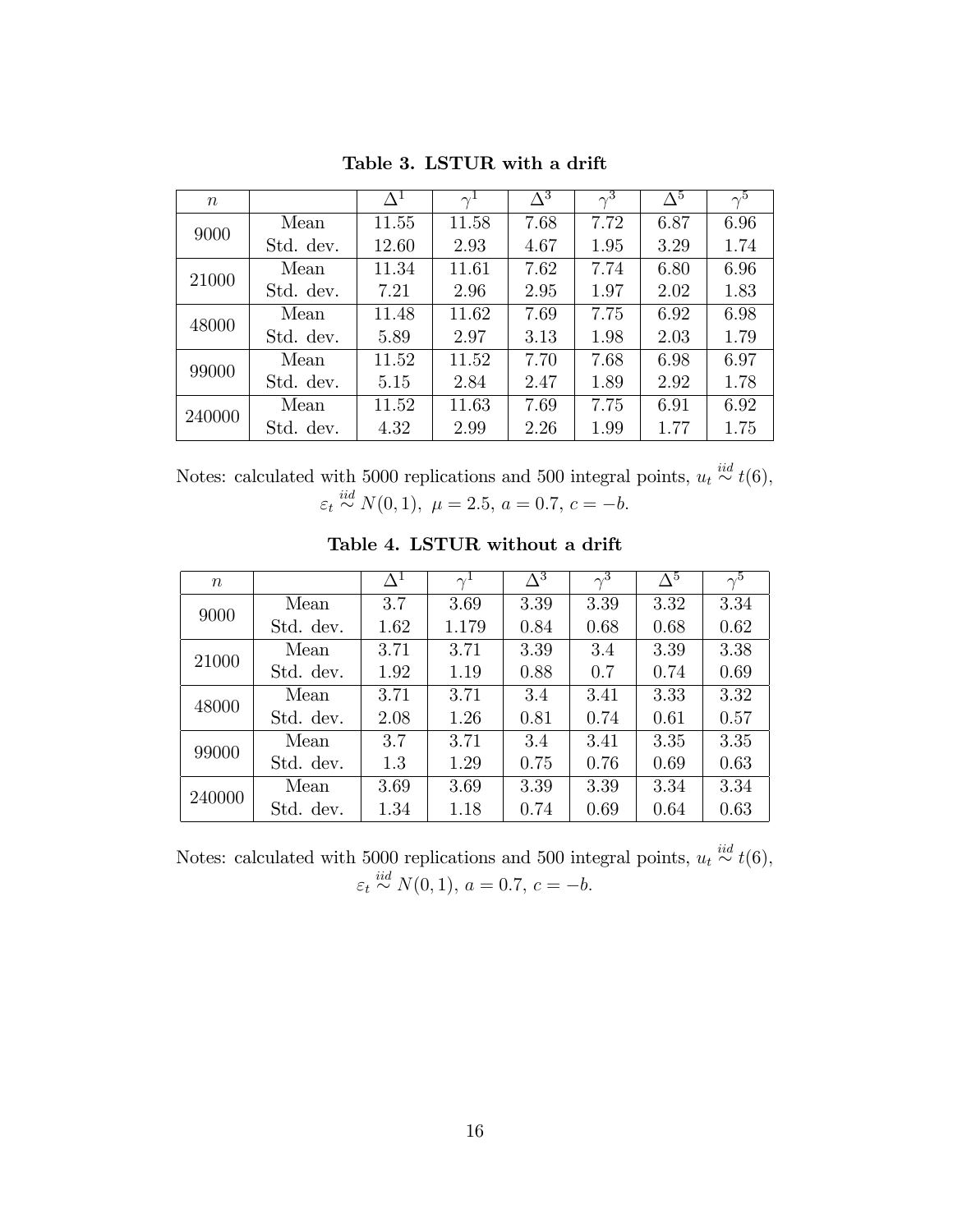| Ticker                  | Frequency | $\bar{\Delta y}$ | $\hat{\mu}_{n, LSTUR}$ | $\hat{\mu}_{n,OLS}$ | $\hat{\boldsymbol{\beta}}_{\underbrace{n,OLS}}$ | $\hat{a}_{n, LSTU \underline{R}}$ | $\kappa_{\Delta y}$ | $\kappa_{\Delta \hat{y}, LSTUR}$ | $\kappa_{\Delta \hat{y},OLS}$ |
|-------------------------|-----------|------------------|------------------------|---------------------|-------------------------------------------------|-----------------------------------|---------------------|----------------------------------|-------------------------------|
| <b>SPY</b>              | daily     | 0.0004           | 0.0004                 | 0.0031              | 0.9995                                          | $-0.0029$                         | 7.622               | 7.594                            | 7.620                         |
| <b>SPY</b>              | weekly    | 0.0021           | 0.0021                 | 0.0124              | 0.9980                                          | 0.0023                            | 5.051               | 5.035                            | 5.042                         |
| SPY                     | monthly   | 0.0096           | 0.0095                 | 0.0560              | 0.9910                                          | 0.0008                            | 3.478               | 3.442                            | 3.442                         |
|                         |           |                  |                        |                     |                                                 |                                   |                     |                                  |                               |
| ${\rm SLY}$             | daily     | 0.0005           | 0.0005                 | 0.0063              | 0.9987                                          | 0.0019                            | 6.574               | 6.569                            | 6.573                         |
| ${\rm SLY}$             | weekly    | 0.0022           | 0.0022                 | 0.0280              | 0.9940                                          | 0.0029                            | 4.914               | 4.899                            | 4.904                         |
| ${\rm SLY}$             | monthly   | 0.0101           | 0.0096                 | 0.1230              | 0.9750                                          | 0.0045                            | 3.330               | 3.329                            | 3.333                         |
|                         |           |                  |                        |                     |                                                 |                                   |                     |                                  |                               |
| <b>MDY</b>              | daily     | 0.0005           | 0.0005                 | 0.006               | 0.9990                                          | $-0.0034$                         | 7.916               | 7.886                            | 7.915                         |
| <b>MDY</b>              | weekly    | 0.0023           | 0.0023                 | 0.0250              | 0.9960                                          | $-0.0030$                         | 5.772               | 5.744                            | 5.760                         |
| <b>MDY</b>              | monthly   | 0.0105           | 0.0100                 | 0.1080              | 0.9820                                          | $-0.0050$                         | 3.640               | 3.588                            | 3.612                         |
|                         |           |                  |                        |                     |                                                 |                                   |                     |                                  |                               |
| <b>IOO</b>              | daily     | 0.0002           | 0.0002                 | 0.0093              | 0.998                                           | $-0.0015$                         | 7.822               | 7.815                            | 7.818                         |
| $\overline{100}$        | weekly    | 0.0010           | 0.0010                 | 0.0360              | 0.9920                                          | $-0.0120$                         | 5.028               | 4.904                            | 5.017                         |
| $\overline{IOO}$        | monthly   | 0.0051           | 0.0049                 | 0.1440              | 0.967                                           | $-0.0043$                         | 3.369               | 3.331                            | 3.336                         |
|                         |           |                  |                        |                     |                                                 |                                   |                     |                                  |                               |
| AGG                     | daily     | 0.0000           | 0.0000                 | 0.0390              | 0.9920                                          | 0.0002                            | 4.805               | 4.803                            | 4.803                         |
| AGG                     | weekly    | 0.0001           | 0.0001                 | 0.1780              | 0.9620                                          | 0.0005                            | 4.341               | 4.335                            | 4.336                         |
| <b>AGG</b>              | monthly   | 0.0005           | 0.0005                 | 0.5900              | 0.8740                                          | $-0.0027$                         | 3.656               | 3.573                            | 3.618                         |
|                         |           |                  |                        |                     |                                                 |                                   |                     |                                  |                               |
| LQD                     | daily     | 0.0001           | 0.0001                 | 0.0230              | 0.9950                                          | 0.0017                            | 5.006               | 4.982                            | 5.004                         |
| LQD                     | weekly    | 0.0004           | 0.0004                 | 0.1130              | 0.9760                                          | $-0.0001$                         | 4.882               | 4.880                            | 4.880                         |
| LQD                     | monthly   | 0.0015           | 0.0012                 | 0.4410              | 0.9080                                          | $-0.0038$                         | 3.218               | 3.184                            | 3.201                         |
|                         |           |                  |                        |                     |                                                 |                                   |                     |                                  |                               |
| $\overline{\text{O}}$   | daily     | $-0.0007$        | $-0.0007$              | 0.0003              | 0.9990                                          | 0.0110                            | 7.504               | 7.480                            | 7.500                         |
| OIL                     | weekly    | $-0.0033$        | $-0.0033$              | 0.0004              | 0.9990                                          | 0.0027                            | 3.923               | 3.925                            | 3.926                         |
| $\overline{\text{OIL}}$ | monthly   | $-0.0134$        | $-0.0130$              | 0.0002              | 0.9950                                          | $-0.0360$                         | 3.368               | 3.327                            | $3.\overline{3}60$            |

Table 5. Estimates for the model with a drift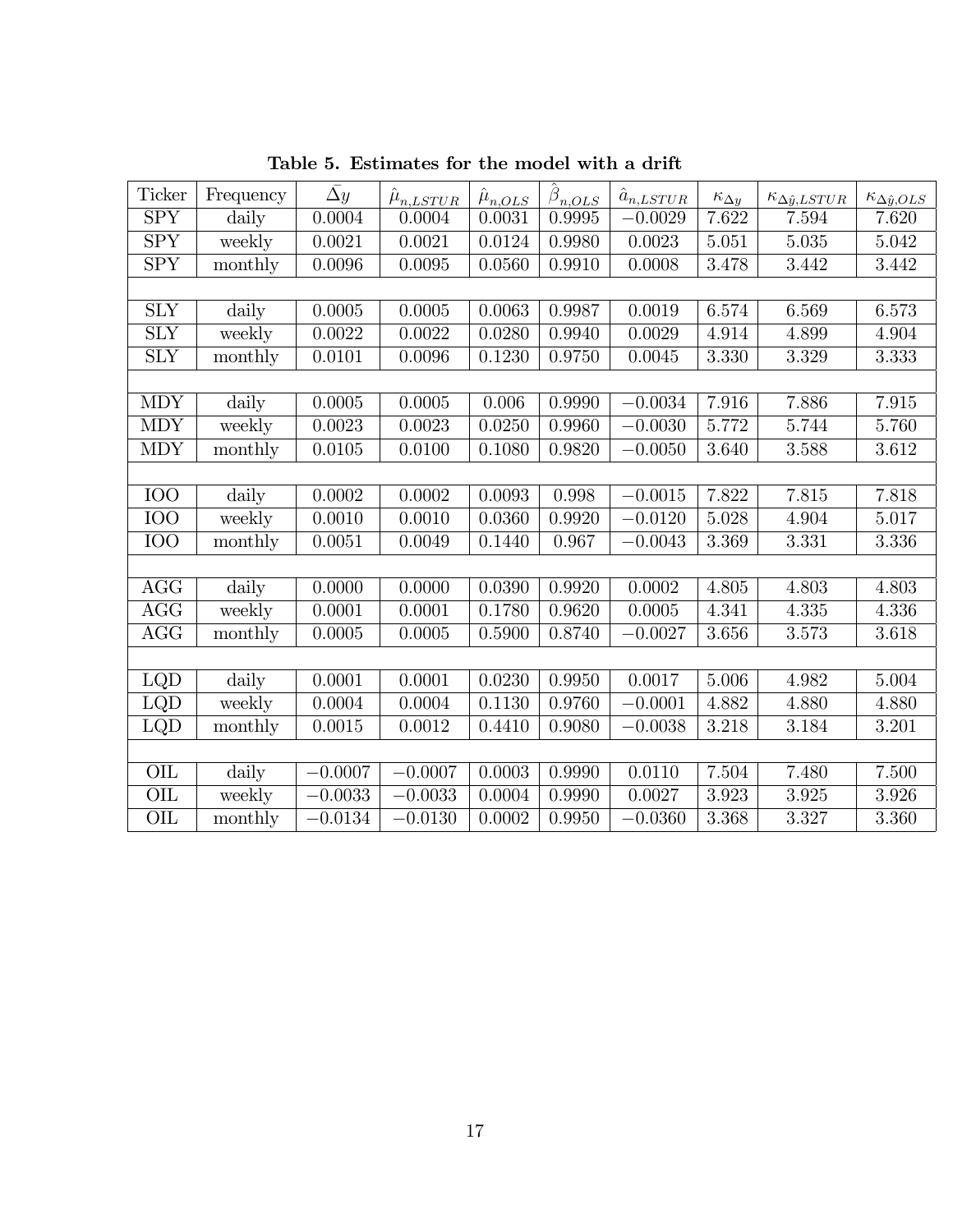| Ticker     | Frequency | $\Delta y$ | $\mu_{n, LSTUR}$ | $\mu_{n,OLS}$ | $\beta_{n,OLS}$ | $a_{n, LSTUR}$ | $\kappa_{\Delta y}$ | $\kappa_{\Delta \hat{y}, LSTUR}$ | $\kappa_{\Delta \hat{y},OLS}$ |
|------------|-----------|------------|------------------|---------------|-----------------|----------------|---------------------|----------------------------------|-------------------------------|
| <b>SLV</b> | daily     | 0.0000     | $-0.0001$        | 0.0054        | 0.9980          | 0.0120         | 9.711               | 9.656                            | 9.707                         |
| <b>SLV</b> | weekly    | $-0.0001$  | 0.0002           | 0.0270        | 0.9910          | 0.0370         | 13.391              | 12.720                           | 13.397                        |
| <b>SLV</b> | monthly   | 0.0001     | 0.0000           | 0.1340        | 0.9960          | 0.0036         | 4.040               | 4.003                            | 4.004                         |
|            |           |            |                  |               |                 |                |                     |                                  |                               |
| <b>RJA</b> | daily     | $-0.0001$  | $-0.0001$        | 0.0016        | 0.9990          | $-0.0028$      | 6.700               | 6.690                            | 6.700                         |
| <b>RJA</b> | weekly    | $-0.0007$  | $-0.0007$        | 0.007         | 0.9960          | $-0.0009$      | 4.895               | 4.887                            | 4.887                         |
| <b>RJA</b> | monthly   | $-0.002$   | $-0.002$         | 0.051         | 0.9740          | $-0.0024$      | 4.452               | 4.407                            | 4.407                         |
|            |           |            |                  |               |                 |                |                     |                                  |                               |
| <b>FXE</b> | daily     | $-0.0001$  | $-0.0001$        | 0.0100        | 0.9980          | $-0.0017$      | 4.483               | 4.477                            | 4.483                         |
| FXE        | weekly    | $-0.0005$  | $-0.0005$        | 0.0500        | 0.9900          | $-0.0013$      | 3.451               | 3.452                            | 3.453                         |
| <b>FXE</b> | monthly   | $-0.0019$  | $-0.0018$        | 0.2010        | 0.9580          | 0.0012         | 3.617               | 3.581                            | 3.582                         |

Table 5 Continued

Notes:  $u_t$  is simulated as IID  $N(0, 1)$ ;  $\hat{\mu}_{n, LSTM}$  and  $\hat{a}_{n,LSTUR}$  are the means of the MLEs of LSTUR in 2000 replications;  $\hat{\mu}_{n,OLS}$  and  $\hat{\beta}_{n,OLS}$  are the OLS intercept and slope estimates;  $\kappa_{\Delta\hat{y},LSTUR}$  is the mean kurtosis of  $\Delta\hat{y}_{LSTUR}$  in 2000 replications;  $\kappa_{\Delta\hat{y},OLS}$  is the kurtosis of  $\Delta\hat{y}_{OLS}$ .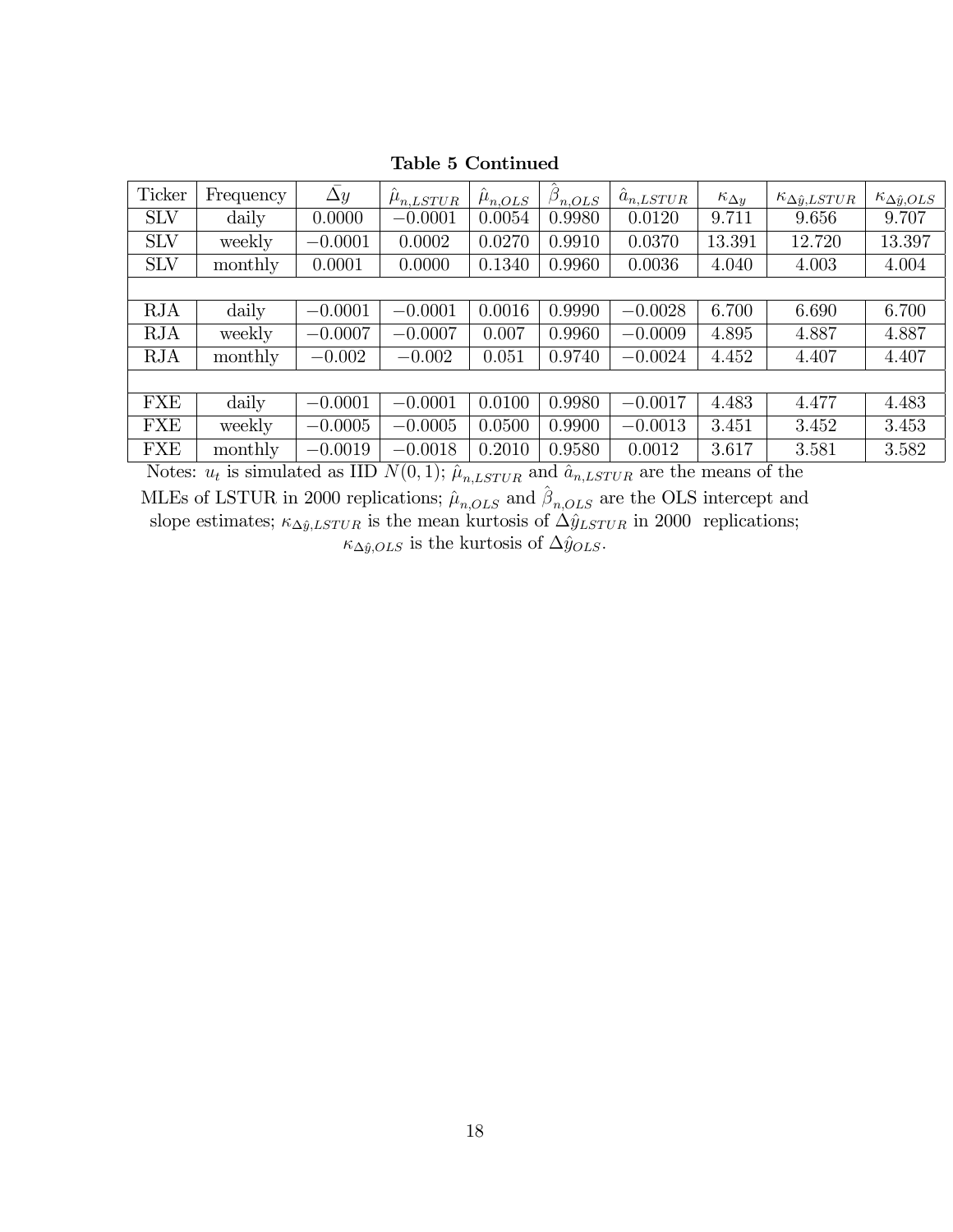| Frequency | $\Delta y$ | $\hat{a}_{n, LSTUR}$ | $\kappa_{\Delta y}$ | $\kappa_{\Delta \hat{y}, LSTUR}$ | $\kappa_{\Delta \hat{y},OLS}$ |
|-----------|------------|----------------------|---------------------|----------------------------------|-------------------------------|
| daily     | 0.0001     | $-0.0020$            | 6.232               | 6.227                            | 6.230                         |
| weekly    | 0.0003     | $-0.0110$            | 4.668               | 4.628                            | 4.660                         |
| monthly   | 0.0022     | $-0.0140$            | 4.552               | 4.556                            | 4.513                         |
|           |            |                      |                     |                                  |                               |
| daily     | 0.0000     | $-0.0010$            | 5.149               | 5.144                            | 5.147                         |
| weekly    | 0.0000     | 0.0000               | 4.350               | 4.344                            | 4.345                         |
| monthly   | 0.0000     | 0.0005               | 3.685               | 3.680                            | 3.713                         |
|           |            |                      |                     |                                  |                               |
| daily     | 0.0000     | 0.0006               | 11.632              | 11.624                           | 11.627                        |
| weekly    | $-0.0001$  | 0.0030               | 6.770               | 6.729                            | 6.754                         |
| monthly   | $-0.0006$  | 0.0050               | 4.775               | 4.667                            | 4.735                         |
|           |            |                      |                     |                                  |                               |
| daily     | 0.0001     | $-0.0004$            | 8.483               | 8.481                            | 8.481                         |
| weekly    | 0.0003     | 0.0030               | 4.040               | 4.040                            | 4.042                         |
| monthly   | 0.0016     | $-0.0030$            | 2.817               | 2.795                            | 2.795                         |
|           |            |                      |                     |                                  |                               |

Table 6. Estimates for the model without a drift

Notes:  $u_t$  is simulated as IID  $N(0, 1)$ ;  $\hat{a}_{n, LSTUR}$  is the mean of the MLE of a in LSTUR in 2000 replications;  $\kappa_{\Delta \hat{y}, LSTUR}$  is the mean kurtosis of  $\Delta \hat{y}_{LSTUR}$  in 2000 replications;  $\kappa_{\Delta\hat{y},OLS}$  is the kurtosis of  $\Delta\hat{y}_{OLS}$ ;  $\hat{\beta}_{n,OLS} \simeq 1$  for all indices (the deviations from unity  $are \leq 10^{-4}$  in all cases).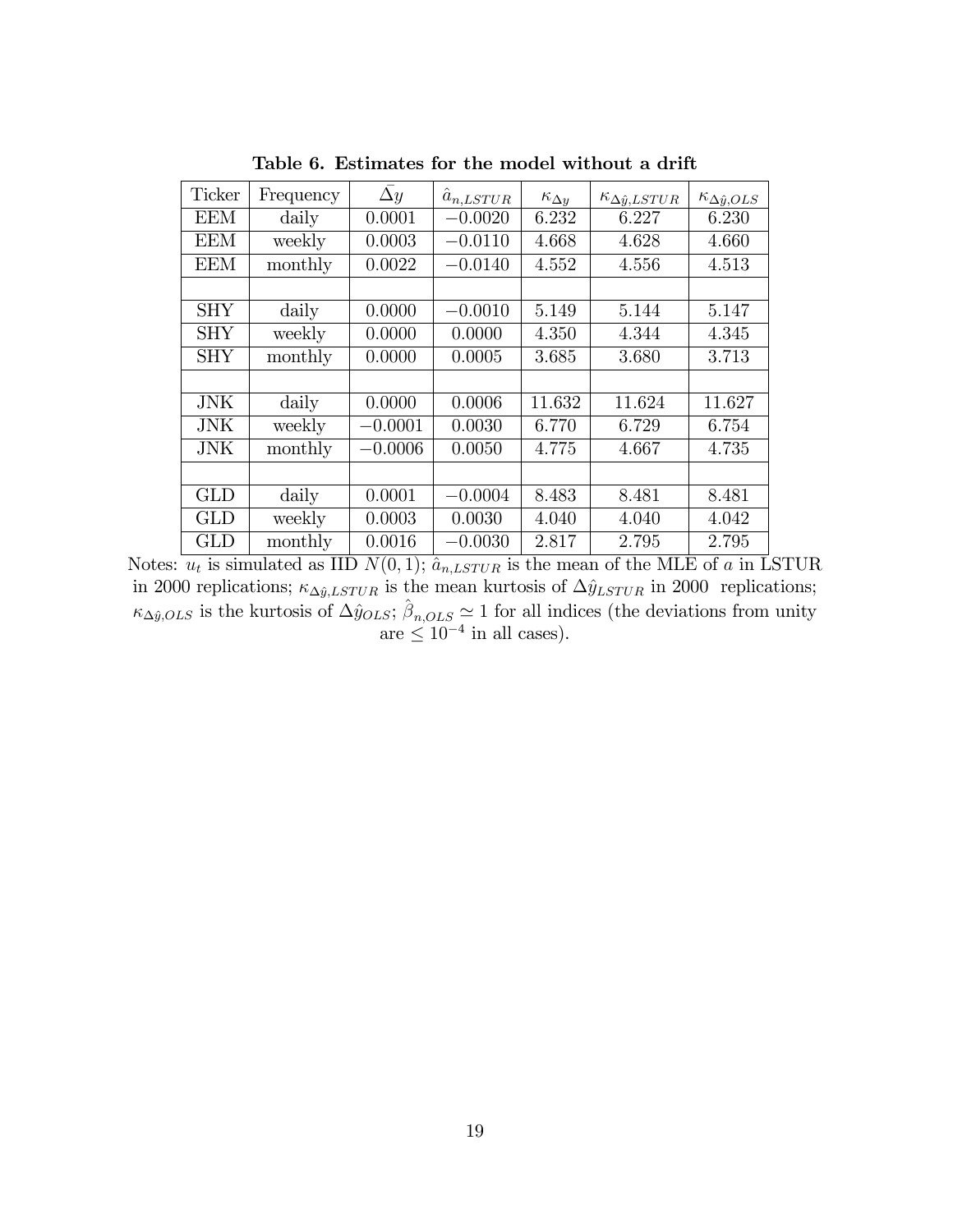# Proofs

Proof of Theorem 1. Using  $(4)$ 

$$
\bar{\Delta}^{m} = \frac{m}{n} \sum_{t=2}^{n/m} \Delta_{t}^{m} = \frac{m}{n} \sum_{t=2}^{n/m} \sum_{s=-(m-1)}^{0} ((\beta_{tm+s} - 1) Y_{tm+s-1} + \varepsilon_{tm+s})
$$
  
= 
$$
\frac{m}{n} \sum_{t=2}^{n/m} \sum_{s=-(m-1)}^{0} \frac{a u_{tm+s}}{\sqrt{n}} Y_{tm+s-1} + o_{p}(1) \Rightarrow 0,
$$

so that

$$
\frac{m}{n} \sum_{t=2}^{n/m} (\Delta_t^m)^2 = \frac{m}{n} \sum_{t=2}^{n/m} \left( \left( \sum_{s=-(m-1)}^0 \varepsilon_{tm+s} \right)^2 + \left( \sum_{s=-(m-1)}^0 (\beta_{tm+s} - 1) Y_{tm+s-1} \right)^2 \right) + \frac{2m}{n} \sum_{t=2}^{n/m} \left( \sum_{s=-(m-1)}^0 \varepsilon_{tm+s} \right) \left( \sum_{s=-(m-1)}^0 (\beta_{tm+s} - 1) Y_{tm+s-1} \right). \tag{15}
$$

The first term in  $(15)$  is

$$
\frac{m}{n} \sum_{t=2}^{n/m} \left( \sum_{s=-(m-1)}^{0} \varepsilon_{tm+s} \right)^2 = \frac{m}{n} \left\{ \left( \varepsilon_{m+1} + \dots + \varepsilon_{2m} \right)^2 + \left( \varepsilon_{2m+1} + \dots + \varepsilon_{3m} \right)^2 + \dots + \left( \varepsilon_{n-(m-1)} + \dots + \varepsilon_n \right)^2 \right\}
$$

$$
= \frac{m}{n} \sum_{t=m+1}^{n} \varepsilon_t^2 + o_p(1) \to_p m \sigma_{\varepsilon}^2.
$$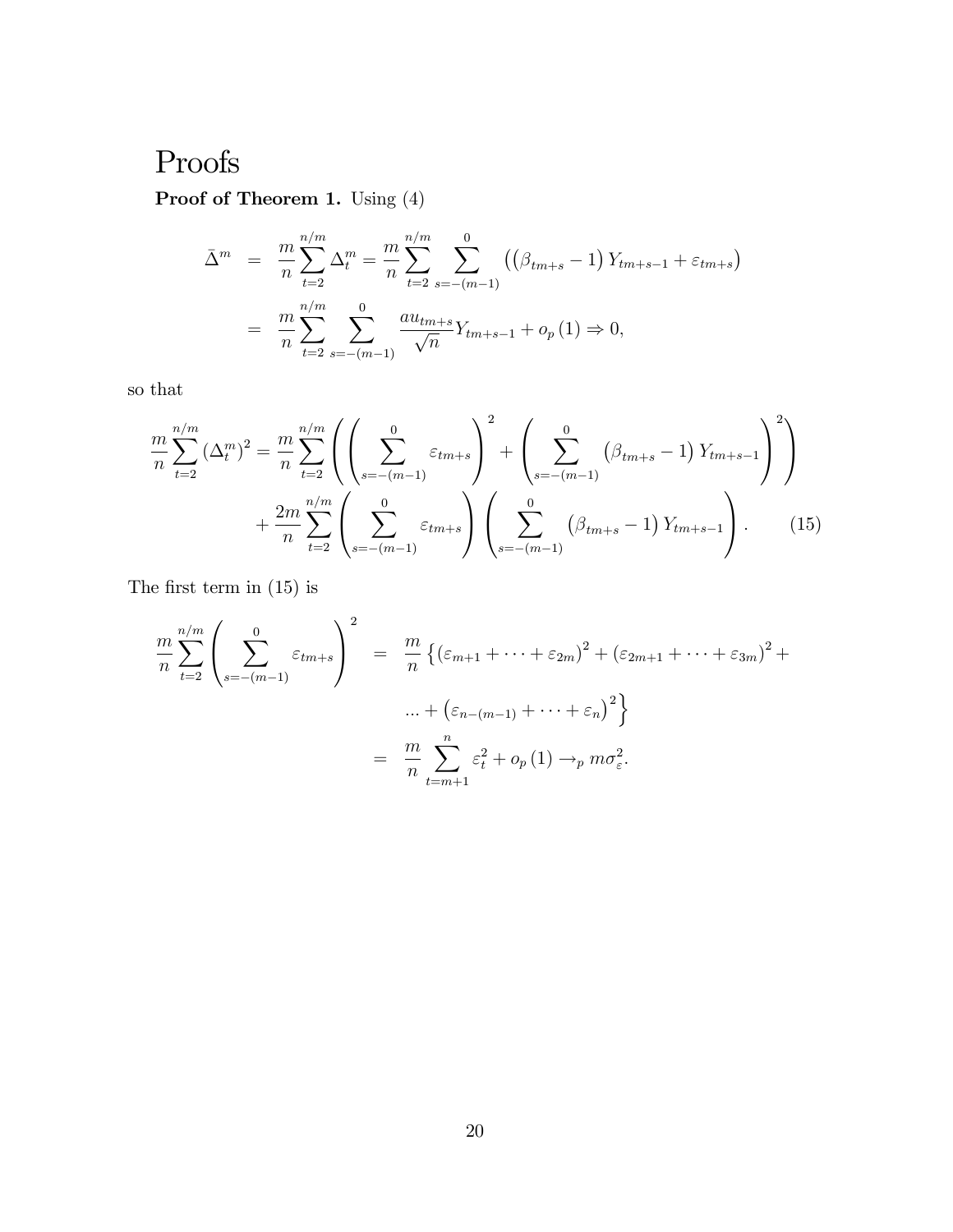The second term in (15) is

$$
\frac{m}{n} \sum_{t=2}^{n/m} \left( \sum_{s=-(m-1)}^{0} \left( \beta_{tm+s} - 1 \right) Y_{tm+s-1} \right)^2
$$
\n
$$
= \frac{m}{n} \sum_{t=2}^{n/m} \left( \sum_{s=-(m-1)}^{0} \left( \frac{c}{n} + \frac{au_{tm+s}}{\sqrt{n}} + \frac{(au_{tm+s})^2}{2n} \right) Y_{tm+s-1} \right)^2 + o_p(1)
$$
\n
$$
= \frac{m}{n} \frac{a^2}{n} \left\{ (u_{m+1}Y_m + \dots + u_{2m}Y_{2m-1})^2 + \dots + (u_{n-(m-1)}Y_{n-m} + \dots + u_nY_{n-1})^2 \right\} + o_p(1)
$$
\n
$$
\Rightarrow mb \int_0^1 G^2(r) dr.
$$

The third term in (15) is

$$
\frac{2m}{n} \sum_{t=2}^{n/m} \left( \sum_{s=-(m-1)}^{0} \varepsilon_{tm+s} \right) \left( \sum_{s=-(m-1)}^{0} \left( \beta_{tm+s} - 1 \right) Y_{tm+s-1} \right)
$$
  
= 
$$
\frac{2ma}{n^{3/2}} \sum_{t=2}^{n/m} \left( \sum_{s=-(m-1)}^{0} \varepsilon_{tm+s} \right) \left( \sum_{s=-(m-1)}^{0} u_{tm+s} Y_{tm+s-1} \right) + o_p(1) \Rightarrow 0.
$$

Hence,  $\frac{m}{n} \sum_{t=2}^{n/m} (\Delta_t^m)^2 \Rightarrow m\sigma_{\varepsilon}^2$  $\left(1+\frac{b}{\sigma_{\varepsilon}^2}\int_0^1 G^2\left(r\right)dr\right)$ . Now  $G(r) = e^{aB_u(r)} \int^r$ 0  $e^{-aB_u(p)}dB_\varepsilon(p) = \sigma_\varepsilon e^{aB_u(r)}\int^r$ 0  $e^{-aB_u(p)}dW(p) = \sigma_{\varepsilon} G^*(r)$ , say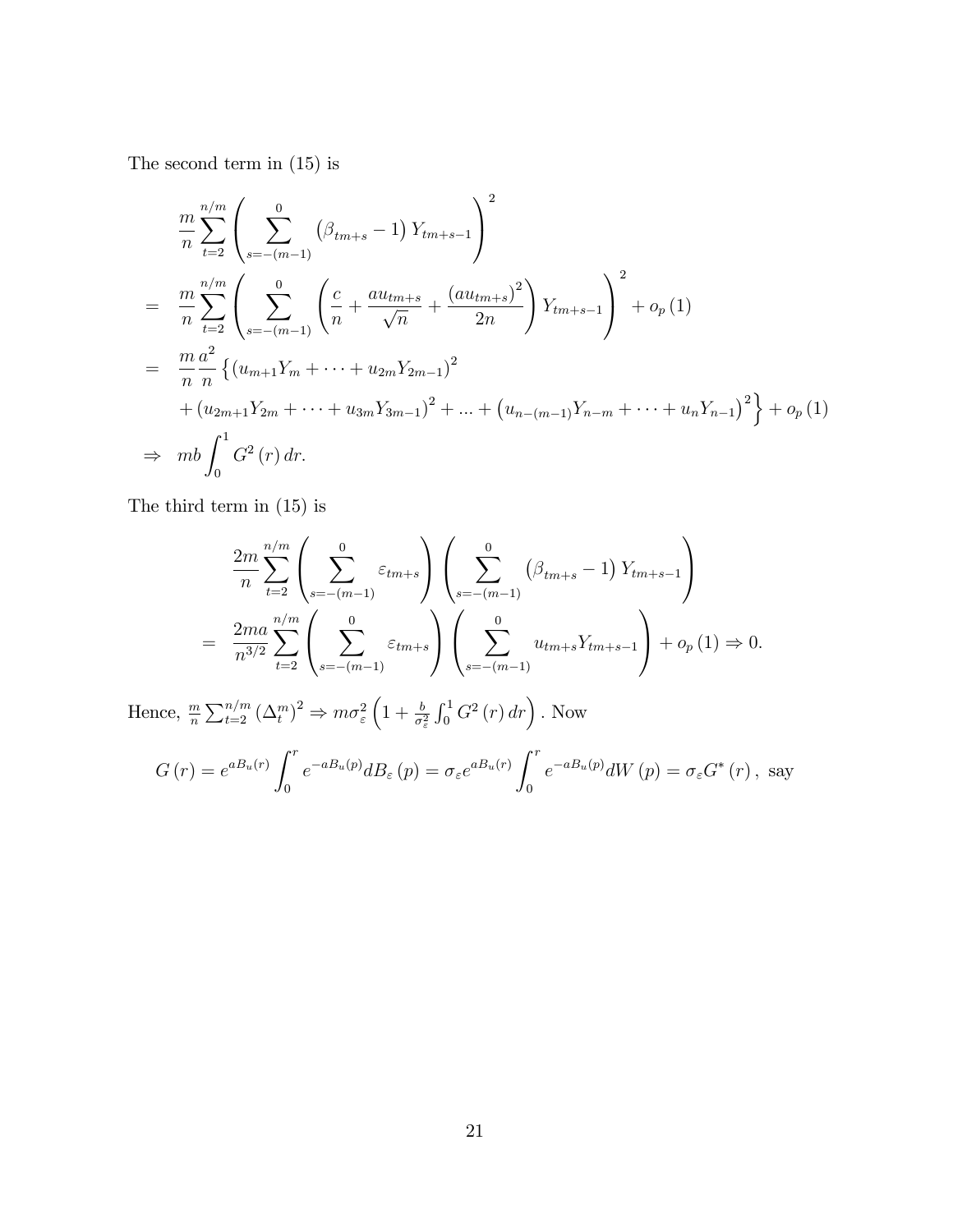and so 
$$
\frac{m}{n} \sum_{t=2}^{n/m} (\Delta_t^m)^2 \Rightarrow m\sigma_{\varepsilon}^2 (1 + b \int_0^1 G^{*2}(r) dr)
$$
. Continuing,  
\n
$$
\frac{m}{n} \sum_{t=2}^{n/m} (\Delta_t^m)^4 = \frac{m}{n} \sum_{t=2}^{n/m} \left\{ \left( \sum_{s=-(m-1)}^0 \varepsilon_{tm+s} \right)^4 + 4 \left( \sum_{s=-(m-1)}^0 \varepsilon_{tm+s} \right)^3 \left( \sum_{s=-(m-1)}^0 (\beta_{tm+s} - 1) Y_{tm+s-1} \right) \right\} + 6 \left( \sum_{s=-(m-1)}^0 \varepsilon_{tm+s} \right)^2 \left( \sum_{s=-(m-1)}^0 (\beta_{tm+s} - 1) Y_{tm+s-1} \right)^2 + 4 \left( \sum_{s=-(m-1)}^0 \varepsilon_{tm+s} \right) \left( \sum_{s=-(m-1)}^0 (\beta_{tm+s} - 1) Y_{tm+s-1} \right)^3 + \left( \sum_{s=-(m-1)}^0 (\beta_{tm+s} - 1) Y_{tm+s-1} \right)^4 \right\},
$$
\n(16)

which leads to

$$
\frac{m}{n} \sum_{t=2}^{n/m} \left( \sum_{s=-(m-1)}^{0} \varepsilon_{tm+s} \right)^4 = \frac{m}{n} \left( \sum_{t=m+1}^{n} \varepsilon_t^4 + \sum_{t=2}^{n/m} \sum_{\substack{s,s'=-(m-1) \\ s\neq s'}}^{0} \binom{4!}{2!2!} \varepsilon_{tm+s}^2 \varepsilon_{tm+s'}^2 + o_p(1) \right).
$$

The first term in the last equation converges in probability to  $m\mu_{4,\varepsilon}$ . For each  $t =$  $2, ..., n/m$ , there are  $m (m - 1) / 2$  cross products  $\varepsilon_{tm+s}^2 \varepsilon_{tm+s'}^2$ ,  $s \neq s'$ , and so

$$
6\frac{m}{n} \sum_{t=2}^{n/m} \sum_{\substack{s,s' = -(m-1) \\ s \neq s'}}^{0} \varepsilon_{tm+s}^2 \varepsilon_{tm+s'}^2 \to_p 3m(m-1) \sigma_{\varepsilon}^4.
$$

Therefore

$$
\frac{m}{n} \sum_{t=2}^{n/m} \left( \sum_{s=-(m-1)}^{0} \varepsilon_{tm+s} \right)^4 \to_p m \mu_{4,\varepsilon} + 3m (m-1) \sigma_{\varepsilon}^4 = m^2 \sigma_{\varepsilon}^4 \left( 3 + \frac{1}{m} \left( \frac{\mu_{4,\varepsilon}}{\sigma_{\varepsilon}^4} - 3 \right) \right)
$$

$$
= m^2 \sigma_{\varepsilon}^4 \left( 3 + \frac{1}{m} \left( \rho_{4,\varepsilon} - 3 \right) \right).
$$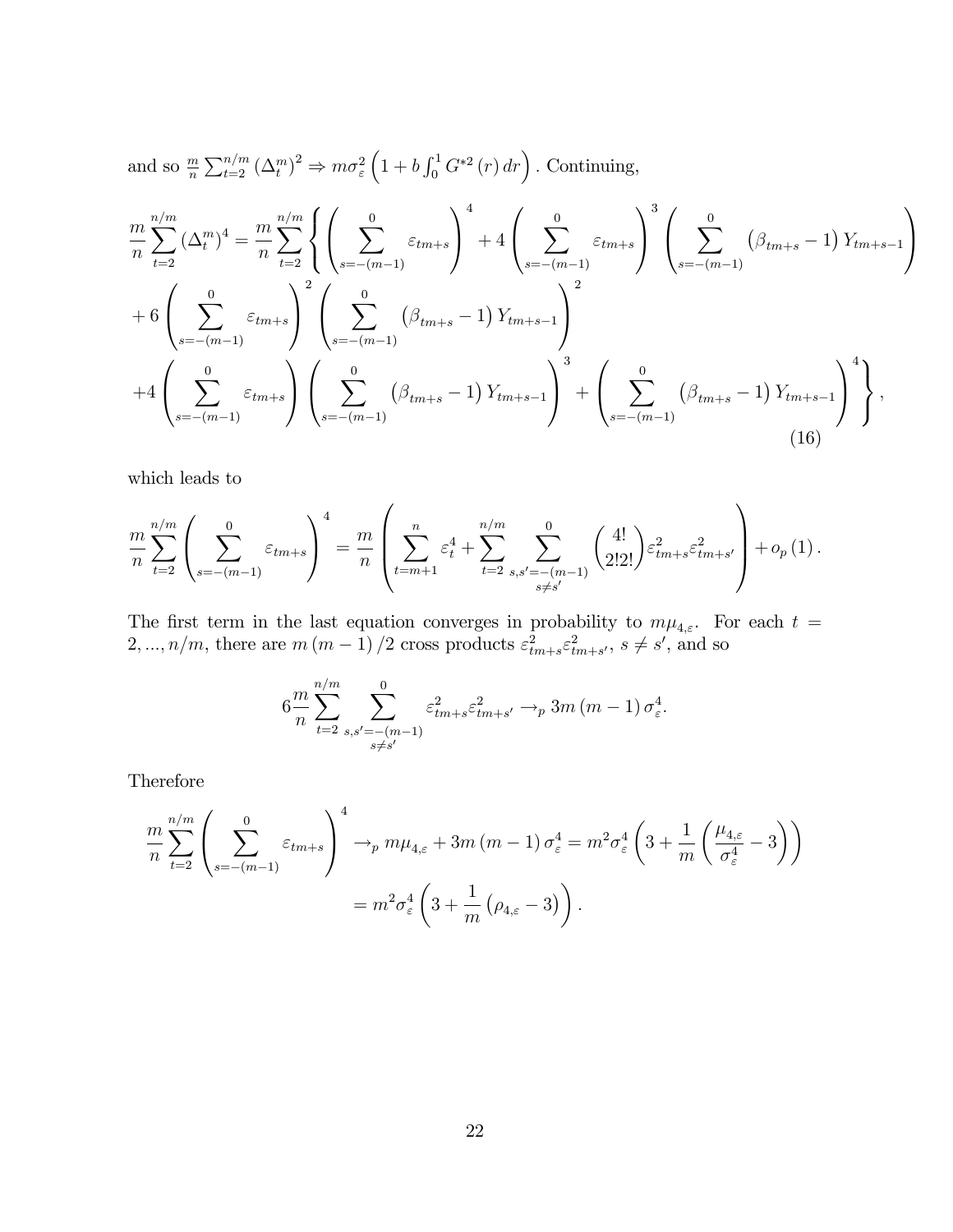In the  $m=1$  case, note that  $\frac{m}{n}\sum_{t=2}^{n/m} \left(\sum_{s=-(m-1)}^{0} \varepsilon_{tm+s}\right)^4 \to_p \mu_{4,\varepsilon} = \sigma_{\varepsilon}^4 \rho_{4,\varepsilon}$ . Further,

$$
\frac{6m}{n} \sum_{t=2}^{n/m} \left( \sum_{s=-(m-1)}^{0} \varepsilon_{tm+s} \right)^2 \left( \sum_{s=-(m-1)}^{0} \left( \beta_{tm+s} - 1 \right) Y_{tm+s-1} \right)^2
$$
\n
$$
= \frac{6m}{n} \sum_{t=2}^{n/m} \sum_{s=-(m-1)}^{0} \varepsilon_{tm+s}^2 \sum_{s'=-(m-1)}^{0} \frac{a^2 u_{tm+s'}^2}{n} Y_{tm+s'-1}^2 + o_p(1)
$$
\n
$$
= \frac{6m}{n} \sum_{t=m+1}^{n} \left( m \sigma_{\varepsilon}^2 \right) \left( \frac{a^2 \sigma_u^2}{n} Y_t^2 \right) + o_p(1) \Rightarrow 6m^2 \sigma_{\varepsilon}^2 b \int_0^1 G^2(r) dr. \tag{17}
$$

When  $m = 2$  we have

$$
\frac{m}{n} \sum_{t=2}^{n/m} \left( \sum_{s=-(m-1)}^{0} (\beta_{tm+s} - 1) Y_{tm+s-1} \right)^4
$$
\n
$$
= \frac{m}{n} \left( \left( \frac{au_{m+1}}{\sqrt{n}} Y_m + \frac{au_{2m}}{\sqrt{n}} Y_{m+1} \right)^4 + \dots + \left( \frac{au_{n-1}}{\sqrt{n}} Y_{n-2} + \frac{au_n}{\sqrt{n}} Y_{n-1} \right)^4 \right) + o_p(1)
$$
\n
$$
= \frac{ma^4}{n^3} \left[ ((u_3 + u_4) Y_2)^4 + ((u_5 + u_6) Y_4)^4 + \dots \right] + o_p(1)
$$
\n
$$
= \frac{ma^4}{n^3} \left[ \left( \left( u_3^4 + u_4^4 + 6 u_3^2 u_4^2 \right) Y_2^4 \right) + \left( \left( u_5^4 + u_6^4 + 6 u_5^2 u_6^2 \right) Y_4^4 \right) + \dots \right] + o_p(1)
$$
\n
$$
\Rightarrow ma^4 \mu_{4,a} \int_0^1 G^4 + 6b^2 \int_0^1 G^4.
$$

More generally,

$$
\frac{m}{n} \sum_{t=2}^{n/m} \left( \sum_{s=-(m-1)}^{0} \left( \beta_{tm+s} - 1 \right) Y_{tm+s-1} \right)^4 \Rightarrow ma^4 \mu_{4,a} \int_0^1 G^4 + 3m (m-1) b^2 \int_0^1 G^4
$$
  
=  $\left( 3 + \frac{1}{m} \left( \frac{\mu_{4,a}}{\sigma_u^4} - 3 \right) \right) m^2 \sigma_{\varepsilon}^4 b^2 \int_0^1 G^{*4}(r) dr = \left( 3 + \frac{1}{m} \left( \rho_{4,a} - 3 \right) \right) m^2 \sigma_{\varepsilon}^4 b^2 \int_0^1 G^{*4}(r) dr.$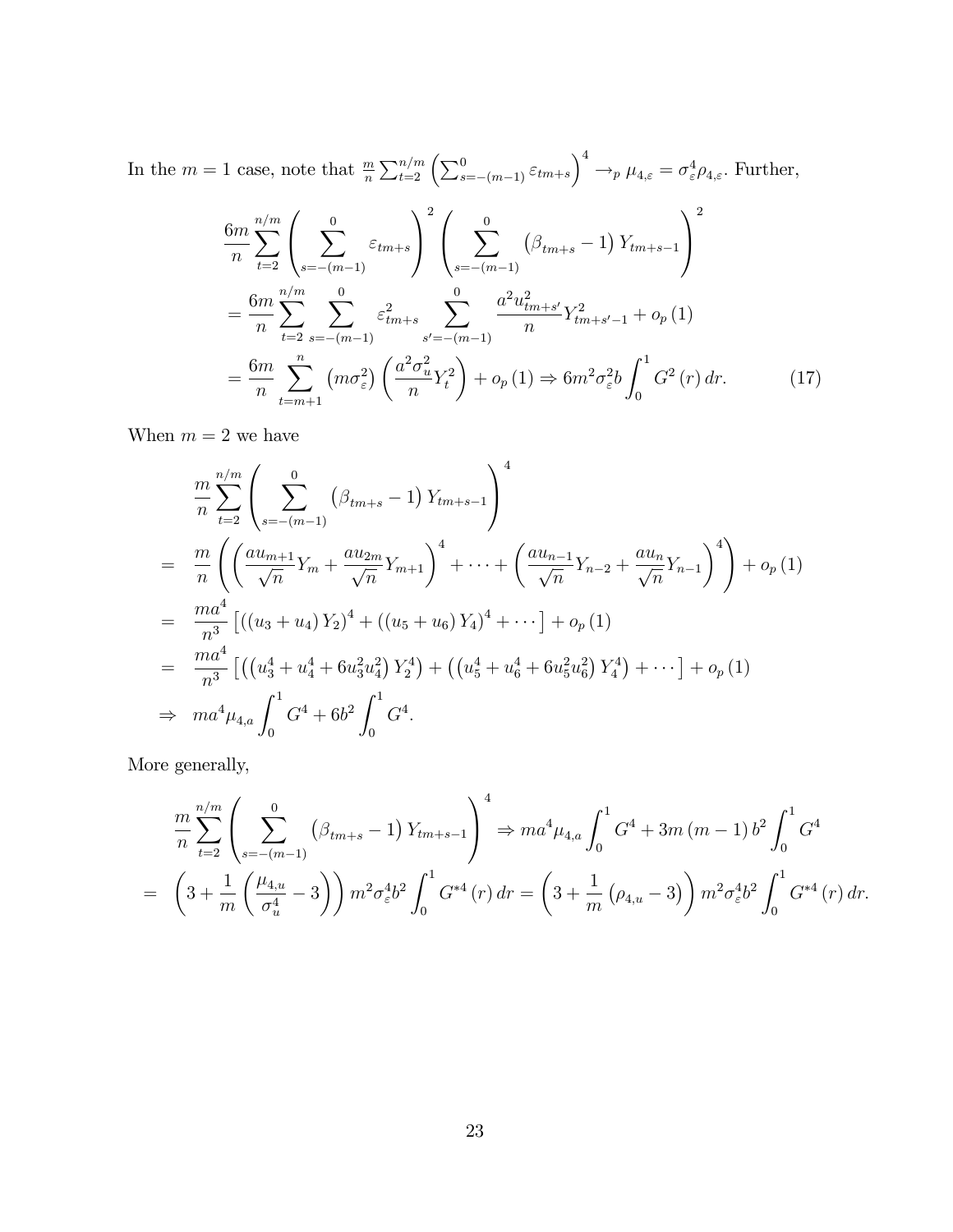All other terms in (16) are negligible. The sample kurtosis of the m-period return is thus

$$
\gamma_{n} = \frac{\frac{m}{n} \sum_{t=2}^{n/m} (\Delta_{t}^{m})^{4}}{\left(\frac{m}{n} \sum_{t=2}^{n/m} (\Delta_{t}^{m})^{2}\right)^{2}}
$$
\n
$$
\Rightarrow \frac{m^{2} \sigma_{\varepsilon}^{4} (3 + \frac{1}{m} \left(\rho_{4,\varepsilon} - 3\right)) + 6m^{2} \sigma_{\varepsilon}^{2} b \int_{0}^{1} G^{2}(r) dr + \left(3 + \frac{1}{m} \left(\rho_{4,u} - 3\right)\right) m^{2} \sigma_{\varepsilon}^{4} b \int_{0}^{1} G^{*4}(r) dr}{m^{2} \sigma_{\varepsilon}^{4} \left(1 + b \int_{0}^{1} G^{*2}(r) dr + \left(3 + \frac{1}{m} \left(\rho_{4,u} - 3\right)\right) m^{2} \sigma_{\varepsilon}^{4} b^{2} \int_{0}^{1} G^{*4}(r) dr}{m^{2} \sigma_{\varepsilon}^{4} \left(1 + b \int_{0}^{1} G^{*2}(r) dr + \left(3 + \frac{1}{m} \left(\rho_{4,u} - 3\right)\right) m^{2} \sigma_{\varepsilon}^{4} b^{2} \int_{0}^{1} G^{*4}(r) dr}{m^{2} \sigma_{\varepsilon}^{4} \left(1 + b \int_{0}^{1} G^{*2}(r) dr\right)^{2}}
$$
\n
$$
= \frac{\left(3 + \frac{1}{m} \left(\rho_{4,\varepsilon} - 3\right)\right) + 6b \int_{0}^{1} G^{*2}(r) dr + \left(3 + \frac{1}{m} \left(\rho_{4,u} - 3\right)\right) b^{2} \int_{0}^{1} G^{*4}(r) dr}{\left(1 + b \int_{0}^{1} G^{*2}(r) dr\right)^{2}}
$$
\n
$$
= \frac{3 + 6b \int_{0}^{1} G^{*2}(r) dr + 3b^{2} \int_{0}^{1} G^{*4}(r) dr + \frac{1}{m} \left(\rho_{4,\varepsilon} - 3\right) + \frac{1}{m} \left(\rho_{4,u} - 3\right) b^{2} \int_{0}^{1} G^{*4}(r) dr}{\left(1 + b \int_{0}^{1} G^{*2}(r) dr\
$$

 $\blacksquare$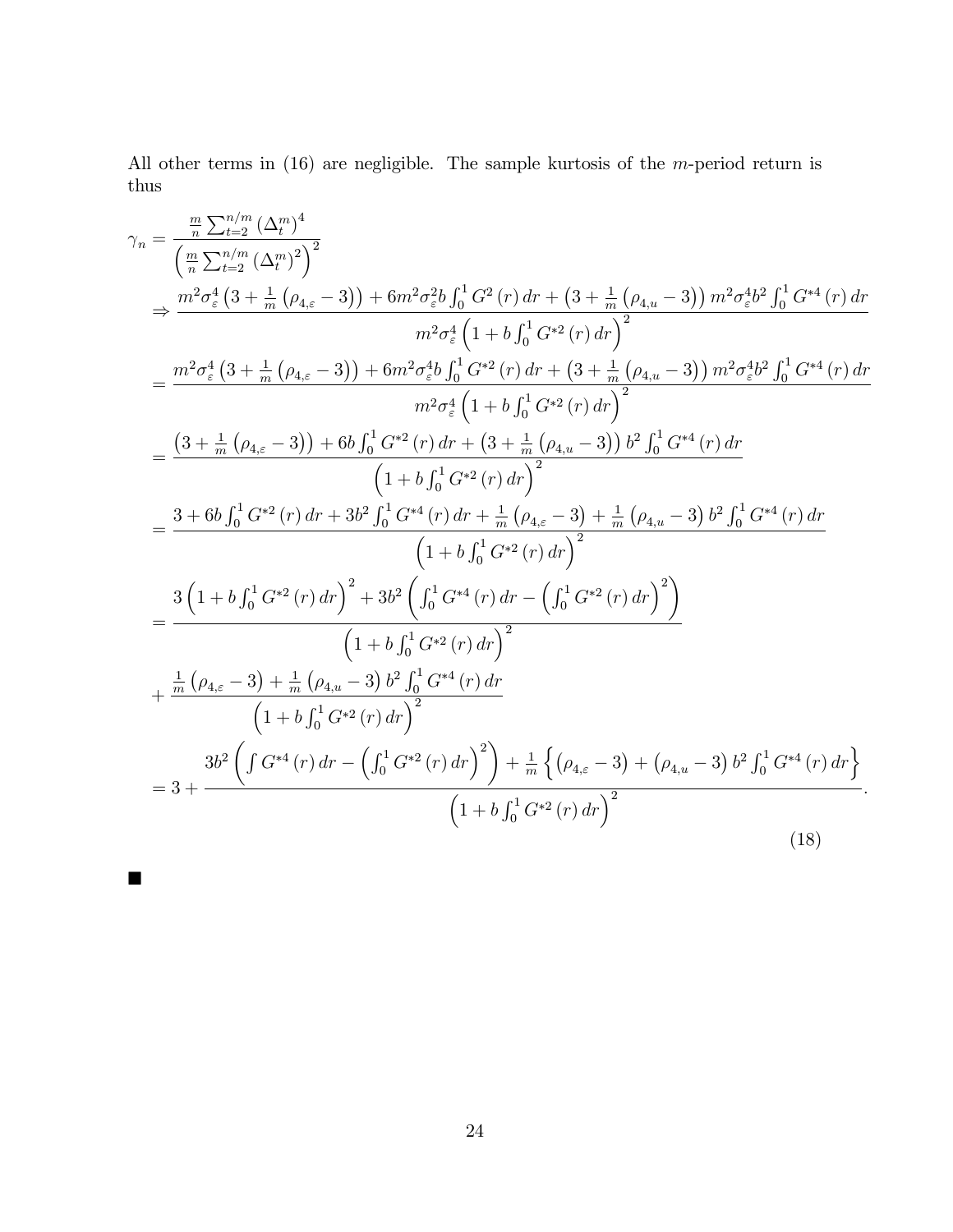**Proof of Theorem 2.** In the case  $\mu \neq 0$ , using (8) and letting  $r_s = \lfloor tm + s \rfloor / \sqrt{n}$ ,

$$
\bar{\Delta}^{m} = \frac{m}{n} \sum_{t=2}^{n/m} \Delta_{t}^{m} = \frac{m}{n} \sum_{t=2}^{n/m} \left( m\mu + \sum_{s=-(m-1)}^{0} \left( (\beta_{tm+s} - 1) Y_{tm+s-1} + \varepsilon_{tm+s} \right) \right)
$$
  
\n
$$
= m\mu + \frac{m}{n} \sum_{t=2}^{n/m} \sum_{s=-(m-1)}^{0} \left( \frac{c}{n} + \frac{au_{tm+s}}{\sqrt{n}} + \frac{1}{2} \left( \frac{au_{tm+s}}{\sqrt{n}} \right)^{2} \right) Y_{tm+s-1} + o_{p}(1)
$$
  
\n
$$
\Rightarrow m\mu + c \sum_{s=-(m-1)}^{0} \int_{0}^{1} H(r_{s}) dr + a \sum_{s=-(m-1)}^{0} \int_{0}^{1} H(r_{s}) dB_{u}(r_{s}) + \frac{b}{2} \sum_{s=-(m-1)}^{0} \int_{0}^{1} H(r_{s}) dr
$$
  
\n
$$
= m\mu + L, \text{ say.}
$$

We then have

$$
\frac{m}{n} \sum_{t=2}^{n/m} \left( \Delta_t^m - \bar{\Delta}^m \right)^2
$$
\n
$$
= \frac{m}{n} \sum_{t=2}^{n/m} \left( m\mu + \sum_{s=-(m-1)}^0 \left( \left( \beta_{tm+s} - 1 \right) Y_{tm+s-1} + \varepsilon_{tm+s} \right) - m\mu - L \right)^2 + o_p(1)
$$
\n
$$
= \frac{m}{n} \sum_{t=2}^{n/m} \left( \left( \sum_{s=-(m-1)}^0 \varepsilon_{tm+s} \right)^2 + \left( \sum_{s=-(m-1)}^0 \left( \beta_{tm+s} - 1 \right) Y_{tm+s-1} \right)^2 \right)
$$
\n
$$
+ \frac{2m}{n} \sum_{t=2}^{n/m} \left( \sum_{s=-(m-1)}^0 \varepsilon_{tm+s} \right) \left( \sum_{s=-(m-1)}^0 \left( \beta_{tm+s} - 1 \right) Y_{tm+s-1} \right)
$$
\n
$$
+ L^2 - 2L \frac{m}{n} \sum_{t=2}^{n/m} \left( \left( \sum_{s=-(m-1)}^0 \varepsilon_{tm+s} \right) + \left( \sum_{s=-(m-1)}^0 \left( \beta_{tm+s} - 1 \right) Y_{tm+s-1} \right) \right) + o_p(1).
$$
\n(19)

The first term in  $(19)$  is

$$
\frac{m}{n} \sum_{t=2}^{n/m} \left( \sum_{s=-(m-1)}^{0} \varepsilon_{tm+s} \right)^2 = \frac{m}{n} \left( \left( \varepsilon_{m+1} + \dots + \varepsilon_{2m} \right)^2 + \left( \varepsilon_{2m+1} + \dots + \varepsilon_{3m} \right)^2 \right)
$$

$$
+ \left( \varepsilon_{n-(m-1)} + \dots + \varepsilon_n \right)^2 \right)
$$

$$
= \frac{m}{n} \sum_{t=m+1}^{n} \varepsilon_t^2 + o_p(1) \to_p m \sigma_{\varepsilon}^2.
$$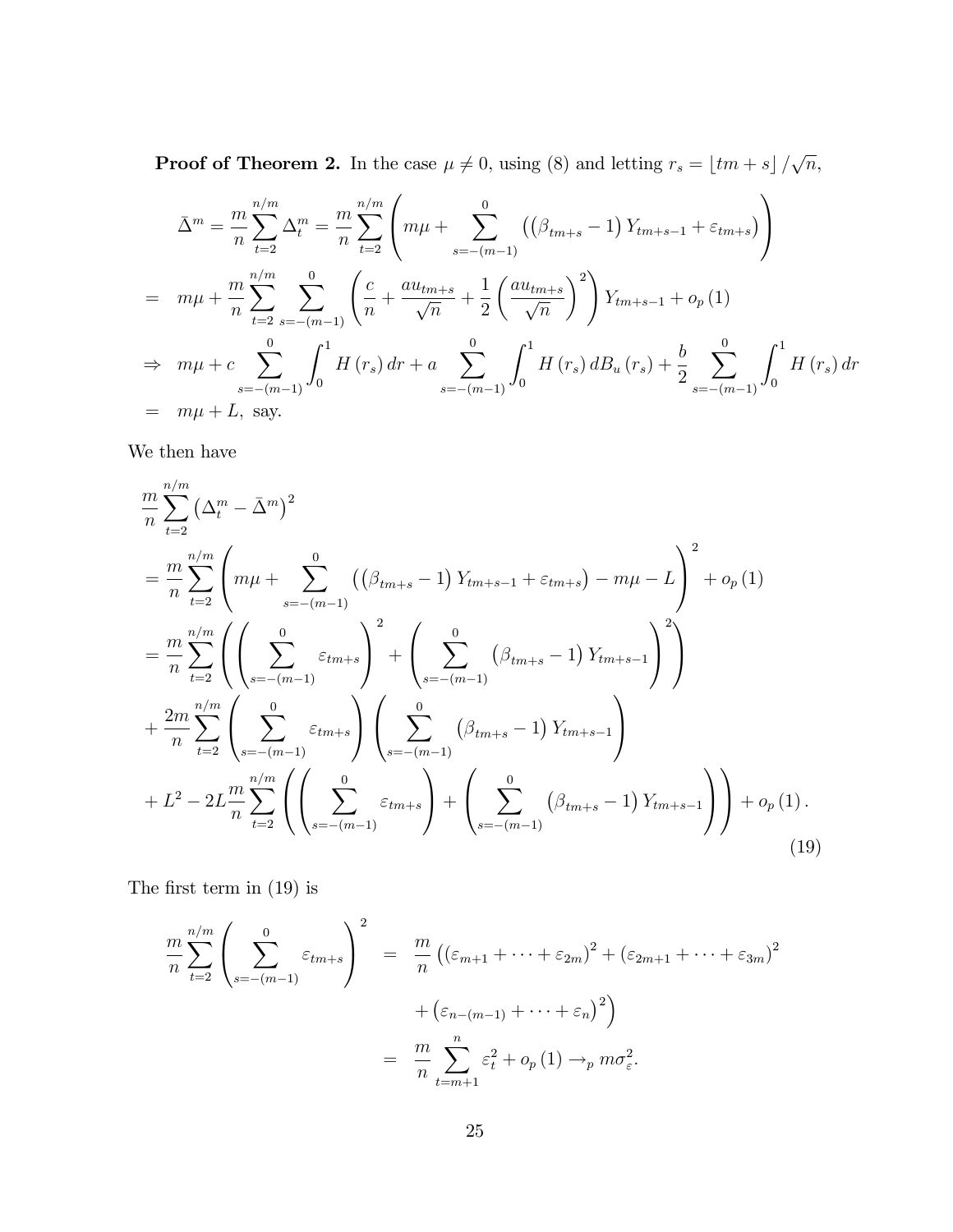As  $Y_t = O_p(n)$ , the second term in (19) is

$$
\frac{m}{n} \sum_{t=2}^{n/m} \left( \sum_{s=-(m-1)}^{0} (\beta_{tm+s} - 1) Y_{tm+s-1} \right)^2
$$
\n
$$
= \frac{m}{n} \sum_{t=2}^{n/m} \left( \sum_{s=-(m-1)}^{0} \left( \frac{c}{n} + \frac{au_{tm+s}}{\sqrt{n}} + \frac{1}{2} \left( \frac{au_{tm+s}}{\sqrt{n}} \right)^2 \right) Y_{tm+s-1} \right)^2
$$
\n
$$
= \frac{m}{n} \sum_{t=2}^{n/m} \left( \frac{c^2}{n^2} \left( \sum_{s=-(m-1)}^{0} Y_{tm+s-1} \right)^2 + \left( \sum_{s=-(m-1)}^{0} \frac{au_{tm+s}}{\sqrt{n}} Y_{tm+s-1} \right)^2 + \sum_{s=-(m-1)}^{0} \frac{au_{tm+s}}{\sqrt{n}} \sum_{s'=-(m-1)}^{0} \left( \frac{au_{tm+s'}}{\sqrt{n}} \right)^2 Y_{tm+s-1} Y_{tm+s'-1} \right)
$$
\n
$$
+ \frac{m}{n} \sum_{t=2}^{n/m} \left( \sum_{s=-(m-1)}^{0} \frac{1}{2} \left( \frac{au_{tm+s}}{\sqrt{n}} \right)^2 Y_{tm+s-1} \right)^2.
$$
\n(20)

The first term in  $(20)$  satisfies

$$
\frac{m}{n} \sum_{t=2}^{n/m} \frac{c^2}{n^2} \left( \sum_{s=-(m-1)}^0 Y_{tm+s-1} \right)^2 \Rightarrow c^2 m \int_0^1 H(r) \, dr,
$$

and the second term satisfies

$$
\frac{1}{n}\frac{m}{n}\sum_{t=2}^{n/m}\sum_{s=-(m-1)}^{0} \mathbb{E}\left(\frac{au_{tm+s}}{\sqrt{n}}\right)^2 Y_{tm+s-1}^2 = \frac{mb}{n}\sum_{t=2}^{n/m}\sum_{s=-(m-1)}^{0} \frac{Y_{tm+s-1}^2}{n^2} \Rightarrow mb \int_0^1 H^2(r) dr.
$$

Similarly, the third term in (20) yields

$$
\frac{1}{n} \frac{m}{n} \sum_{t=2}^{n/m} \sum_{s=-(m-1)}^{0} \frac{au_{tm+s}}{\sqrt{n}} \sum_{s'=-(m-1)}^{0} \left(\frac{au_{tm'+s}}{\sqrt{n}}\right)^2 Y_{tm+s-1} Y_{tm+s'-1} \Rightarrow 0.
$$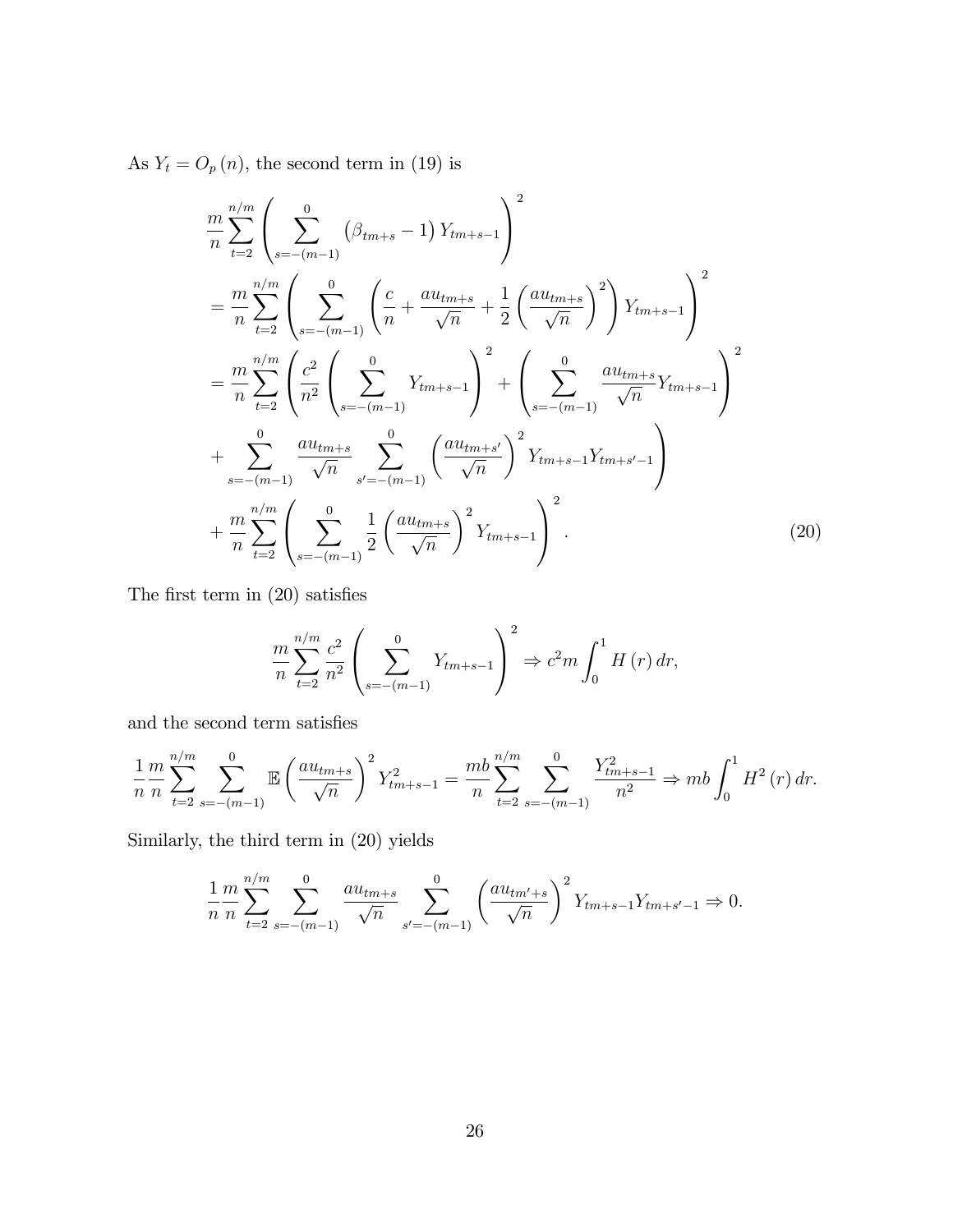Consider the case  $m = 2$ . The fourth term in (20) yields

$$
\frac{1}{n} \frac{m}{n} \sum_{t=2}^{n/m} \left( \sum_{s=-(m-1)}^{0} \frac{1}{2} \left( \frac{au_{tm+s}}{\sqrt{n}} \right)^2 Y_{tm+s-1} \right)^2
$$
\n
$$
= \frac{m}{4n^2} \left( \left( \left( \frac{au_{m+1}}{\sqrt{n}} \right)^2 Y_m + \left( \frac{au_{2m}}{\sqrt{n}} \right)^2 Y_{m+1} \right)^2 + \cdots + \left( \left( \frac{au_{n-1}}{\sqrt{n}} \right)^2 Y_{n-2} + \left( \frac{au_n}{\sqrt{n}} \right)^2 Y_{n-1} \right)^2 \right)
$$
\n
$$
= \frac{ma^4}{4n^4} \left[ \left( \left( u_3^2 + u_4^2 \right) Y_2 \right)^2 + \left( \left( u_5^2 + u_6^2 \right) Y_4 \right)^2 + \cdots \right] + o_p \left( 1 \right) \Rightarrow 0,
$$

and more generally

$$
\frac{1}{n} \frac{m}{n} \sum_{t=2}^{n/m} \left( \sum_{s=-(m-1)}^0 \frac{1}{2} \left( \frac{au_{tm+s}}{\sqrt{n}} \right)^2 Y_{tm+s-1} \right)^2 \Rightarrow 0.
$$

It follows that

$$
\frac{m}{n^2} \sum_{t=2}^{n/m} \left( \sum_{s=-(m-1)}^0 \left( \beta_{tm+s} - 1 \right) Y_{tm+s-1} \right)^2 \Rightarrow mb \int_0^1 H^2(r) \, dr.
$$

The third term in (15) is

$$
\frac{2m}{n} \sum_{t=2}^{n/m} \left( \sum_{s=-(m-1)}^{0} \varepsilon_{tm+s} \right) \left( \sum_{s=-(m-1)}^{0} \left( \beta_{tm+s} - 1 \right) Y_{tm+s-1} \right)
$$
  
= 
$$
\frac{2ma}{n^{3/2}} \sum_{t=2}^{n/m} \left( \sum_{s=-(m-1)}^{0} \varepsilon_{tm+s} \right) \left( \sum_{s=-(m-1)}^{0} u_{tm+s} Y_{tm+s-1} \right) + O_p(1) = O_p(1).
$$

The fourth and fifth terms in (15) are  $O_p(1)$  and the last term is

$$
-2L\frac{m}{n}\sum_{t=2}^{n/m}\sum_{s=-(m-1)}^{0}\left(\frac{c}{n}+\frac{au_{tm+s}}{\sqrt{n}}+\frac{1}{2}\left(\frac{au_{tm+s}}{\sqrt{n}}\right)^2\right)Y_{tm+s-1}=O_p(1).
$$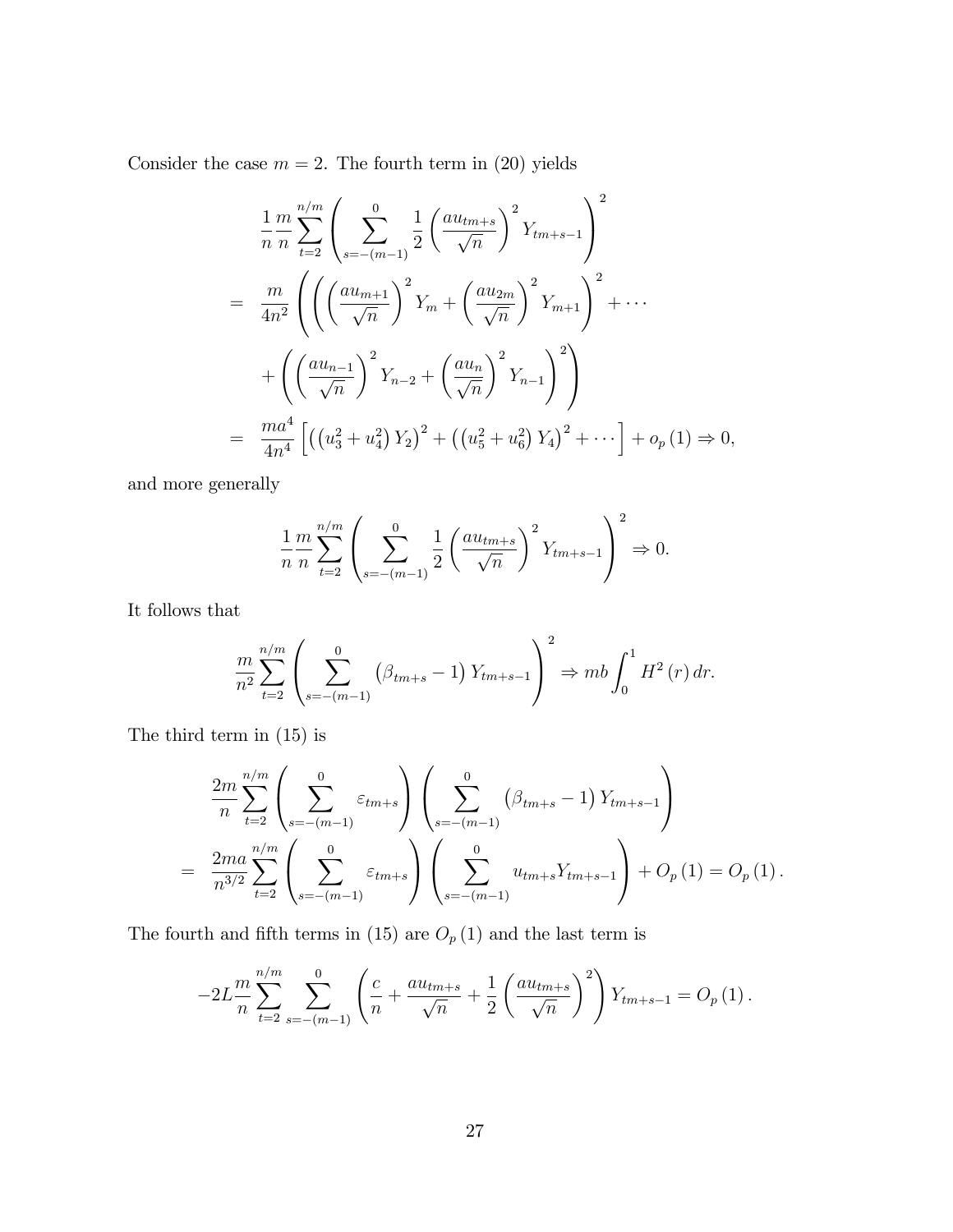Hence,

$$
\frac{m}{n} \sum_{t=2}^{n/m} \left( \Delta_t^m - \bar{\Delta}^m \right)^2 = \frac{m}{n} \sum_{t=2}^{n/m} \left( \sum_{s=-(m-1)}^0 \left( \beta_{tm+s} - 1 \right) Y_{tm+s-1} \right)^2 + O_p(1) = O_p(n)
$$

and we deduce that

$$
\frac{m}{n^2} \sum_{t=2}^{n/m} \left(\Delta_t^m - \bar{\Delta}^m\right)^2 \Rightarrow mb \int_0^1 H^2(r) \, dr.
$$

Continuing, we find that

$$
\frac{m}{n} \sum_{t=2}^{n/m} (\Delta_t^m - \bar{\Delta}^m)^4
$$
\n
$$
= \frac{m}{n} \sum_{t=2}^{n/m} \left( \left( \sum_{s=-(m-1)}^0 \varepsilon_{tm+s} \right)^4 + 4 \left( \sum_{s=-(m-1)}^0 \varepsilon_{tm+s} \right)^3 \left( \sum_{s=-(m-1)}^0 (\beta_{tm+s} - 1) Y_{tm+s-1} \right)
$$
\n+ 6  $\left( \sum_{s=-(m-1)}^0 \varepsilon_{tm+s} \right)^2 \left( \sum_{s=-(m-1)}^0 (\beta_{tm+s} - 1) Y_{tm+s-1} \right)^2$ \n+ 4  $\left( \sum_{s=-(m-1)}^0 \varepsilon_{tm+s} \right) \left( \sum_{s=-(m-1)}^0 (\beta_{tm+s} - 1) Y_{tm+s-1} \right)^3$ \n+  $\left( \sum_{s=-(m-1)}^0 (\beta_{tm+s} - 1) Y_{tm+s-1} \right)^4$  +  $O_p(1)$ ,

and the  $O_p(1)$  involves functions of L. The leading term in the last equation is

$$
\frac{m}{n} \sum_{t=2}^{n/m} \left( \sum_{s=-(m-1)}^{0} \left( \frac{c}{n} + \frac{au_{tm+s}}{\sqrt{n}} + \frac{1}{2} \left( \frac{au_{tm+s}}{\sqrt{n}} \right)^2 \right) Y_{tm+s-1} \right)^4 = O_p(n^2).
$$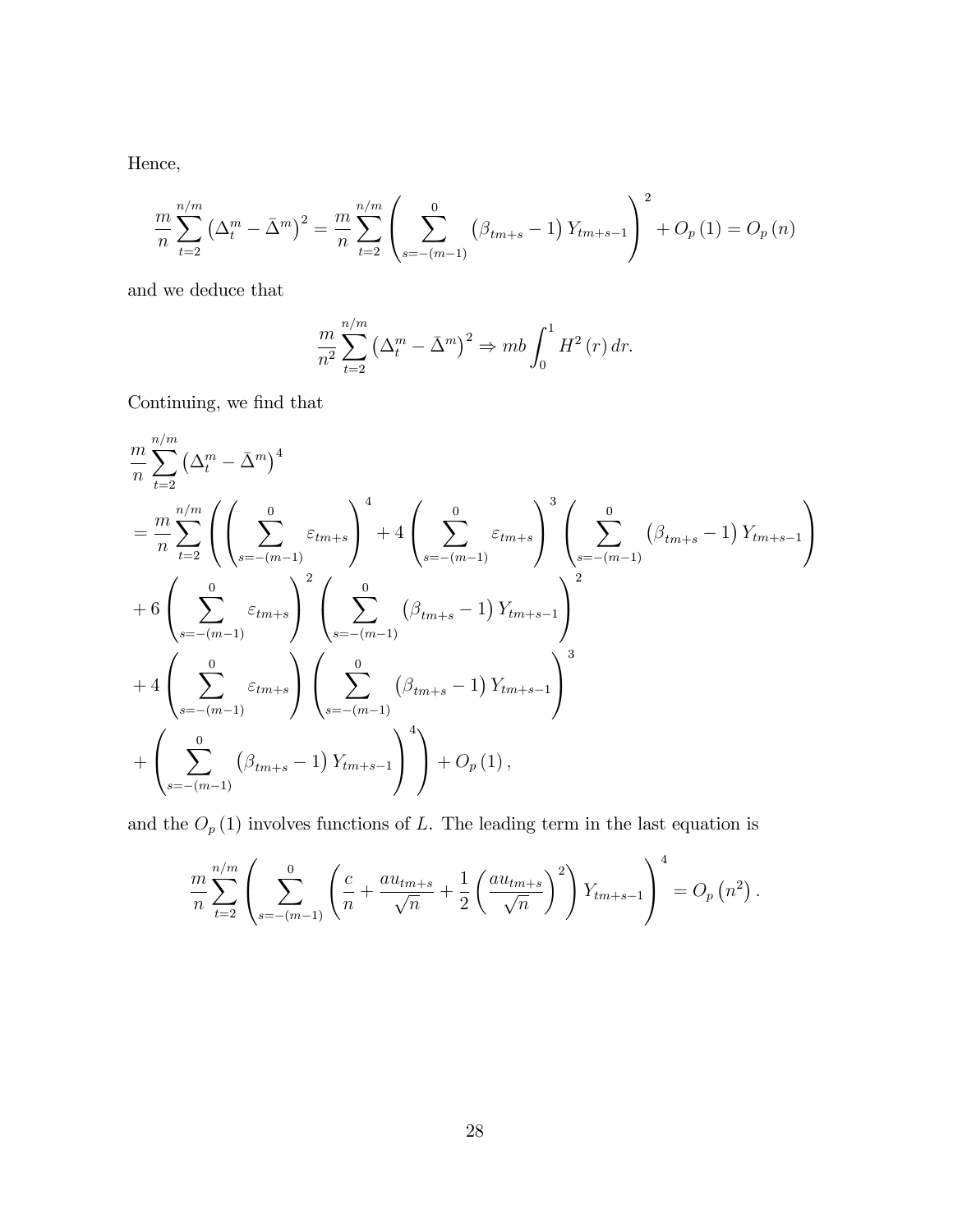Consider the case  $m = 2$ . We have

$$
\frac{m}{n^3} \sum_{t=2}^{n/m} \left( \sum_{s=-(m-1)}^{0} \left( \beta_{tm+s} - 1 \right) Y_{tm+s-1} \right)^4
$$
\n
$$
= \frac{m}{n^3} \left( \left[ \left( \frac{a u_{m+1}}{\sqrt{n}} + \frac{(a u_{m+1})^2}{2n} \right) Y_m + \left( \frac{a u_{2m}}{\sqrt{n}} + \frac{(a u_{2m})^2}{2n} \right) Y_{m+1} \right]^4
$$
\n
$$
+ \cdots + \left[ \left( \frac{a u_{n-1}}{\sqrt{n}} + \frac{(a u_{n-1})^2}{2n} \right) Y_{n-2} + \left( \frac{a u_n}{\sqrt{n}} + \frac{(a u_n)^2}{2n} \right) Y_{n-1} \right]^4 \right) + o_p(1)
$$
\n
$$
\Rightarrow ma^4 \mu_{4,a} \int_0^1 H^4(r) dr + 3m (m-1) b^2 \int_0^1 H^4(r) dr.
$$

The sample kurtosis of the  $m$ -period return is given by

$$
\gamma = \frac{\frac{m}{n} \sum_{t=2}^{n/m} (\Delta_t^m)^4}{\left(\frac{m}{n} \sum_{t=2}^{n/m} (\Delta_t^m)^2\right)^2} = \frac{\frac{1}{n^2} \frac{m}{n} \sum_{t=2}^{n/m} (\Delta_t^m)^4}{\left(\frac{1}{n} \frac{m}{n} \sum_{t=2}^{n/m} (\Delta_t^m)^2\right)^2}
$$
  
\n
$$
= \frac{\frac{1}{n^2} \frac{m}{n} \sum_{t=2}^{n/m} (\sum_{s=-(m-1)}^0 \left(\frac{au_{tm+s}}{\sqrt{n}} + \frac{1}{2} \left(\frac{au_{tm+s}}{\sqrt{n}}\right)^2\right) Y_{tm+s-1}\right)^4}{\left(\frac{1}{n} \frac{m}{n} \sum_{t=2}^{n/m} (\sum_{s=-(m-1)}^0 (\beta_{tm+s} - 1) Y_{tm+s-1})\right)^2} + o_p(1)
$$
  
\n
$$
\Rightarrow \frac{ma^4 \mu_{4,u} \int_0^1 H^4(r) dr + 3m (m-1) b^2 \int_0^1 H^4(r) dr}{(mb)^2 \left(\int_0^1 H^2(r) dr\right)^2} = \frac{mb^2 \frac{\mu_{4,u}}{\sigma_u^4} \int_0^1 H^4(r) dr + 3m (m-1) b^2 \int_0^1 H^4(r) dr}{(mb)^2 \left(\int_0^1 H^2(r) dr\right)^2}
$$
  
\n
$$
= \frac{(mb^2 (\rho_{4,u} - 3) + 3m^2 b^2) \int_0^1 H^4(r)}{(mb)^2 \left(\int_0^1 H^2(r) dr\right)^2} = \frac{\left(\frac{1}{m} (\rho_{4,u} - 3) + 3\right) \int_0^1 H^4(r)}{\left(\int_0^1 H^2(r) dr\right)^2}.
$$

Note that as  $H(r) = \mu H^*(r)$ , with  $H^*(r) = e^{rc + aB_u(r)} \int_0^r e^{-rp - aB_u(p)} dp$ , we have

$$
\gamma^{m,\mu} = \frac{\left(\frac{1}{m} \left(\rho_{4,u} - 3\right) + 3\right) \int_0^1 H^4\left(r\right) dr}{\left(\int_0^1 H^2\left(r\right) dr\right)^2} = \frac{\left(\frac{1}{m} \left(\rho_{4,u} - 3\right) + 3\right) \int_0^1 H^{*4}\left(r\right) dr}{\left(\int_0^1 H^{*2}\left(r\right) dr\right)^2},
$$

which is independent of  $\mu$ .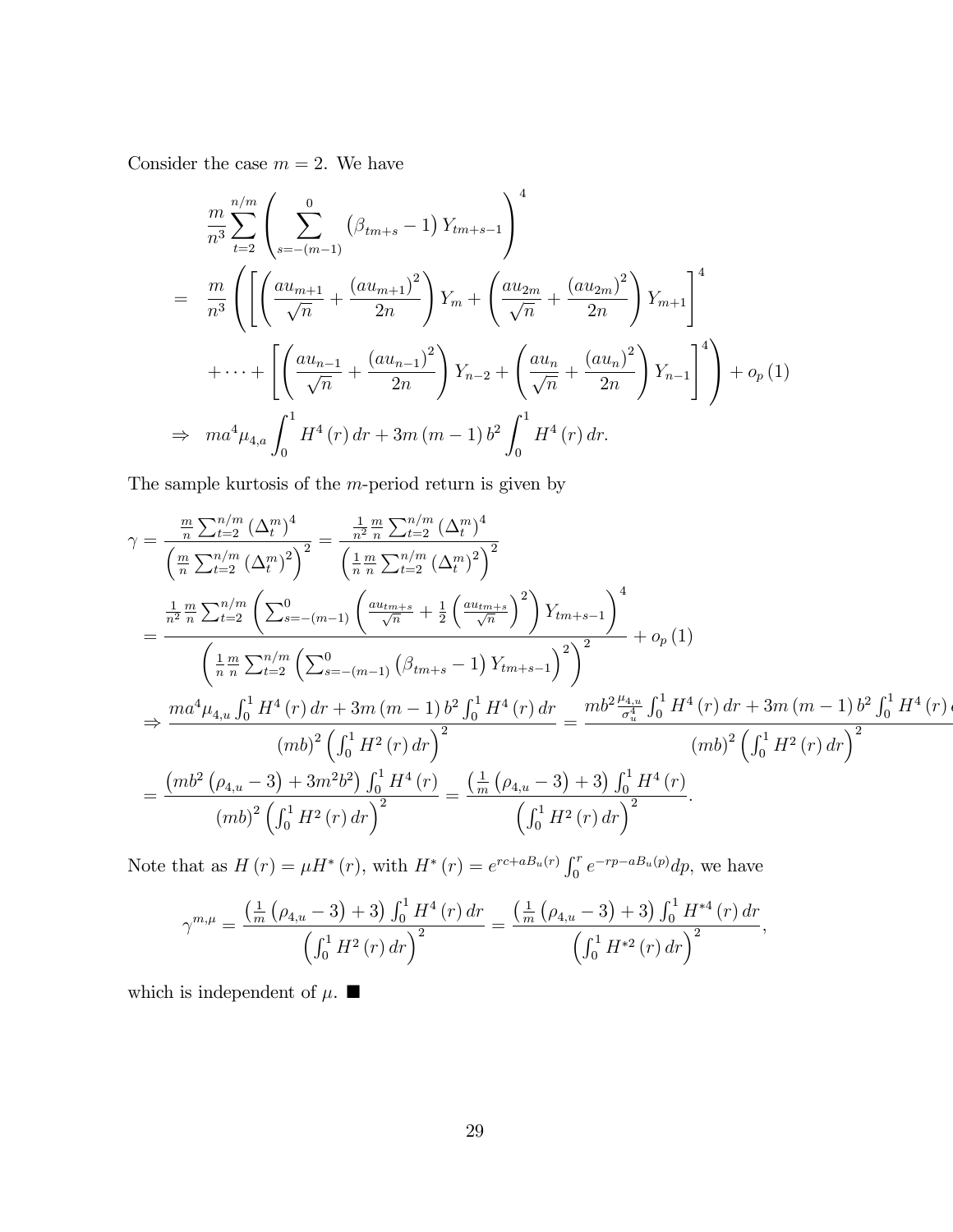**Proof of Theorem 3.** In the  $\mu = 0$  case,

$$
\hat{\beta} = \frac{\sum_{t=1}^{n} Y_t Y_{t-1}}{\sum_{t=1}^{n} Y_{t-1}^2} = \frac{\sum_{t=1}^{n} \beta_t Y_{t-1}^2 + \sum_{t=1}^{n} Y_{t-1} \varepsilon_t}{\sum_{t=1}^{n} Y_{t-1}^2}.
$$

Since  $\beta_t$  has the approximate form

$$
\beta_t = e^{\frac{c}{n} + a\frac{u_t}{\sqrt{n}}} = e^{\frac{c}{n}} \left\{ 1 + a\frac{u_t}{\sqrt{n}} + \frac{a^2}{2} \frac{u_t^2}{n} + O_p\left(\frac{1}{n^{3/2}}\right) \right\}
$$
  
=  $e^{\frac{c}{n}} \left\{ 1 + \frac{b}{2n} + a\frac{u_t}{\sqrt{n}} + \frac{a^2}{2} \frac{(u_t^2 - \sigma_u^2)}{n} + O_p\left(\frac{1}{n^{3/2}}\right) \right\},$  (21)

we have

$$
\hat{\beta} = \frac{e^{\frac{c}{n} \sum_{t=1}^{n} \left\{ e^{\frac{b}{2n}} + a \frac{u_t}{\sqrt{n}} + \frac{a^2}{2} \frac{\left(u_t^2 - \sigma_u^2\right)}{n} + O_p\left(\frac{1}{n^{3/2}}\right) \right\} Y_{t-1}^2 + \sum_{t=1}^{n} Y_{t-1} \varepsilon_t}{\sum_{t=1}^{n} Y_{t-1}^2}
$$
\n
$$
= e^{\frac{c+b/2}{n}} + \frac{e^{\frac{c}{n} \sum_{t=1}^{n} \left\{ a \frac{u_t}{\sqrt{n}} + \frac{a^2}{2} \frac{\left(u_t^2 - \sigma_u^2\right)}{n} + O_p\left(\frac{1}{n^{3/2}}\right) \right\} Y_{t-1}^2 + \sum_{t=1}^{n} Y_{t-1} \varepsilon_t}{\sum_{t=1}^{n} Y_{t-1}^2}.
$$

Then

$$
\hat{\beta} - e^{\frac{c+b/2}{n}} = \frac{\sum_{t=1}^{n} \left\{ a \frac{u_t}{\sqrt{n}} + a^2 \frac{(u_t^2 - \sigma_u^2)}{n} + O_p\left(\frac{1}{n^{3/2}}\right) \right\} Y_{t-1}^2 + \sum_{t=1}^{n} Y_{t-1} \varepsilon_t}{\sum_{t=1}^{n} Y_{t-1}^2}
$$

and

$$
n\left(\hat{\beta} - e^{\frac{c+b/2}{n}}\right) = \frac{\frac{1}{n}\sum_{t=1}^{n}\left\{a\frac{u_{t}}{\sqrt{n}} + \frac{a^{2}}{2}\frac{\left(u_{t}^{2} - \sigma_{u}^{2}\right)}{n} + O_{p}\left(\frac{1}{n^{3/2}}\right)\right\}Y_{t-1}^{2} + \frac{1}{n}\sum_{t=1}^{n}Y_{t-1}\varepsilon_{t}}{n^{3/2}}
$$
\n
$$
= \frac{\sum_{t=1}^{n}\left\{a\left(\frac{Y_{t-1}}{\sqrt{n}}\right)^{2}\frac{u_{t}}{\sqrt{n}} + \frac{a^{2}}{2\sqrt{n}}\left(\frac{Y_{t-1}}{\sqrt{n}}\right)^{2}\frac{\left(u_{t}^{2} - \sigma_{u}^{2}\right)}{\sqrt{n}} + O_{p}\left(\frac{1}{n^{3/2}}\left(\frac{Y_{t-1}}{\sqrt{n}}\right)^{2}\right)\right\} + \sum_{t=1}^{n}\frac{Y_{t-1}}{\sqrt{n}}\frac{\varepsilon_{t}}{\sqrt{n}}
$$
\n
$$
= \frac{a\sum_{t=1}^{n}\left(\frac{Y_{t-1}}{\sqrt{n}}\right)^{2}\frac{u_{t}}{\sqrt{n}} + \sum_{t=1}^{n}\frac{Y_{t-1}}{\sqrt{n}}\frac{\varepsilon_{t}}{\sqrt{n}}}{\sqrt{n}} + O_{p}\left(\frac{1}{\sqrt{n}}\right)^{2}}
$$
\n
$$
\frac{1}{n}\sum_{t=1}^{n}\left(\frac{Y_{t-1}}{\sqrt{n}}\right)^{2}
$$
\n
$$
\frac{a\int_{0}^{1}G\left(r\right)^{2}dB_{u}\left(r\right) + \int_{0}^{1}G\left(r\right)dB_{\varepsilon}\left(r\right)}{\int_{0}^{1}G\left(r\right)^{2}dr},
$$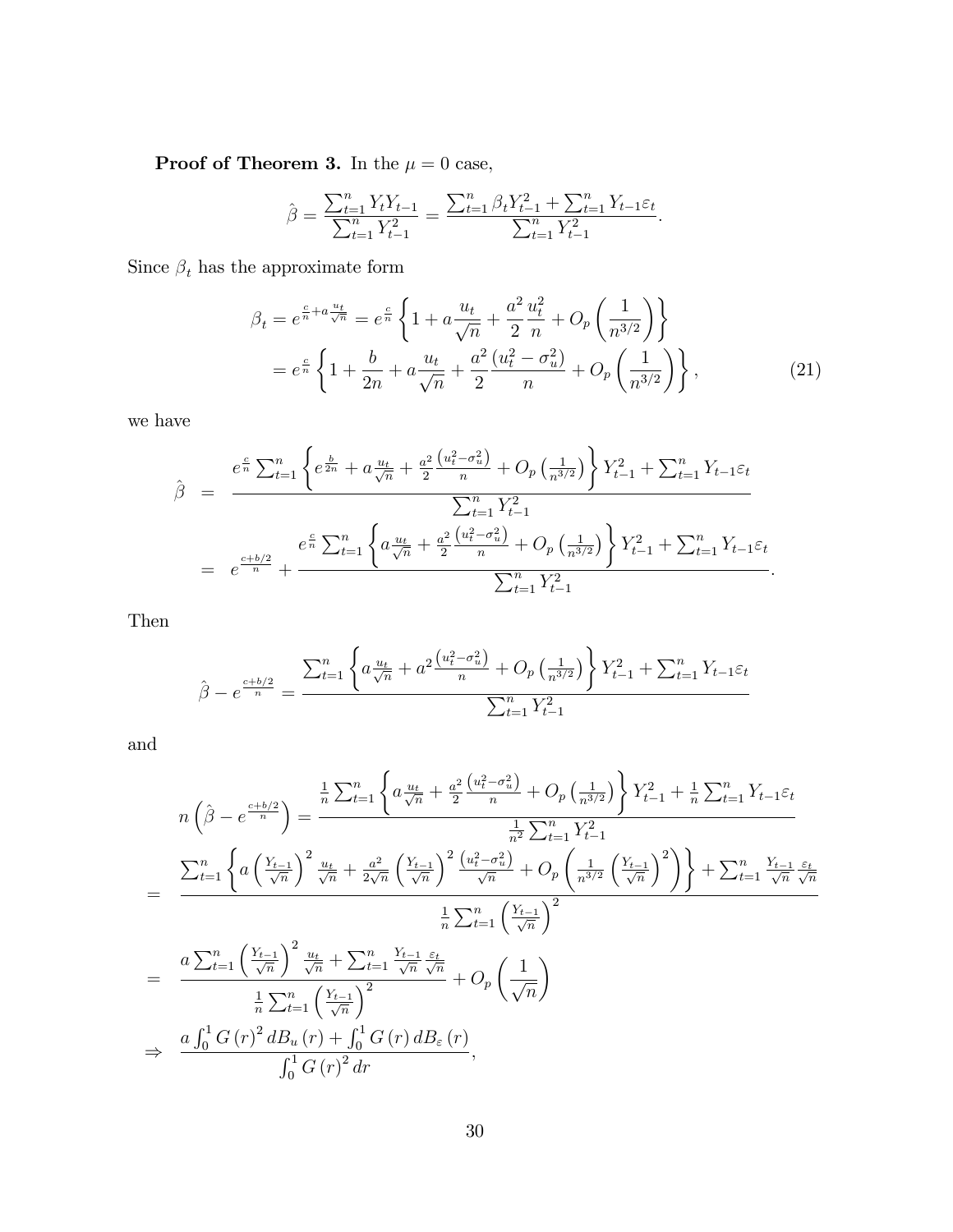by virtue of the limit theory in Ibragimov and Phillips (2008) in the present case of independence between  $u_t$  and  $\varepsilon_s$ . Next, consider the kurtosis measure based on the simple fitted AR regression  $\hat{Y}_t = \hat{\beta} Y_{t-1}$ , for which

$$
\hat{\Delta}_t := \hat{Y}_t - \hat{Y}_{t-1} = \hat{\beta} \left( Y_{t-1} - Y_{t-2} \right) = \left\{ e^{\frac{c+b/2}{n}} + O_p \left( \frac{1}{n} \right) \right\} \left( Y_{t-1} - Y_{t-2} \right)
$$

and upon temporal aggregation,

$$
\hat{\Delta}_t^m : = \hat{Y}_t^m - \hat{Y}_{t-1}^m = (\hat{Y}_{tm} - \hat{Y}_{tm-1}) + (\hat{Y}_{tm-1} - \hat{Y}_{tm-2}) + ... + (\hat{Y}_{tm-(m-1)} - \hat{Y}_{tm-m})
$$
\n
$$
= \hat{\beta} \{ (Y_{tm} - Y_{tm-1}) + (Y_{tm-1} - Y_{tm-2}) + ... + (Y_{tm-(m-1)} - Y_{tm-m}) \}
$$
\n
$$
= \hat{\beta} \Delta_t^m = \left\{ e^{\frac{c+b/2}{n}} + O_p \left( \frac{1}{n} \right) \right\} \Delta_t^m.
$$

The asymptotic behavior of the kurtosis measure based on the fitted, misspecified constant parameter AR is therefore given by

$$
\gamma_{AR,n}^{m} := \frac{\frac{m}{n} \sum_{t=2}^{n/m} (\hat{\Delta}_t^m)^4}{\left(\frac{m}{n} \sum_{t=2}^{n/m} (\hat{\Delta}_t^m)^2\right)^2} = \frac{\hat{\beta}^4 \frac{m}{n} \sum_{t=2}^{n/m} (\Delta_t^m)^4}{\hat{\beta}^4 \left(\frac{m}{n} \sum_{t=2}^{n/m} (\Delta_t^m)^2\right)^2} \Rightarrow \gamma^m,
$$

and part (i) of the theorem is completed.

To establish parts (ii) and (iii), in the  $\mu \neq 0$  case the least squares regression under the misspecification that  $\beta_t = \beta$  is constant gives

$$
\hat{\beta}^{\mu} = \sum_{t=1}^{n} Y_t \tilde{Y}_{t-1} / \sum_{t=1}^{n} \tilde{Y}_{t-1}^2 = \frac{\sum_{t=1}^{n} \beta_{nt} \tilde{Y}_{t-1}^2 + \sum_{t=1}^{n} \tilde{Y}_{t-1} \varepsilon_t}{\sum_{t=1}^{n} \tilde{Y}_{t-1}^2},
$$

where  $\tilde{Y}_{t-1} = Y_t - \bar{Y}$  is defined prior to Theorem 3. Since  $\beta_t$  has the approximate form (21), we deduce that

$$
\hat{\beta}^{\mu} = \frac{e^{\frac{c}{n}\sum_{t=1}^{n} \left\{e^{\frac{b}{2n}} + a\frac{u_{t}}{\sqrt{n}} + \frac{a^{2}}{2}\frac{\left(u_{t}^{2} - \sigma_{u}^{2}\right)}{n} + O_{p}\left(\frac{1}{n^{3/2}}\right)\right\}\tilde{Y}_{t-1}^{2} + \sum_{t=1}^{n}\tilde{Y}_{t-1}\varepsilon_{t}}}{\sum_{t=1}^{n}\tilde{Y}_{t-1}^{2}}
$$
\n
$$
= e^{\frac{c+b/2}{n} + \frac{\frac{e^{\frac{c}{n}}}{n^{3}}\sum_{t=1}^{n} \left\{a\frac{u_{t}}{\sqrt{n}} + \frac{a^{2}}{2}\frac{\left(u_{t}^{2} - \sigma_{u}^{2}\right)}{n} + O_{p}\left(\frac{1}{n^{3/2}}\right)\right\}\tilde{Y}_{t-1}^{2} + \frac{1}{n^{3}\sum_{t=1}^{n}\tilde{Y}_{t-1}\varepsilon_{t}}}{\frac{1}{n^{3}\sum_{t=1}^{n}\tilde{Y}_{t-1}^{2}}}.
$$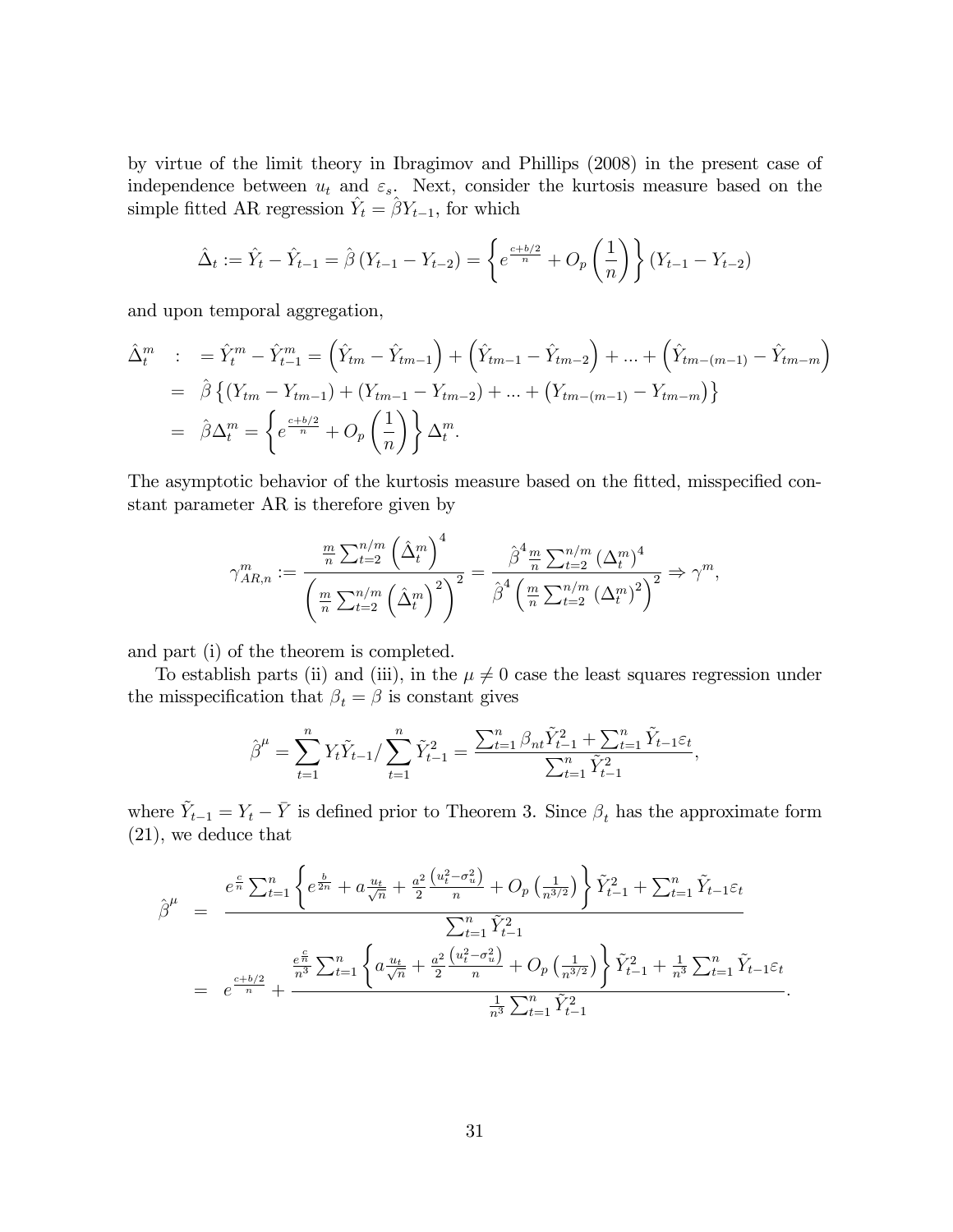Hence,

$$
n\left(\hat{\beta}^{\mu} - e^{\frac{c+b/2}{n}}\right) = \frac{\frac{e^{\frac{c}{n}}}{n^2} \sum_{t=1}^n \left\{ a \frac{u_t}{\sqrt{n}} + \frac{a^2}{2} \frac{\left(u_t^2 - \sigma_u^2\right)}{n} + O_p\left(\frac{1}{n^{3/2}}\right) \right\} \tilde{Y}_{t-1}^2 + \frac{1}{n^2} \sum_{t=1}^n \tilde{Y}_{t-1} \varepsilon_t}{\frac{1}{n^3} \sum_{t=1}^n \tilde{Y}_{t-1}^2}
$$
  

$$
\Rightarrow \frac{a \int_0^1 \tilde{H}\left(s\right)^2 d_s}{\int_0^1 \tilde{H}\left(s\right)^2 ds},
$$

where  $\tilde{H}(r) := H(r) - \int_0^1 H(s) ds$ , and  $H(r)$  is given in (7).

Next, consider the estimate of the intercept in the regression  $\hat{Y}_t = \hat{\mu} + \hat{\beta}^\mu Y_{t-1}$ , where

$$
\hat{\mu} = \bar{Y} - \hat{\beta}^{\mu}\bar{Y}_{-1} = \mu + \frac{1}{n} \sum_{t=1}^{n} \beta_{t} Y_{t-1} + \bar{\varepsilon} - \hat{\beta}^{\mu}\bar{Y}_{-1} = \mu + \frac{1}{n} \sum_{t=1}^{n} \left( \beta_{t} - \hat{\beta}^{\mu} \right) Y_{t-1} + \bar{\varepsilon}
$$
\n
$$
= \mu + \frac{1}{n} \sum_{t=1}^{n} \left( e^{\frac{c}{n} + a \frac{u_{t}}{\sqrt{n}}} - e^{\frac{c+b/2}{n}} + O_{p} \left( \frac{1}{n} \right) \right) Y_{t-1} + \bar{\varepsilon}
$$
\n
$$
= \mu + \frac{e^{\frac{c}{n}}}{n} \sum_{t=1}^{n} \left( a \frac{u_{t}}{\sqrt{n}} - \frac{b}{2n} + O_{p} \left( \frac{1}{n} \right) \right) Y_{t-1} + o_{p} (1)
$$
\n
$$
= \mu + a e^{\frac{c}{n}} \sum_{t=1}^{n} \frac{Y_{t-1}}{n} \frac{u_{t}}{\sqrt{n}} - \frac{e^{\frac{c}{n}b}}{2n} \sum_{t=1}^{n} \frac{Y_{t-1}}{n} + o_{p} (1)
$$
\n
$$
\Rightarrow \mu + a \int_{0}^{1} H(s) dB_{u}(s) - \frac{b}{2} \int_{0}^{1} H(s) ds,
$$

showing that the fitted intercept estimator is inconsistent.

Now, consider the kurtosis measure based on the simple fitted AR regression  $\hat{Y}_t =$  $\hat{\mu} + \hat{\beta}^{\mu} Y_{t-1}$  so that  $\tilde{Y}_t = \hat{\beta}^{\mu} \tilde{Y}_{t-1}$ . Then

$$
\hat{\Delta}_t^{\mu} := \hat{Y}_t^{\mu} - \hat{Y}_{t-1}^{\mu} = \hat{\beta}^{\mu} (Y_{t-1} - Y_{t-2}) = \left\{ e^{\frac{c+b/2}{n}} + O_p\left(\frac{1}{n}\right) \right\} (Y_{t-1} - Y_{t-2})
$$

and upon temporal aggregation,

$$
\hat{\Delta}_{t}^{m,\mu} := \hat{Y}_{t}^{m,\mu} - \hat{Y}_{t-1}^{m,\mu} = (\hat{Y}_{tm}^{\mu} - \hat{Y}_{tm-1}) + (\hat{Y}_{tm-1} - \hat{Y}_{tm-2}) + \dots + (\hat{Y}_{tm-(m-1)} - \hat{Y}_{tm-m})
$$
\n
$$
= \hat{\beta}^{\mu} \{ (Y_{tm} - Y_{tm-1}) + (Y_{tm-1} - Y_{tm-2}) + \dots + (Y_{tm-(m-1)} - Y_{tm-m}) \}
$$
\n
$$
= \hat{\beta}^{\mu} \Delta_{t}^{m} = \left\{ e^{\frac{c+b/2}{n}} + O_{p} \left( \frac{1}{n} \right) \right\} \Delta_{t}^{m}.
$$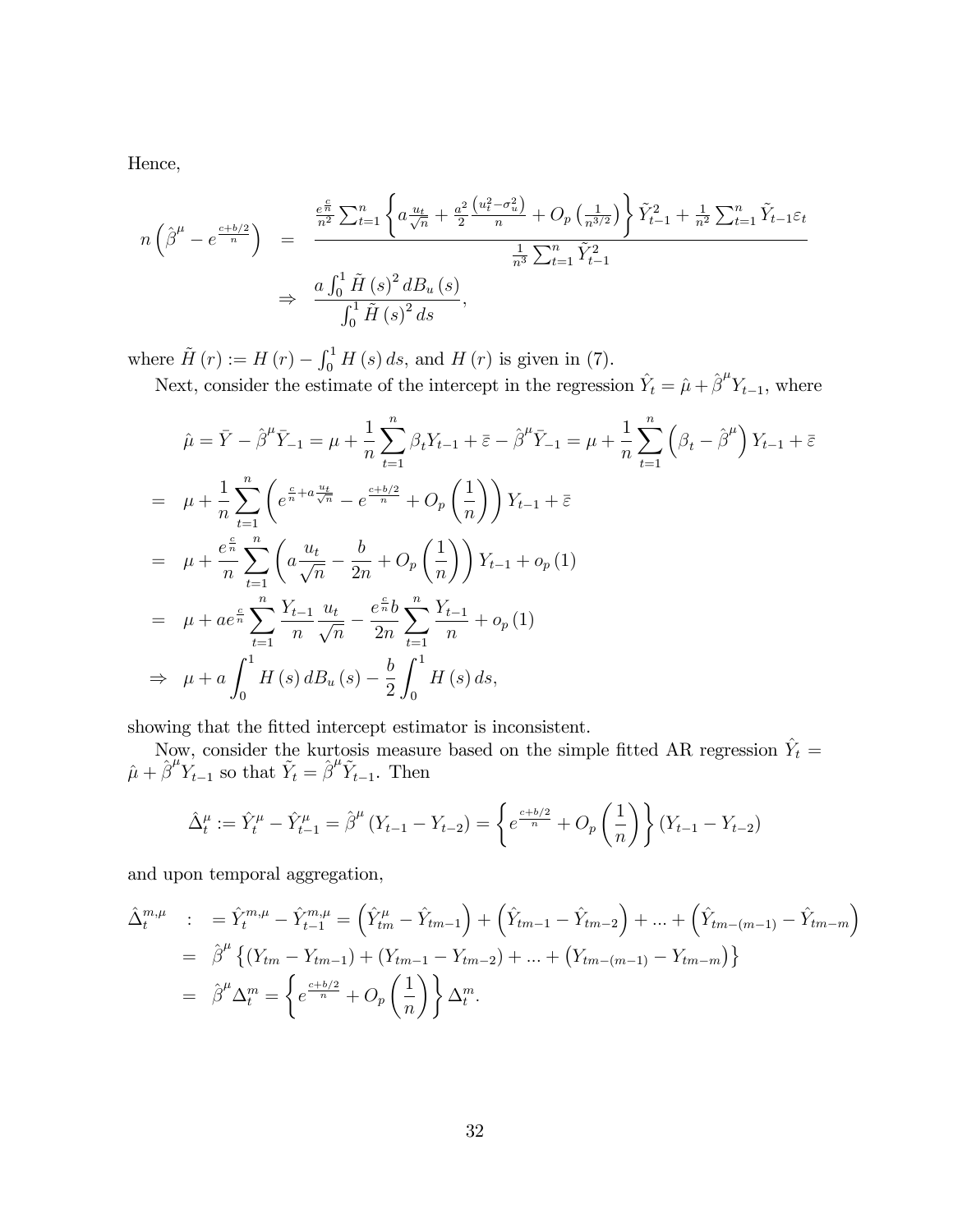The asymptotic behavior of the kurtosis measure based on the fitted, misspecified constant parameter AR is then

$$
\gamma_{AR,n}^{m,\mu} := \frac{\frac{m}{n} \sum_{t=2}^{n/m} (\hat{\Delta}_t^{m,\mu})^4}{\left(\frac{m}{n} \sum_{t=2}^{n/m} (\hat{\Delta}_t^{m,\mu})^2\right)^2} \Rightarrow \gamma^{m,\mu},
$$

just as in  $(9)$ . So, the constant coefficient AR fitted kurtosis measure again reproduces the actual data kurtosis in spite of the fact that the intercept is inconsistently  $\bullet$  stimated.<br> $\blacksquare$ 

**Proof of Theorem 4.** Defining the filtration  $\mathcal{F}_r = \sigma\left\{ (B_u(s), B_{\varepsilon}(s)), 0 \le s \le r \right\}$ and letting  $X = c + \frac{b}{2}$  $\frac{b}{2}$ , we have

$$
\mathbb{E}\left[\left(dG\left(r\right)\right)^{4}|\mathcal{F}_{r}\right] = \mathbb{E}\left[aG\left(r\right)dB_{u}\left(r\right) + dB_{\varepsilon}\left(r\right) + XG\left(r\right)dr|\mathcal{F}_{r}\right]^{4}
$$
\n
$$
= \mathbb{E}\left[\left(aG\left(r\right)dB_{u}\left(r\right) + dB_{\varepsilon}\left(r\right)\right)^{4}|\mathcal{F}_{r}\right]
$$
\n
$$
+ 4X\mathbb{E}\left[\left(aG\left(r\right)dB_{u}\left(r\right) + dB_{\varepsilon}\left(r\right)\right)^{3}G\left(r\right)|\mathcal{F}_{r}\right]dr
$$
\n
$$
+ 6X^{2}\mathbb{E}\left[\left(aG\left(r\right)dB_{u}\left(r\right) + dB_{\varepsilon}\left(r\right)\right)^{2}G\left(r\right)^{2}|\mathcal{F}_{r}\right]\left(dr\right)^{2}
$$
\n
$$
+ 4X^{3}\mathbb{E}\left[\left(aG\left(r\right)dB_{u}\left(r\right) + dB_{\varepsilon}\left(r\right)\right)G\left(r\right)^{3}|\mathcal{F}_{r}\right]\left(dr\right)^{3}
$$
\n
$$
+ X^{4}\mathbb{E}\left[G\left(r\right)^{4}|\mathcal{F}_{r}\right]\left(dr\right)^{4}
$$

$$
= \mathbb{E} \left[ \left( aG\left(r\right) dB_u\left(r\right) + dB_{\varepsilon}\left(r\right) \right)^4 | \mathcal{F}_r \right] + 6X^2 \mathbb{E} \left[ \left( aG\left(r\right) dB_u\left(r\right) + dB_{\varepsilon}\left(r\right) \right)^2 G\left(r\right)^2 | \mathcal{F}_r \right] \left( dr\right)^2 + O\left( \left( dr\right)^4 \right) = \left[ 3b^2 G\left(r\right)^4 + 6b\sigma_{\varepsilon}^2 G\left(r\right)^2 + 3\sigma_{\varepsilon}^4 \right] \left( dr\right)^2 + 6X^2 \left[ bG\left(r\right)^4 + G\left(r\right)^2 \sigma_{\varepsilon}^2 \right] \left( dr\right)^3 + O\left( \left( dr\right)^4 \right),
$$
\n(22)

since  $\mathbb{E}\left[\left(aG\left(r\right)d B_u\left(r\right)+d B_\varepsilon\left(r\right)\right)^3 G\left(r\right)|\mathcal{F}_r\right]dr=0.$  Similarly

$$
\mathbb{E}\left[\left(dG\left(r\right)\right)^{2}|\mathcal{F}_{r}\right] = \mathbb{E}\left[aG\left(r\right)dB_{u}\left(r\right) + dB_{\varepsilon}\left(r\right) + XG\left(r\right)dr|\mathcal{F}_{r}\right]^{2}
$$
\n
$$
= \mathbb{E}\left[\left(aG\left(r\right)dB_{u}\left(r\right) + dB_{\varepsilon}\left(r\right)\right)^{2}|\mathcal{F}_{r}\right] + X^{2}\mathbb{E}\left[G\left(r\right)^{2}|\mathcal{F}_{r}\right]\left(dr\right)^{2}
$$
\n
$$
= \mathbb{E}\left[\left(a^{2}\sigma_{u}^{2}G\left(r\right)^{2} + \sigma_{\varepsilon}^{2}\right)|\mathcal{F}_{r}\right]dr + X^{2}\mathbb{E}\left[G\left(r\right)^{2}|\mathcal{F}_{r}\right]\left(dr\right)^{2}
$$
\n
$$
= \left[bG\left(r\right)^{2} + \sigma_{\varepsilon}^{2}\right]dr + X^{2}G\left(r\right)^{2}\left(dr\right)^{2}.
$$
\n(23)

We define the instantaneous kurtosis measure

$$
\kappa_{b,c}(r) = \frac{\mathbb{E}\left(\mathbb{E}\left[\left(dG\left(r\right)\right)^{4}|\mathcal{F}_{r}\right]\right)}{\left\{\mathbb{E}\left(\mathbb{E}\left[\left(dG\left(r\right)\right)^{2}|\mathcal{F}_{r}\right]\right)\right\}^{2}}
$$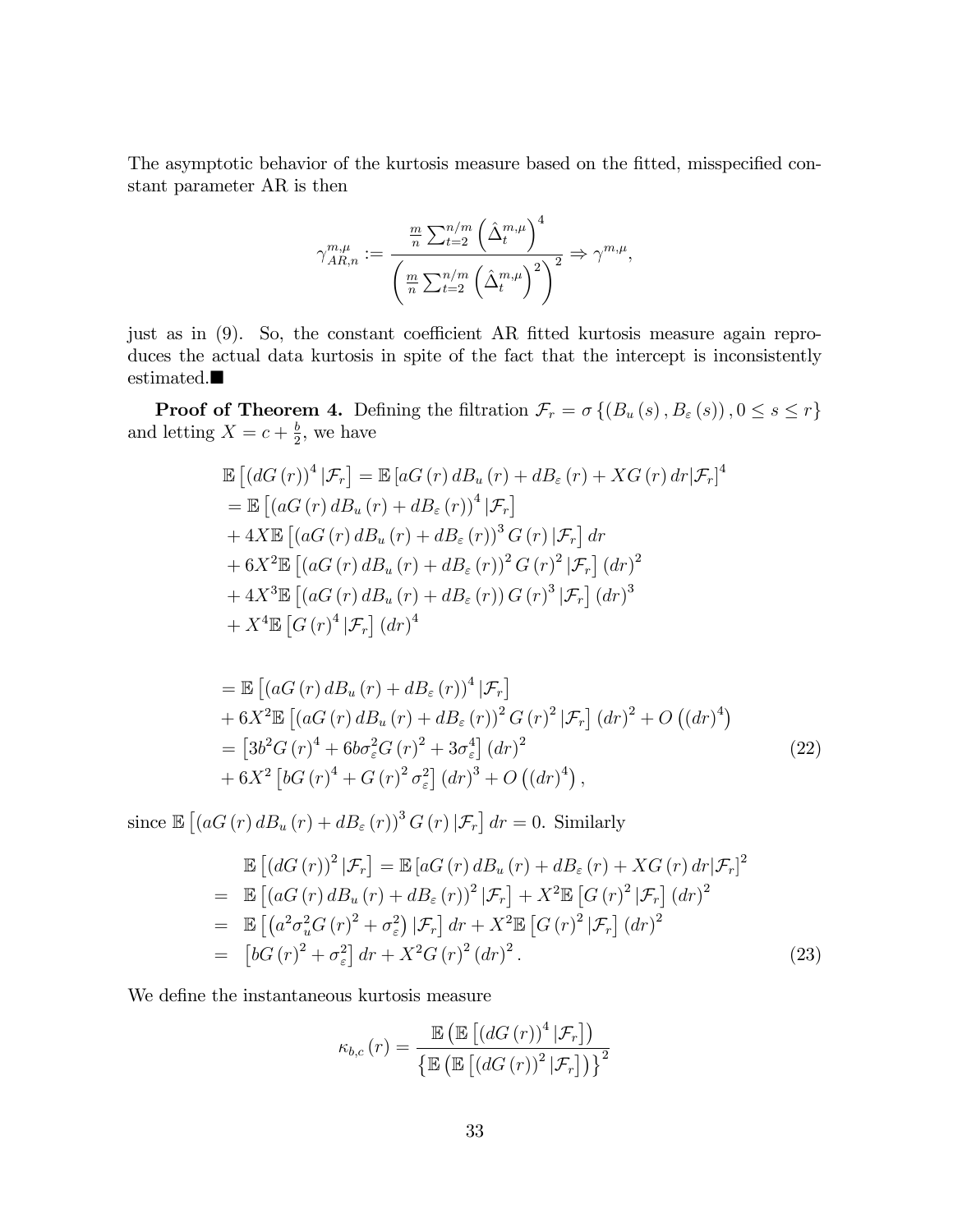and using  $(22) - (23)$  we obtain

$$
\kappa_{b,c}(r) = \frac{\mathbb{E}\left(\mathbb{E}\left[\left(aG\left(r\right)dB_u\left(r\right) + dB_{\varepsilon}\left(r\right)\right)^4|\mathcal{F}_r\right]\right) + o\left(\left(dr\right)^2\right)}{\left\{\mathbb{E}\left(\mathbb{E}\left[\left(aG\left(r\right)dB_u\left(r\right) + dB_{\varepsilon}\left(r\right)\right)^2|\mathcal{F}_r\right]\right) + O\left(\left(dr\right)^2\right)\right\}^2}
$$

$$
= \frac{3b^2 \mathbb{E} (G(r)^4) + 6b\sigma_{\varepsilon}^2 \mathbb{E} (G(r)^2) + 3\sigma_{\varepsilon}^4}{(b \mathbb{E} (G(r)^2) + \sigma_{\varepsilon}^2)^2} + o(1)
$$
  
\n
$$
= \frac{3b^2 \mathbb{E} (G(r)^4) + 6b\sigma_{\varepsilon}^2 \mathbb{E} (G(r)^2) + 3\sigma_{\varepsilon}^4}{b^2 (\mathbb{E} (G(r)^2))^2 + \sigma_{\varepsilon}^4 + 2b\sigma_{\varepsilon}^2 \mathbb{E} (G(r)^2)} + o(1)
$$
  
\n
$$
= 3 + \frac{3b^2 \left[ \mathbb{E} (G(r)^4) - (\mathbb{E} (G(r)^2))^2 \right]}{b^2 (\mathbb{E} (G(r)^2))^2 + \sigma_{\varepsilon}^4 + 2b\sigma_{\varepsilon}^2 \mathbb{E} (G(r)^2)} + o(1),
$$

as required.  $\blacksquare$ 

**Proof of Theorem 5.** Under independence of  $B_u$  and  $B_\varepsilon$ ,

$$
\mathbb{E}G(r) = \alpha \int_0^r e^{(r-p)c} \mathbb{E}e^{a(B_u(r) - B_u(p))} dp = \alpha \int_0^r e^{X(r-p)} dp = \alpha \frac{e^{Xr} - 1}{X}
$$

and

$$
\mathbb{E}\left(dG(r)\right) = \left\{\alpha + X\mathbb{E}G\left(r\right)\right\}dr = \left\{\alpha + \alpha\left(e^{Xr} - 1\right)\right\}dr = \alpha e^{Xr}dr.
$$

We have

$$
\begin{array}{rcl}\n\Lambda(r) & \equiv & dG(r) - \mathbb{E}\left(dG(r)\right) \\
& = & aG\left(r\right)dB_u\left(r\right) + dB_\varepsilon\left(r\right) + \left(\alpha + XG\left(r\right)\right)dr - \left(\alpha + X\mathbb{E}\left(G\left(r\right)\right)\right)dr \\
& = & aG\left(r\right)dB_u\left(r\right) + dB_\varepsilon\left(r\right) + X\left(G\left(r\right)\right) - \mathbb{E}\left(G\left(r\right)\right)dr.\n\end{array}
$$

It follows that the instantaneous kurtosis of the returns in this case is

$$
\kappa_{b,c,\alpha} = \frac{\mathbb{E}\left(\mathbb{E}\left[\left(dG\left(r\right) - \mathbb{E}\left(dG\left(r\right)|\mathcal{F}_r\right)\right)^4|\mathcal{F}_r\right]\right)}{\left\{\mathbb{E}\left(\mathbb{E}\left[\left(dG\left(r\right) - \mathbb{E}\left(dG\left(r\right)|\mathcal{F}_r\right)\right)^2|\mathcal{F}_r\right]\right)\right\}^2}
$$
\n
$$
= \frac{\mathbb{E}\left(\mathbb{E}\left[\left(aG\left(r\right)dB_u\left(r\right) + dB_\varepsilon\left(r\right)\right)^4|\mathcal{F}_r\right]\right) + o\left(\left(dr\right)^2\right)}{\left\{\mathbb{E}\left(\mathbb{E}\left[\left(aGdB_u\left(r\right) + dB_\varepsilon\left(r\right)\right)^2|\mathcal{F}_r\right]\right) + o\left(\left(dr\right)^2\right)\right\}^2}.
$$

We have

$$
\mathbb{E}(\Lambda^2(r)) = (b\mathbb{E}(G^2(r)) + \sigma_{\varepsilon}^2) dr + \mathbb{E}[[X\{G(r) - \mathbb{E}(G(r))\}]^2](dr)^2
$$
  
= 
$$
\mathbb{E}(D(r)) dr + X^2 Var(G(r))(dr)^2.
$$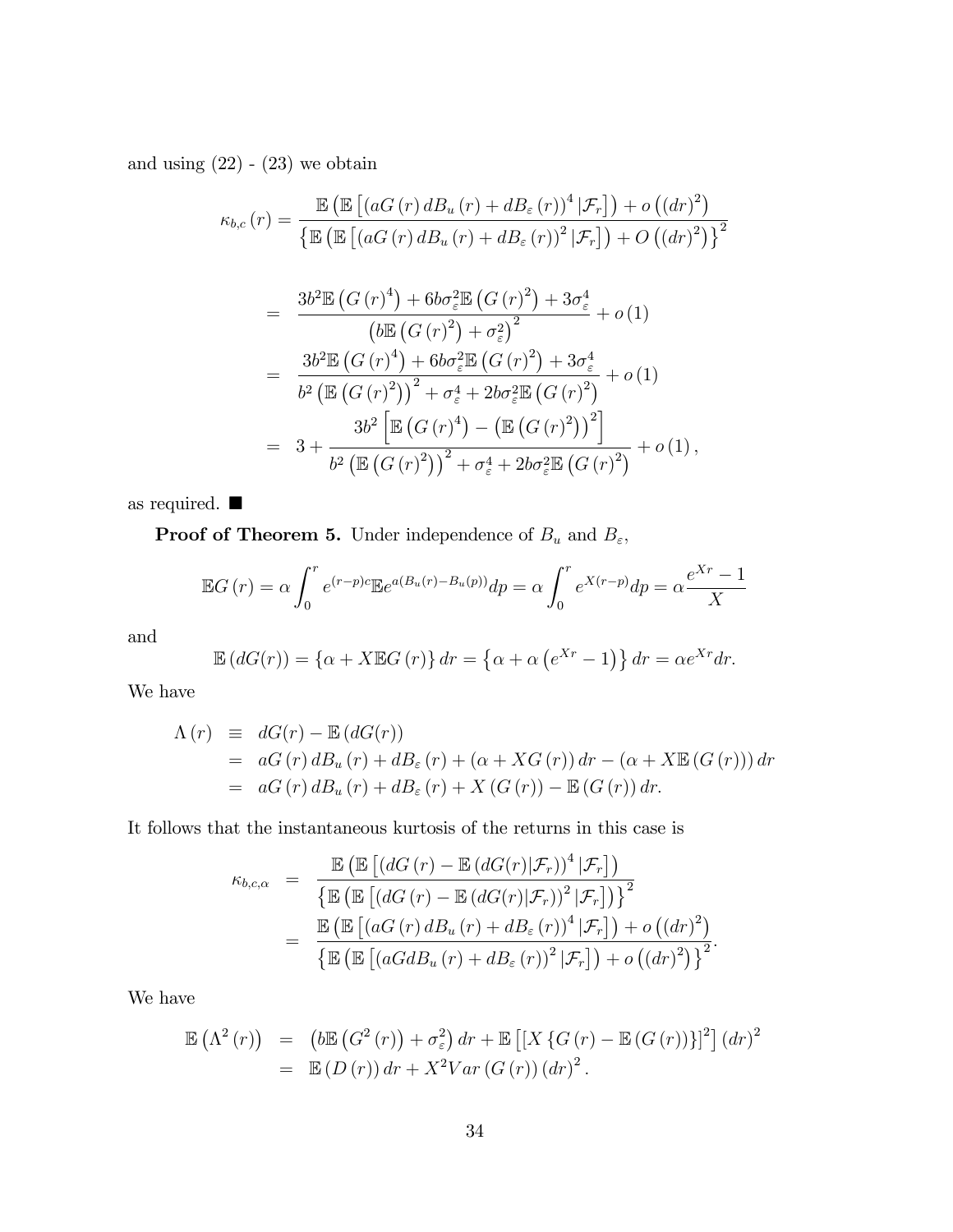Furthermore,

$$
\left(\mathbb{E}(\Lambda^{2}(r))\right)^{2} = \left\{\mathbb{E}(D(r))\right\}^{2} (dr)^{2} + 2\mathbb{E}(D(r)) X^{2} Var(G(r)) (dr)^{3} + o(dr^{3}),
$$

and

$$
\mathbb{E} (\Lambda^{4}(r))
$$
\n
$$
= \mathbb{E} [aG(r) dB_{u}(r) + dB_{\varepsilon}(r)]^{4}
$$
\n
$$
+ 6\mathbb{E} \{ [aG(r) dB_{u}(r) + dB_{\varepsilon}(r)]^{2} X^{2} \{ G(r) - \mathbb{E} (G(r)) \} \} (dr)^{3} + o (dr^{3})
$$
\n
$$
= \{ 3b^{2} \mathbb{E} (G^{4}(r)) + 3\sigma_{\varepsilon}^{4} + 6b\sigma_{\varepsilon}^{2} \mathbb{E} (G^{2}(r)) \} (dr)^{2}
$$
\n
$$
+ 6\mathbb{E} [aG(r) dB_{u}(r) + dB_{\varepsilon}(r) \}^{2} X^{2} \{ G(r) - \mathbb{E} (G(r)) \}^{2} ] (dr) + o (dr^{3})
$$
\n
$$
= 3b^{2} Var (G^{2}(r)) (dr)^{2}
$$
\n
$$
+ 3\left\{ b^{2} (\mathbb{E} (G^{2}(r)))^{2} + \sigma_{\varepsilon}^{4} + 2b\sigma_{\varepsilon}^{2} \mathbb{E} (G^{2}(r)) \right\} (dr)^{2}
$$
\n
$$
+ 6\mathbb{E} [\{ b \{ G^{2}(r) - \mathbb{E} (G^{2}(r)) \} + b\mathbb{E} (G^{2}(r)) + \sigma_{\varepsilon}^{2} \} X^{2} \{ G(r) - \mathbb{E} (G(r)) \}^{2} ] (dr)^{3}
$$
\n
$$
+ o (dr^{3})
$$
\n
$$
= 3b^{2} Var (G^{2}(r)) (dr)^{2} + 3 \{ \mathbb{E} (D(r)) \}^{2} (dr)^{2}
$$
\n
$$
+ 6\mathbb{E} [\{ b \{ G^{2}(r) - \mathbb{E} (G^{2}(r)) \} \} X^{2} \{ G(r) - \mathbb{E} (G(r)) \}^{2} ] (dr)^{3}
$$
\n
$$
+ 6 \{ \mathbb{E} (D(r)) \} X^{2} Var (G(r)) (dr)^{3} + o (dr^{3}).
$$

Hence,

 $\blacksquare$ 

$$
\kappa_{b,c,m} = \frac{\mathbb{E} \left[ \left( dG(r) - \mathbb{E} (dG(r)|\mathcal{F}_r) \right)^4 |\mathcal{F}_r \right]}{\left\{ \mathbb{E} \left[ \left( dG(r) - \mathbb{E} (dG(r)|\mathcal{F}_r) \right)^2 |\mathcal{F}_r \right] \right\}^2}
$$
\n
$$
= \frac{3 \left\{ \mathbb{E} (D(r)) \right\}^2 (dr)^2 + 6 \left\{ \mathbb{E} (D(r)) \right\} X^2 Var(G(r)) (dr)^3}{\left\{ \mathbb{E} (D(r)) \right\}^2 (dr)^2 + 2 \mathbb{E} (D(r)) X^2 Var(G(r)) (dr)^3 + o(dr^3)}
$$
\n
$$
+ \frac{3b^2 Var(G^2(r)) (dr)^2}{\left\{ \mathbb{E} (D(r)) \right\}^2 (dr)^2 + 2 \mathbb{E} (D(r)) X^2 Var(G(r)) (dr)^3 + o(dr^3)}
$$
\n
$$
+ \frac{6b \mathbb{E} \left[ \left\{ G^2(r) - \mathbb{E} (G^2(r)) \right\} X^2 \left\{ G(r) - \mathbb{E} (G(r)) \right\}^2 \right] (dr)^3 + o(dr^3)}{\left\{ \mathbb{E} (D(r)) \right\}^2 (dr)^2 + 2 \mathbb{E} (D(r)) X^2 Var(G(r)) (dr)^3 + o(dr^3)}
$$
\n
$$
= 3 + \frac{3b^2 Var(G^2(r)) + 6 \mathbb{E} \left[ \left\{ b \left\{ G^2(r) - \mathbb{E} (G^2(r)) \right\} \right\} X^2 \left\{ G(r) - \mathbb{E} (G(r)) \right\}^2 \right] (dr)}{\left\{ \mathbb{E} (D(r)) \right\}^2 + 2 \mathbb{E} (D(r)) X^2 Var(G(r)) (dr) + O(dr^2)}
$$
\n
$$
+ O((dr)^2).
$$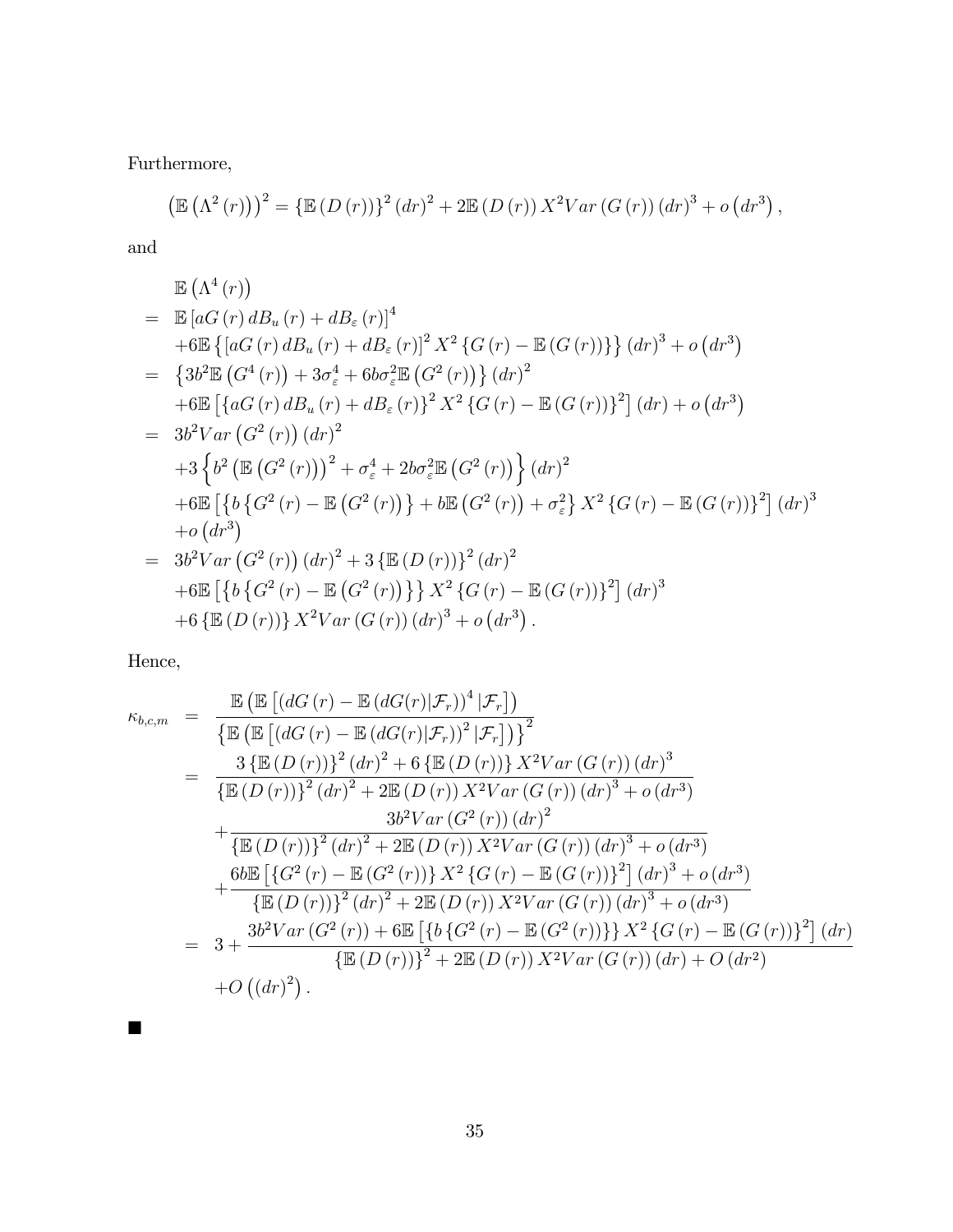

Figure 1: LSTUR with a drift: PP Plot of  $\Delta^5$  against its asymptotic distribution,  $n = 9000$ ,  $u_t \stackrel{iid}{\sim} t(6)$ ,  $\varepsilon_t \stackrel{iid}{\sim} N(0, 1)$ ,  $\mu = 2.5$ ,  $a = 0.7$ ,  $c = -b$ .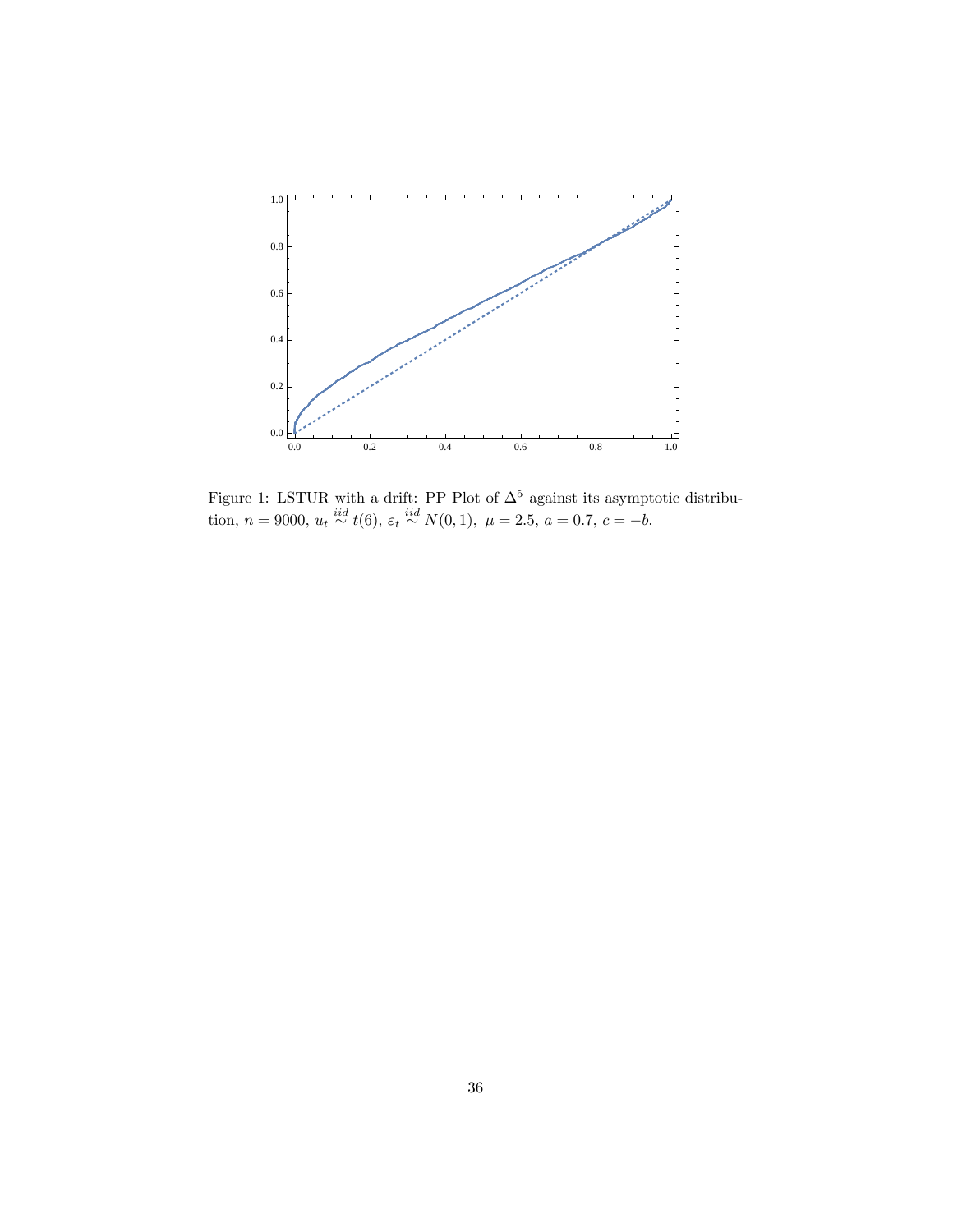

Figure 2: LSTUR with a drift: PP Plot of  $\Delta^5$  against its asymptotic distribution,  $n = 240000$ ,  $u_t \stackrel{iid}{\sim} t(6)$ ,  $\varepsilon_t \stackrel{iid}{\sim} N(0, 1)$ ,  $\mu = 2.5$ ,  $a = 0.7$ ,  $c = -b$ .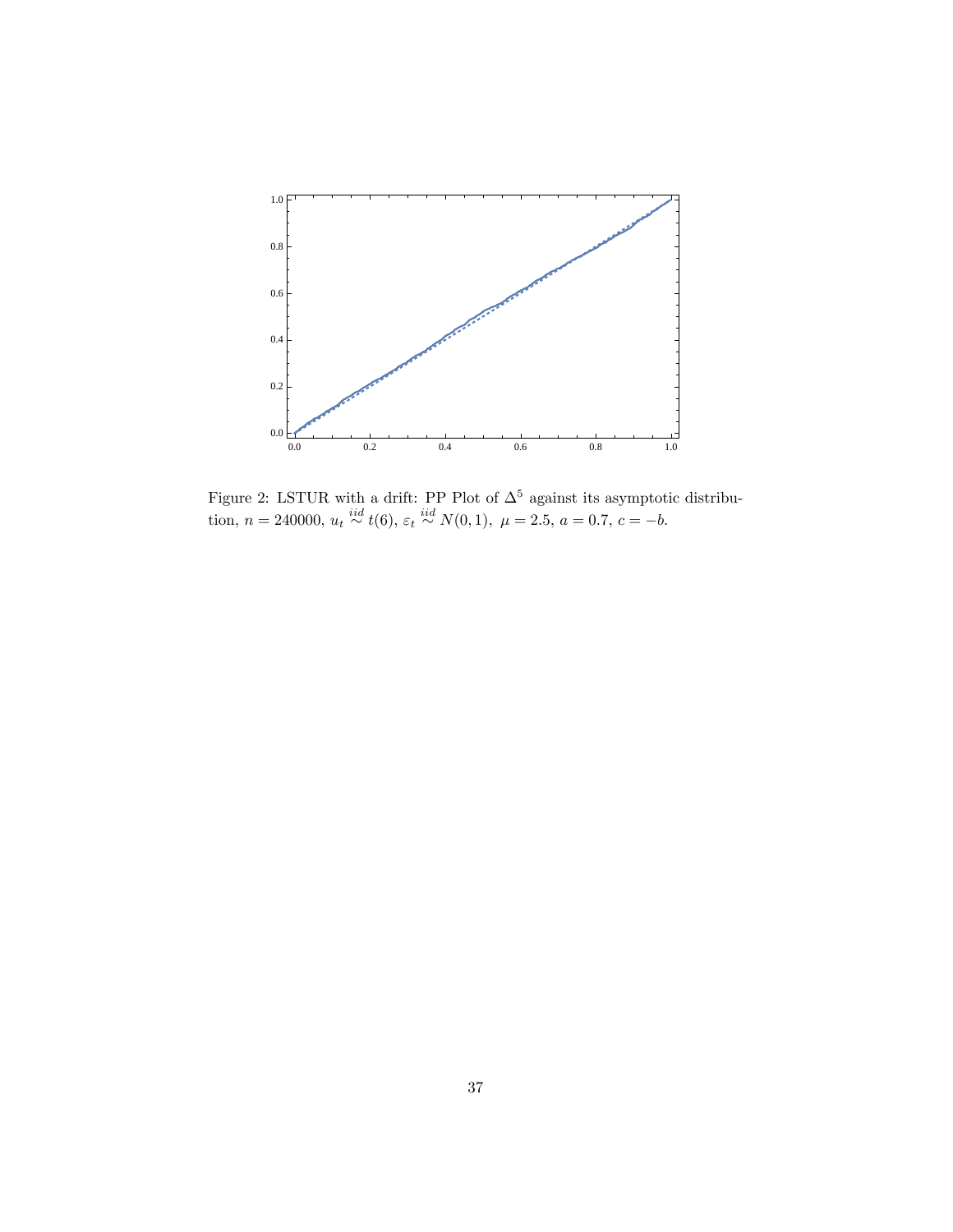

Figure 3: LSTUR without a drift: PP Plot of  $\Delta^5$  against its asymptotic distribution,  $n = 9000$ ,  $u_t \stackrel{iid}{\sim} t(6)$ ,  $\varepsilon_t \stackrel{iid}{\sim} N(0, 1)$ ,  $a = 0.7$ ,  $c = -b$ .